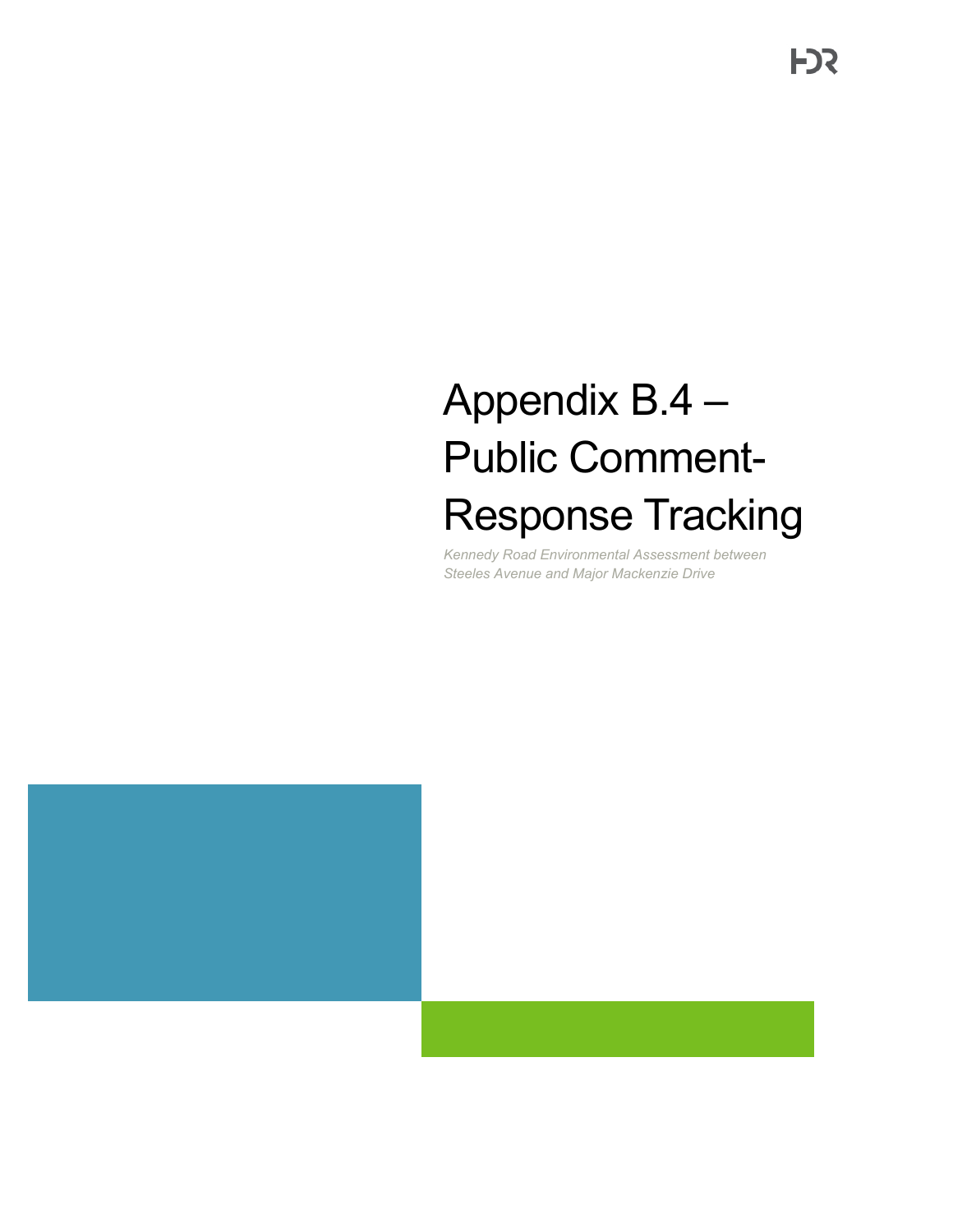hope this finds you well. Thanks kindly for your feedback regarding the Kennedy Road EA Study.

We appreciate you taking the time to detail your experiences travelling in the area with all he new development now underway, as well as outlining some of the challenges related to congestion and dangerous turning practices at the Unionville Montessori School. Your notes pertaining to traffic flow and the proximity of houses to the roadway are important for is to consider. Receiving your input is an important part of this study and it has been locumented for the record and shared with the Project Team.

have added you to our distribution list to ensure you receive all future notices regarding his project. Please do not hesitate to contact me directly if you have any questions or equire more information.

hanks,

| ID             | <b>Comment</b><br><b>Date</b> | <b>Comment</b><br>Format | <b>Comment / Request</b>                                                                                                                                                                                                                                                                                                                       | <b>Response</b><br><b>Date</b> |                               |
|----------------|-------------------------------|--------------------------|------------------------------------------------------------------------------------------------------------------------------------------------------------------------------------------------------------------------------------------------------------------------------------------------------------------------------------------------|--------------------------------|-------------------------------|
|                | 20170522                      | Email                    | Good evening, I am writing to voice my frustration with the current state of Kennedy Road, from Major<br>Mackenzie to Steeles Avenue. I reside in [], just north of 16th avenue and use Kennedy Avenue every<br>day during regular rush hour to transport my children to school near Denison Avenue.                                           | 20170523                       | lG<br>S1                      |
|                |                               |                          | My first issue has to do with the recent large development on Berzy Farm without adequate infrastructure.<br>As a result Kennedy Avenue is crawling.                                                                                                                                                                                           |                                | I٧<br>∣th                     |
|                |                               |                          | In addition, there should be a traffic cop stationed at the entrance /exit of Unionville Montessori School as<br>cars frequently interrupt traffic to aggressively pull in and out of the school, preventing traffic from moving<br>through a green light and exacerbating the congestion.                                                     |                                | cc<br> no<br> us              |
|                |                               |                          | would further propose that Kennedy become a road where lane direction varies based on time of day.                                                                                                                                                                                                                                             |                                | ldo                           |
|                |                               |                          | would also like the town to review how close buildings and houses can be to Kennedy Avenue. Look at the<br>T&T complex opposite the Mercedes dealership. It's disgusting how close the units are to the road, also<br>meaning that no future road width can be added.                                                                          |                                | ∣th<br> re                    |
|                |                               |                          | At a minimum I would encourage the town to take measures before the York Downs development<br>commences.                                                                                                                                                                                                                                       |                                | ΤI                            |
|                |                               |                          | If you would like to discuss further, please don't hesitate to contact me.                                                                                                                                                                                                                                                                     |                                |                               |
|                |                               |                          | Regards, []                                                                                                                                                                                                                                                                                                                                    |                                |                               |
|                | 20170521                      | Email                    | Mr. [],<br>I just recently viewed the Notice of Commencement in the local Markham paper and was interested in<br>becoming a member of the stakeholder group. I live near Kennedy and [], and my parents live near<br>Kennedy and []. Can you tell me how I go about applying, and what the expectations of the stakeholder<br>members will be? | 20170523                       | lG<br>TI<br> pa<br>(5)<br>l٥١ |
|                |                               |                          | Thank You,                                                                                                                                                                                                                                                                                                                                     |                                | Y<br>ım                       |
| $\overline{2}$ |                               |                          | $[]$                                                                                                                                                                                                                                                                                                                                           |                                | to<br>A                       |
|                |                               |                          |                                                                                                                                                                                                                                                                                                                                                |                                | pr<br>Im                      |
|                |                               |                          |                                                                                                                                                                                                                                                                                                                                                |                                |                               |
|                |                               |                          |                                                                                                                                                                                                                                                                                                                                                |                                |                               |

#### **Response / Action**

3ood afternoon,

have also added you to the distribution list to receive all future notices regarding the project. Please do not hesitate to contact me directly if you have any questions or require more information.

hanks,

[...]

#### 3ood afternoon,

Thanks for your email - I hope this finds you well. We appreciate your interest in participating in the Kennedy Road EA Study as a member of the Shareholder Group SHG). We are looking a variety of perspectives on this study from residents, property wners and the broader community that utilizes the corridor.

Your offer of involvement is appreciated, we will be finalizing the SHG in the next few months. Once we've determined the group's members, a follow-up e-mail will be provided those who have been chosen to inform about next steps. There will be 4-5 meetings hroughout the duration of the EA Study to discuss project milestones and offer feedback. All SHG members will be expected to attend every meeting.

[...]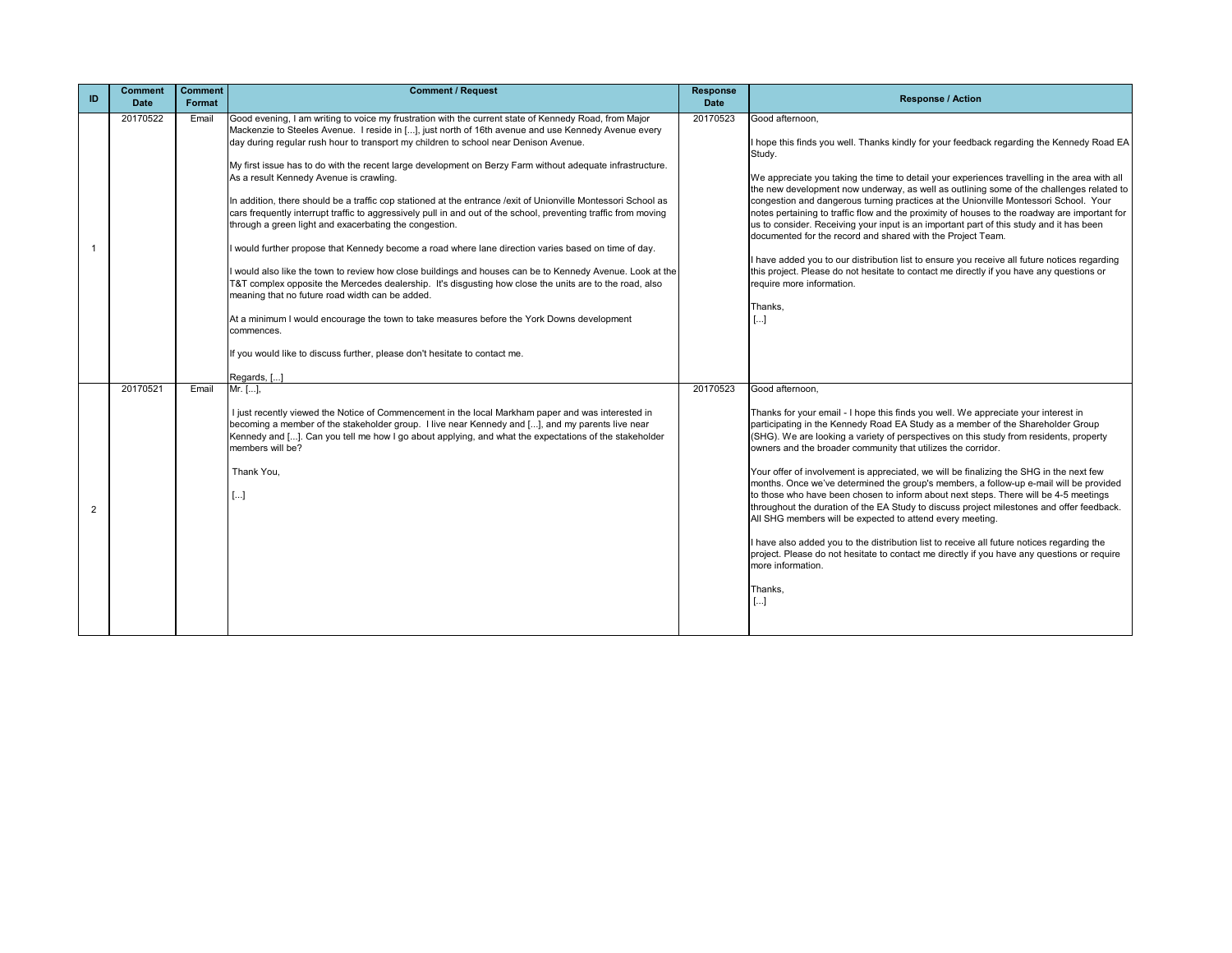Thanks for your email - I hope this finds you very well. Thanks in advance for being a part f our McCowan Road SHG and for your interest in participating in the Kennedy Road EA Study in the same capacity. I appreciate you resending these supplemental comments and queries from your McCowan application.

We will be finalizing the SHG in the next few months. Once we've determined the group's members, a follow-up e-mail will be provided to those who have been chosen to inform bout next steps.

have also added you to the distribution list to receive all future notices regarding the project. Please do not hesitate to contact me directly if you have any questions or require more information.

hanks,

 $\lbrack . . .]$ 

| ID | <b>Comment</b><br><b>Date</b> | <b>Comment</b><br>Format | <b>Comment / Request</b>                                                                                                                                                                                                                                                                                                                                                                                                                                                                                                                                                                                                                                                                                                                                                                                                                                                                                                                                                                                                                                                                                                                                                                                                                                                                                                                                                                                                                                                                                                                                                                                                                                                                                                                                                                                                                                                                                                                                                                                                                                                                                                                                                                                                                                                                                                                                                                                                                                                                                                                                                                                                                                                                                                                                                                                                                                                                                                                  | <b>Response</b><br><b>Date</b> |                                                                             |
|----|-------------------------------|--------------------------|-------------------------------------------------------------------------------------------------------------------------------------------------------------------------------------------------------------------------------------------------------------------------------------------------------------------------------------------------------------------------------------------------------------------------------------------------------------------------------------------------------------------------------------------------------------------------------------------------------------------------------------------------------------------------------------------------------------------------------------------------------------------------------------------------------------------------------------------------------------------------------------------------------------------------------------------------------------------------------------------------------------------------------------------------------------------------------------------------------------------------------------------------------------------------------------------------------------------------------------------------------------------------------------------------------------------------------------------------------------------------------------------------------------------------------------------------------------------------------------------------------------------------------------------------------------------------------------------------------------------------------------------------------------------------------------------------------------------------------------------------------------------------------------------------------------------------------------------------------------------------------------------------------------------------------------------------------------------------------------------------------------------------------------------------------------------------------------------------------------------------------------------------------------------------------------------------------------------------------------------------------------------------------------------------------------------------------------------------------------------------------------------------------------------------------------------------------------------------------------------------------------------------------------------------------------------------------------------------------------------------------------------------------------------------------------------------------------------------------------------------------------------------------------------------------------------------------------------------------------------------------------------------------------------------------------------|--------------------------------|-----------------------------------------------------------------------------|
|    | 20170519                      | Email                    | []as per the notice in the Markham Economist and Sun, I would like to apply to become a stakeholder<br>group (SHG) member, representing []. As you may recall, I was recently accepted as a member of the<br>SHG for the McCowan Rd EA.<br>As fyi, here is the info I provided to the McCowan team as part of the application.<br>[…]<br>Markham, On<br>Representative: [], [], []<br>Initial comments/feedback: We are supportive of road widening for HOV/Transit/AT, particularly as it will<br>support the proposed Frequent Transit Network on this street. To maximize efficiency and avoid abuse,<br>there needs to be strong enforcement against single occupant vehicles, and there should be traffic signal<br>priority for transit.<br>In addition, here is a comment we recently submitted re the 16th Ave and Bayview EAs requesting real-life<br>data on the benefits of HOV lanes. The same question obviously applies to McCowan. In subsequent<br>discussions with Steve Mota of York Region, he advised that there is no current actual travel time data on<br>York's HOV lanes. We agreed that it would be a good idea for Operations to develop some data. Steve<br>will pursue.<br>[]I have been following these two EAs closely. I am very interested in York Region's transportation<br>challenges. I am also the chair of [] transportation subcommittee.<br>It seems that the preferred alternative in these two cases, and likely in other arterial road EAs upcoming,<br>will be to widen the road to construct a HOV/Transit lane. As you know, road widenings have many<br>negative implications. If this is indeed the preferred solution, I would like to be assured that they will work<br>as advertised and deliver the benefits promised.<br>I am aware of the traffic modeling work showing travel time savings for transit and HOV cars versus single-<br>occupant cars. But I would like to know what our real life experience has been. We currently have HOV<br>lanes on Yonge (Clark to Steeles) and on Dufferin (407 to Steeles). They have been in place for several<br>years. Perhaps we also have them elsewhere in York Region. I have several questions.<br>1. What are the hours where HOV 2+ is in operation on these streets?<br>2. Do you have traffic counts or visual evidence that the HOV lane is noticeably less crowded than the<br>general purpose lanes during these periods?<br>3. What are the actual transit travel time savings during these periods, versus transit travel in the general<br>purpose lanes?<br>4. What are the actual high occupancy car travel time savings during these periods, versus car travel in the<br>general purpose lanes?<br>5. How much cheating is there (cars with one occupant only driving in the HOV lane)?<br>I6. How much enforcement does YRP do on these HOV lanes?<br>Looking forward to your reply. Thank you.<br>Markham. Ontario | 20170523                       | G<br>Th<br>lof<br><b>St</b><br> qı<br>W<br>m<br>at<br>ll h<br>pr<br>m<br>Th |
|    |                               |                          |                                                                                                                                                                                                                                                                                                                                                                                                                                                                                                                                                                                                                                                                                                                                                                                                                                                                                                                                                                                                                                                                                                                                                                                                                                                                                                                                                                                                                                                                                                                                                                                                                                                                                                                                                                                                                                                                                                                                                                                                                                                                                                                                                                                                                                                                                                                                                                                                                                                                                                                                                                                                                                                                                                                                                                                                                                                                                                                                           |                                |                                                                             |

# **Response / Action**

3ood afternoon,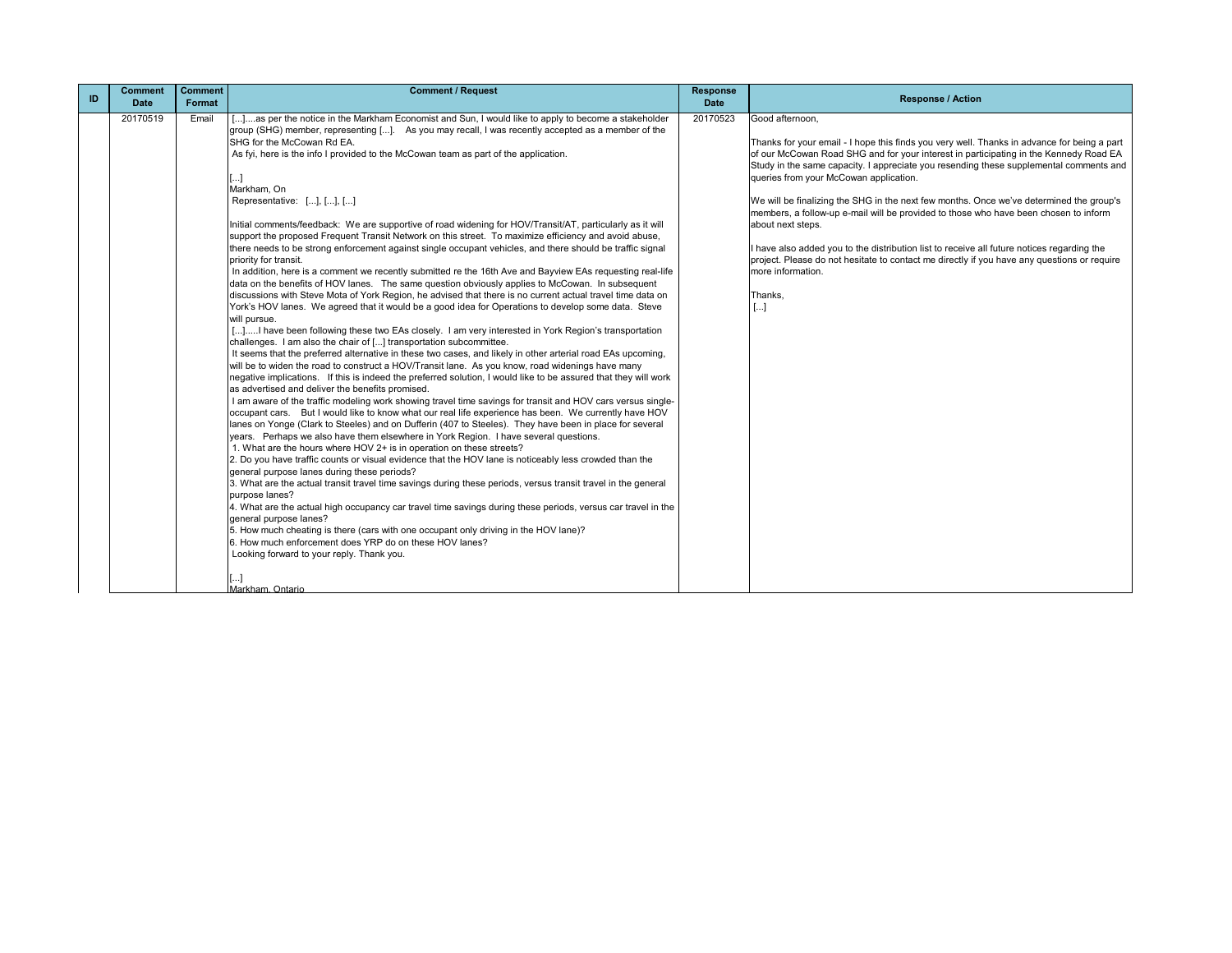York Region staff are proposing to use the MUP as the current and ultimate vision of the active transportation facility for Kennedy Road. Based on the comments received from the Stakeholders Group meeting, the study team will review the opportunity to widen the MUP o 3.3m to protect for sidewalk and cycle track in the future.

| ID | <b>Comment</b><br><b>Date</b> | <b>Comment</b><br>Format | <b>Comment / Request</b>                                                                                                                                                                                                                                                                                                                                                                                                                                                                                                                                                                                                                                                                                                                                                                                                                                                                                                                                                                                                                                                                                                                                                                                                                                                                                                                                                                                                                                                                                                                                                                                                                                                                                                                                                                                                                                                                                                                                                                                                                                                                                                                                                                                                                                                                                                                                                                                                                                                                                                                                                                                                                        | <b>Response</b><br><b>Date</b> |  |
|----|-------------------------------|--------------------------|-------------------------------------------------------------------------------------------------------------------------------------------------------------------------------------------------------------------------------------------------------------------------------------------------------------------------------------------------------------------------------------------------------------------------------------------------------------------------------------------------------------------------------------------------------------------------------------------------------------------------------------------------------------------------------------------------------------------------------------------------------------------------------------------------------------------------------------------------------------------------------------------------------------------------------------------------------------------------------------------------------------------------------------------------------------------------------------------------------------------------------------------------------------------------------------------------------------------------------------------------------------------------------------------------------------------------------------------------------------------------------------------------------------------------------------------------------------------------------------------------------------------------------------------------------------------------------------------------------------------------------------------------------------------------------------------------------------------------------------------------------------------------------------------------------------------------------------------------------------------------------------------------------------------------------------------------------------------------------------------------------------------------------------------------------------------------------------------------------------------------------------------------------------------------------------------------------------------------------------------------------------------------------------------------------------------------------------------------------------------------------------------------------------------------------------------------------------------------------------------------------------------------------------------------------------------------------------------------------------------------------------------------|--------------------------------|--|
| 3  | 20191116                      | email                    | Ed (and team) Thank you for a very informative stakeholder session on November 14. In my view,<br>there are two areas where followup by your team is badly needed:<br>1. Scope reduced lane width for entire length of project<br>Several of us gathered after the meeting for a debrief. We all agreed that narrowing lane widths was a very<br>promising idea coming out of the meeting and requires more exploration. You indicated that typical<br>assumed lane widths for a York Region arterial, including for this Kennedy Rd EA, were 3.3 m for a general<br>purpose lane and 3.5 m for an HOV/Transit lane. (I agree those appear to be good numbers, and are<br>consistent with those assumed in the completed EA for 16th Avenue from Yonge to Woodbine).<br>You indicated that in the vicinity of the cemeteries, lane widths would be reduced to 3.0 m (general<br>purpose) and 3.2 (HOV/Transit), and that this is still a safe situation. We feel narrower lanes should be<br>studied for the entire corridor, as they offer many benefits;<br>Reduces road speeds<br>Provides more room for cycle track + sidewalk option, rather than MUPs. We all agree that an MUP is not<br>the preferred ultimate solution on a busy, intense corridor, especially in an era of e-bikes and e-scooters.<br>Easier crossing for pedestrians<br>Less disruptive to neighbourhood (noise, vibration, particulates)<br>Less environmental issues (salt, storm water management) due to less hard surface<br>Lower construction and maintenance costs<br>Jennifer Keesmaat had an op-ed in the Globe and Mail on November 15 where she stated "It makes no<br>sense to wedge highly efficient transportation choices (bikes and e-scooters) into the leftover spaces while<br>continuing to plan for highly inefficient choices (cars) as the backbone of how we move from place to place".<br>Wise words!<br>This concept should also be looked at for McCowan Rd and 16th Avenue.<br>2. Clarify width of MUP versus width of Sidewalk+Cycle Track<br>You stated at the meeting that you selected MUPs as the preferred alternative versus sidewalk+cycle track<br>on Kennedy Rd. due to the lower cross section width. However, at the McCowan Rd EA sessions in May<br>2019, it was stated that they have the same width! The display board stated "Cycle track/Sidewalk option<br>and Multi-use path option both have the same width (3.3 m). Facility type to be consulted with the City of<br>Markham during detailed design<br>Could you please clarify?<br>Thank you for your attention to these two matters. Happy to discuss further. | 20191122                       |  |
|    | 20191117                      | email                    | Thanks for this summary [].                                                                                                                                                                                                                                                                                                                                                                                                                                                                                                                                                                                                                                                                                                                                                                                                                                                                                                                                                                                                                                                                                                                                                                                                                                                                                                                                                                                                                                                                                                                                                                                                                                                                                                                                                                                                                                                                                                                                                                                                                                                                                                                                                                                                                                                                                                                                                                                                                                                                                                                                                                                                                     |                                |  |
| 4  |                               |                          | With respect to MUPs vs cycle tracks, I think that there was consensus in the room that where there is room<br>for separated cycle tracks and sidewalks, that should be the preferred option, and that MUPs should be<br>used only where the necessary ROW is lacking (e.g. at the cemeteries). The transition between the MUPs<br>and the separated cycle tracks/sidewalks can be handled sufficiently with appropriate signage and paint.<br>Consistency along the full length of Kennedy (ie MUP only for the full distance) was not supported.<br>Cheers,                                                                                                                                                                                                                                                                                                                                                                                                                                                                                                                                                                                                                                                                                                                                                                                                                                                                                                                                                                                                                                                                                                                                                                                                                                                                                                                                                                                                                                                                                                                                                                                                                                                                                                                                                                                                                                                                                                                                                                                                                                                                                   |                                |  |

#### **Response / Action**

3ood afternoon [...] and [...],

This email is a follow-up to the issues brought forth at the Stakeholders Group meeting on November 14, 2019. For your reference, case 2104909 has been created.

McCowan Road's active transportation facility is proposed to be 3.3m wide to allow for  $\mathsf{idealk}$  and cycle track in the future. As the road allowance is narrower on Kennedy Road  $\vert$ in comparison to McCowan Road, the multi-use path (MUP) proposed on Kennedy Road will have a maximum width of 3.0m, which is not sufficient to provide a sidewalk and cycle rack in the future (which requires a minimum width of 3.3m). The narrower MUP will provide more space for tree planting.

Should you have any further questions, please feel free to contact us.

Sincerely, [...]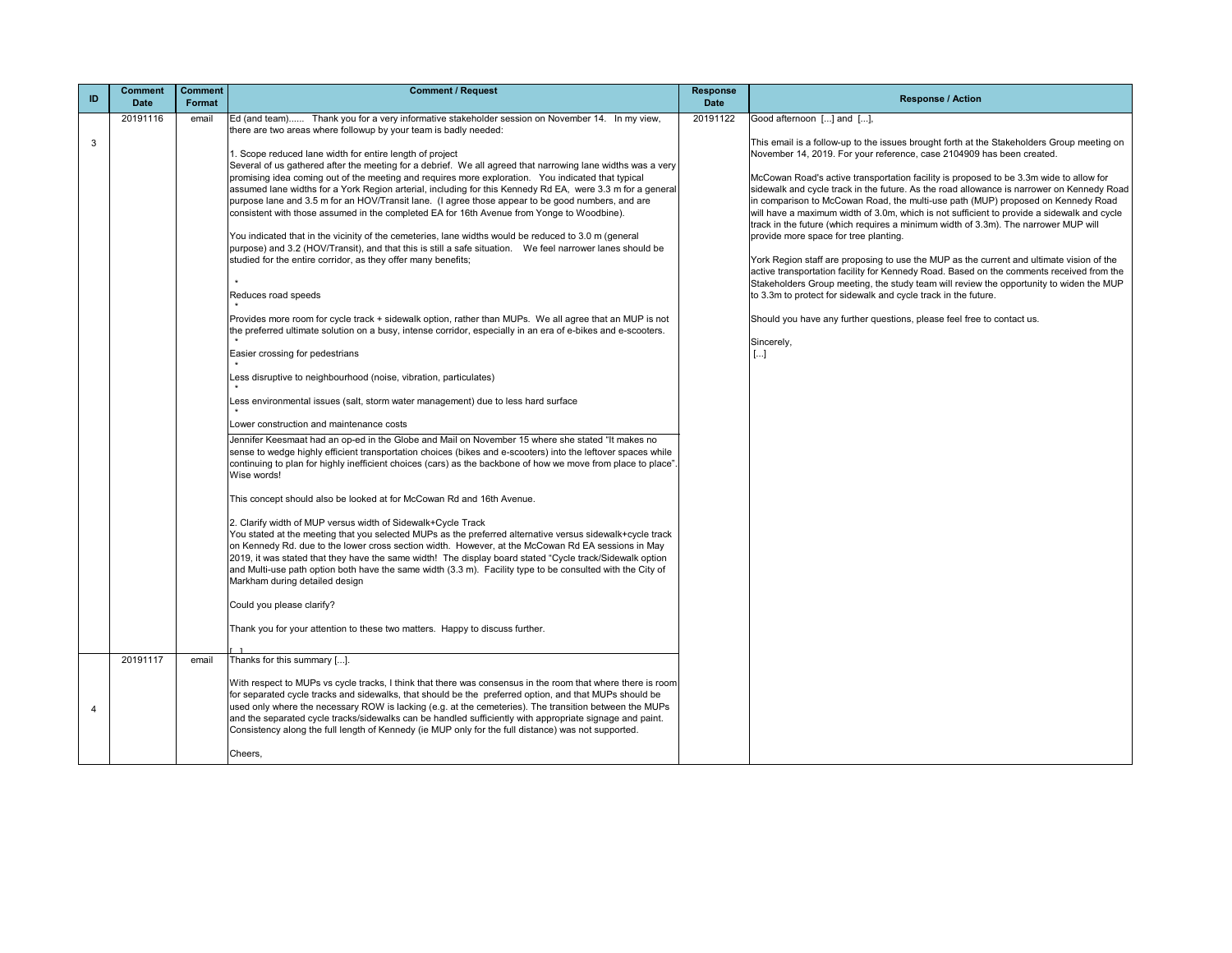Thanks for your email - I hope this finds you very well. We appreciate your interest in participating in the Kennedy Road EA Study as a member of the Stakeholder Group (SHG). We are looking a variety of perspectives on this study from residents, property owners and he broader community that utilizes the corridor.

have also added you to the distribution list to receive all future notices regarding the project. Please do not hesitate to contact me directly if you have any questions or require more information.

We will be finalizing the SHG in the next few months. Once we've determined the group's members, a follow-up e-mail will be provided to those who have been chosen to inform about next steps.

have also added you to the distribution list to receive all future notices regarding the project. Please contact me directly if you have any questions or require more information.

3ood morning,

Thanks for your email - I hope this finds you well. We appreciate your interest in participating in the Kennedy Road EA Study as a member of the Stakeholder Group (SHG). We are looking a variety of perspectives on this study from residents, property owners and he broader community that utilizes the corridor.

Thanks,

 $\ldots$ ]

3ood morning,

| ID | <b>Comment</b><br><b>Date</b> | <b>Comment</b><br><b>Format</b> | <b>Comment / Request</b>                                                                                                                                                                                                                                                                                                                                                                                                       | <b>Response</b><br><b>Date</b> |   |
|----|-------------------------------|---------------------------------|--------------------------------------------------------------------------------------------------------------------------------------------------------------------------------------------------------------------------------------------------------------------------------------------------------------------------------------------------------------------------------------------------------------------------------|--------------------------------|---|
| 5  | 20170519                      | Email                           | Good afternoon []. My name is [] and I live [] in the [] just east of Kennedy Road. I noticed in<br>yesterday's Economist the Notice of Commencement for the EA of Kennedy Road. The situation on<br>Kennedy Road affects me on a daily basis and I would be very interested in participating in the<br>stakeholder's group.<br>Many thanks, and have a wonderful Victoria Day weekend!<br>$[\ldots]$<br>$\left[\ldots\right]$ | 20170523                       |   |
|    |                               |                                 |                                                                                                                                                                                                                                                                                                                                                                                                                                |                                |   |
| 6  | 20170524                      | Email                           | Hello [],<br>In response to your Notice of Commencement for the EA on Kennedy, I would like to participate in the<br>public consultation as stakeholder.<br>Fyi, []. owns the property at Duffield Dr. on the west side of Kennedy Rd. Also we are in negotiation with<br>the City of Markham regarding the eastbound Miller Ave. extension which will come down onto Duffield Dr.<br>to terminate at Kennedy Rd.              | 20170524                       |   |
|    | 20170524                      | Email                           | We are the owners of []. We are deeply concerned about how current and future traffic on Kennedy road<br>impacts on our property value.<br>We would like to be informed and if possible be part of future planning.                                                                                                                                                                                                            | 20170525                       |   |
|    |                               |                                 |                                                                                                                                                                                                                                                                                                                                                                                                                                |                                | a |

#### **Response / Action**

#### 3ood afternoon,

have also added you to the distribution list to receive all future notices regarding the project. Please do not hesitate to contact me directly if you have any questions or require more information.

Thanks for your email - I hope this finds you well. We appreciate your interest in participating in the Kennedy Road EA Study as a member of the Shareholder Group (SHG) and for providing the additional information regarding your property at Duffield Dr. We are ooking a variety of perspectives on this study from residents, property owners and the broader community that utilizes the corridor.

We will be finalizing the SHG in the next few months. Once we've determined the group's members, a follow-up e-mail will be provided to those who have been chosen to inform about next steps.

We will be finalizing the SHG in the next few months. Once we've determined the group's members, a follow-up e-mail will be provided to those who have been chosen to inform about next steps.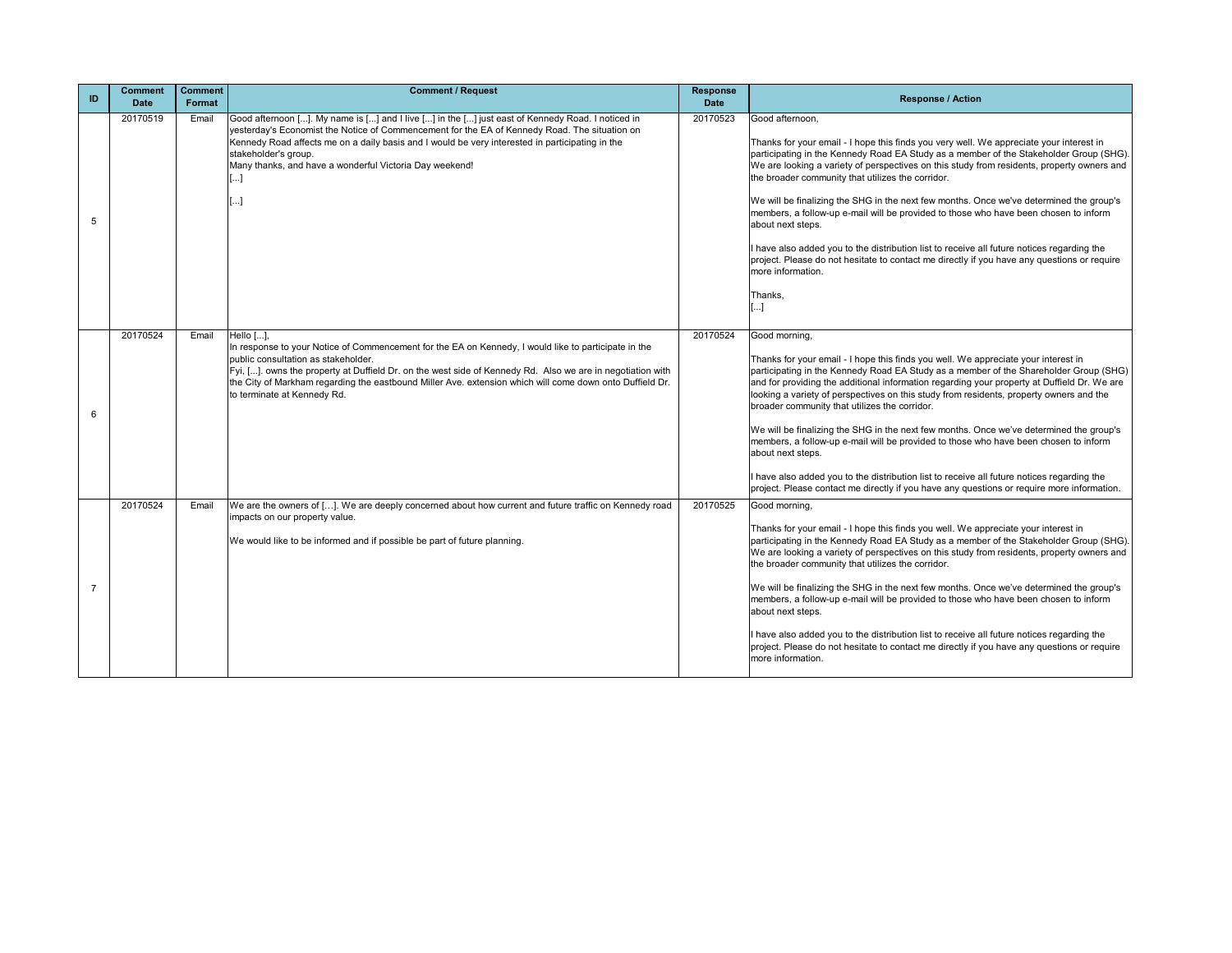have also added you to the distribution list to receive all future notices regarding the project. Please do not hesitate to contact me directly if you have any questions or require more information.

hanks for your email - I hope this finds you very well.

We also appreciate your interest in having a representative from the [...] participate in the Kennedy Road EA Study as a member of the Shareholder Group (SHG). We are looking a ariety of perspectives on this study from residents, businesses, property owners and the broader community that utilizes the corridor.

Please forward us the name and email address of the Trustee you're considering putting orward for the SHG. We will be finalizing the group in the next few months. Once we've letermined the SHG members, a follow-up e-mail will be provided to those who have been hosen to inform about next steps.

We greatly appreciate your interest in participating in the Kennedy Road EA Study as a member of the Stakeholder Group (SHG) and value the perspective of the Heathwood Ratepayers Association on this project. We are looking a variety of perspectives from esidents, property owners and the broader community that utilizes the corridor.

The EA Study is just underway and we will be finalizing the SHG in the next few months. Once we've determined the group's members, a follow-up e-mail will be provided to inform bout next steps.

have also added you to the distribution list to receive all future notices regarding the project, including invitations to our Open Houses. Please do not hesitate to contact me lirectly if you have any questions or require more information.

We appreciate your interest in participating in the Kennedy Road EA Study as a member of he Stakeholder Group (SHG). We are looking a variety of perspectives on this study from esidents, property owners and the broader community that utilizes the corridor.

We will be finalizing the SHG in the next few months. Once we've determined the group's members, a follow-up e-mail will be provided to those who have been chosen to inform bout next steps.

have also added you to the distribution list to receive all future notices regarding the project. Please contact me directly if you have any questions or require more information.

| ID | <b>Comment</b><br><b>Date</b> | <b>Comment</b><br>Format | <b>Comment / Request</b>                                                                                                                                                                                                                                                                                                                                                                                                                                                                                                                                                                                                                                                                                                                                                                                                                                                                                                                                                                                                                                                                    | <b>Response</b><br><b>Date</b> | <b>Response</b>                                                                                                                                                                                                                                                                                                                                                                                                                                                                                                                                                                                          |
|----|-------------------------------|--------------------------|---------------------------------------------------------------------------------------------------------------------------------------------------------------------------------------------------------------------------------------------------------------------------------------------------------------------------------------------------------------------------------------------------------------------------------------------------------------------------------------------------------------------------------------------------------------------------------------------------------------------------------------------------------------------------------------------------------------------------------------------------------------------------------------------------------------------------------------------------------------------------------------------------------------------------------------------------------------------------------------------------------------------------------------------------------------------------------------------|--------------------------------|----------------------------------------------------------------------------------------------------------------------------------------------------------------------------------------------------------------------------------------------------------------------------------------------------------------------------------------------------------------------------------------------------------------------------------------------------------------------------------------------------------------------------------------------------------------------------------------------------------|
| 8  | 20170523                      | Email                    | Good afternoon. Today we received the York Region Notice of Commencement for a Municipal Class<br>Environmental Assessment Study of Kennedy Road. Thank you. It was good to learn of this work in the<br>weeks and months ahead.<br>The notice invited "resident and stakeholder feedback throughout the study andcommunity members to<br>form a stakeholder group." Because our building is located on Kennedy Road, just [] north of Steeles, we<br>are quite interested to nominate one of our Trustees to serve as a member of the Stakeholder Group.<br>Please alert us of what information we should forward to you in order to be considered.<br>Thank you for your work to develop our roadways, while respecting the needs of the environment. We<br>appreciate you.                                                                                                                                                                                                                                                                                                               | 20170524                       | Thanks for your email - I hope this finds you we<br>of our local projects.<br>We also appreciate your interest in having a re<br>Kennedy Road EA Study as a member of the S<br>variety of perspectives on this study from reside<br>broader community that utilizes the corridor.<br>Please forward us the name and email address<br>forward for the SHG. We will be finalizing the g<br>determined the SHG members, a follow-up e-m<br>chosen to inform about next steps.<br>I have also added you to the distribution list to<br>project. Please do not hesitate to contact me di<br>more information. |
| 9  | 20170524                      | Email                    | Just received at my home the flyer for the Notice of Commencement of the subject EA on Kennedy Road<br>between Steeles and Major Mackenzie.<br>Can you please include me in your stakeholder group.<br>Our Heathwood Community is deeply affected by the traffic on Kennedy Road and Steeles generated by the<br>Asian Malls at the North East corner of Kennedy/Steeles which we understand have plans for major<br>expansion including the addition of several residential towers.<br>We are also concerned about the pressing need to build an underpass on Kennedy for the GO train as<br>Metrolinks is currently doubling the tracks and it is obvious to us that the need for an underpass on<br>Kennedy is as big as the one planned for Steeles.<br>The Heathwood Community is located in Toronto on the South West corner of Kennedy/Steeles and<br>includes 1400 single family residences in the quadrant from Steeles to McNichol and from Kennedy to<br>Birchmount.<br>We experience severe traffic infiltration as a result of traffic congestion on both Kennedy and Steeles. | 20170526                       | Thanks for your email - I hope this finds you ve<br>We greatly appreciate your interest in participa<br>member of the Stakeholder Group (SHG) and v<br>Ratepayers Association on this project. We are<br>residents, property owners and the broader cor<br>The EA Study is just underway and we will be fi<br>Once we've determined the group's members, a<br>about next steps.<br>I have also added you to the distribution list to i<br>project, including invitations to our Open House<br>directly if you have any questions or require mo                                                           |
|    | 20170526                      | Email                    | will apticipate your positive response<br>Thanks for your confirmation.<br>I am looking forward to an active participation to the EA.                                                                                                                                                                                                                                                                                                                                                                                                                                                                                                                                                                                                                                                                                                                                                                                                                                                                                                                                                       | n/a                            | n/a                                                                                                                                                                                                                                                                                                                                                                                                                                                                                                                                                                                                      |
| 10 | 20170529                      | Email                    | Mr. $[]$ ,<br>I wish to apply to be a member of the stakeholder group that will consult in the Kennedy Road EA Study.<br>Name: $[]$<br>Address: []<br>[Phone: []<br>Please advise if you require any additional information.                                                                                                                                                                                                                                                                                                                                                                                                                                                                                                                                                                                                                                                                                                                                                                                                                                                                | 20170529                       | Good morning,<br>Thanks for your email - I hope this finds you we<br>We appreciate your interest in participating in t<br>the Stakeholder Group (SHG). We are looking<br>residents, property owners and the broader cor<br>We will be finalizing the SHG in the next few me<br>members, a follow-up e-mail will be provided to<br>about next steps.<br>I have also added you to the distribution list to<br>project. Please contact me directly if you have a                                                                                                                                            |

#### **Response / Action**

Thanks for your email - I hope this finds you well and we appreciate your ongoing support of our local projects.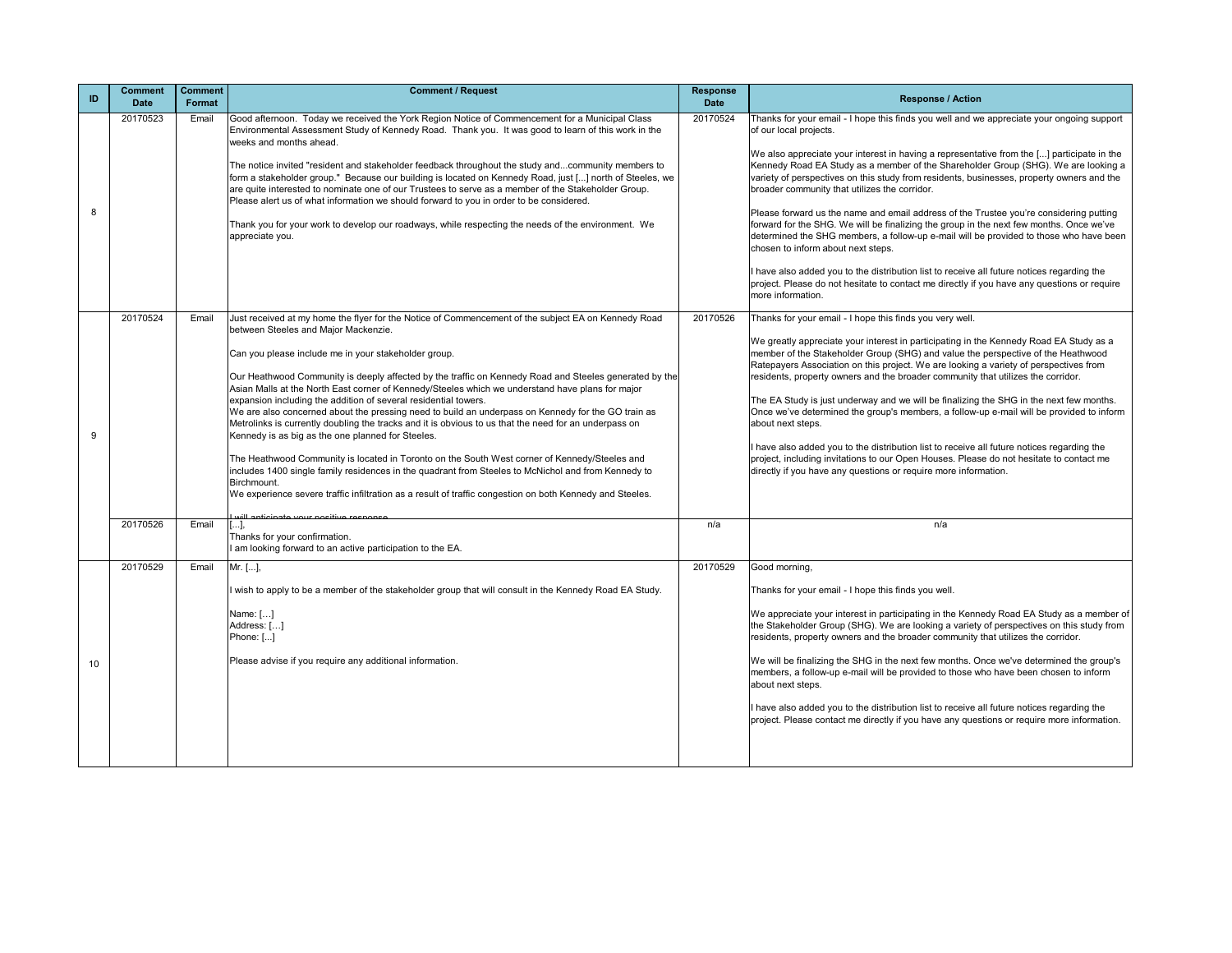We appreciate your and the Markham Cycling & Pedestrian Advisory Committee's interest n participating in the Kennedy Road EA Study as a member of the Stakeholder Group SHG). We are looking a variety of perspectives on this study from residents, property wners and the broader community that utilizes the corridor.

have also added you to the distribution list to receive all future notices regarding the project. Please contact me directly if you have any questions or require more information.

3ood morning,

Thanks for your email - I hope this finds you well.

We will be finalizing the SHG in the next few months. Once we've determined the group's members, a follow-up e-mail will be provided to those who have been chosen to inform about next steps.

Forgive us for not being clear enough regarding the Environmental Assessment Study, you were unable to find the report because this project is just underway, and we are in the early tages of conducting research and producing this report. The process can take up to two ears and will be available to the public once complete.

We will be finalizing the SHG in the next few months, if you would like to be considered, please let me know. The group will meet 4-5 times over the next two years to discuss the project and provide feedback on the proposed improvements and design alternatives. Once we've determined the group's members, a follow-up e-mail will be provided to those who ave been chosen to inform about next steps.

have also added you to the distribution list to receive all future notices regarding the project.

Please contact me directly if you have any questions or require more information.

hope this finds you well. Thanks kindly for your feedback regarding the Kennedy Road EA Study. We appreciate you taking the time to outline your safety concerns and detail your experiences with noise pollution in the area. Receiving your input is an important part of his study and it has been shared with our project team and documented for the record.

have also added you to our distribution list to ensure you receive all future notices egarding this project. Please do not hesitate to contact me directly if you have any questions or require more information.

| ID | <b>Comment</b><br><b>Date</b> | <b>Comment</b><br>Format | <b>Comment / Request</b>                                                                                                                                                                                                                                                                                               | <b>Response</b><br><b>Date</b> |  |
|----|-------------------------------|--------------------------|------------------------------------------------------------------------------------------------------------------------------------------------------------------------------------------------------------------------------------------------------------------------------------------------------------------------|--------------------------------|--|
|    | 20170528                      | Email                    | Dear [],                                                                                                                                                                                                                                                                                                               | 20170528                       |  |
|    |                               |                          | I am a member of Markham's Cycling & Pedestrian Advisory Committee (CPAC) and would like to apply to<br>be a stakeholder member for the Kennedy Rd EA.                                                                                                                                                                 |                                |  |
|    |                               |                          |                                                                                                                                                                                                                                                                                                                        |                                |  |
|    |                               |                          |                                                                                                                                                                                                                                                                                                                        |                                |  |
|    |                               |                          |                                                                                                                                                                                                                                                                                                                        |                                |  |
| 11 |                               |                          |                                                                                                                                                                                                                                                                                                                        |                                |  |
|    | 20170531                      | Email                    | $[]$ ,                                                                                                                                                                                                                                                                                                                 |                                |  |
|    |                               |                          | Thank you for your reply.                                                                                                                                                                                                                                                                                              |                                |  |
|    |                               |                          | Really hoping for good cycling infra on the boulevard for this busy arterial road and hopefully also protected<br>intersections, but this can be discussed later.                                                                                                                                                      |                                |  |
|    |                               |                          | $[ \ldots ]$                                                                                                                                                                                                                                                                                                           |                                |  |
|    | 20170527                      | Email                    | Have recently received by mail a single page Notice of EA Study of Kennedy Road. It provides little<br>information and refers reader to "york.ca.ea" to read the entire Notice of Commencement for the study. I<br>find no report at this site with the appropriate title or publication date that I may reference to. | 20170529                       |  |
|    |                               |                          | As a home owner of forty years, with property backing onto the referenced corridor I would be extremely                                                                                                                                                                                                                |                                |  |
|    |                               |                          | interested in reading this Environmental Assessment Study objectives and to view it's entirety. I may be<br>interested to be a stakeholder group participant member.                                                                                                                                                   |                                |  |
|    |                               |                          | I would kindly request more information please and to be added to your email list regarding the above                                                                                                                                                                                                                  |                                |  |
|    |                               |                          | subject.                                                                                                                                                                                                                                                                                                               |                                |  |
| 12 |                               |                          | Thank you.                                                                                                                                                                                                                                                                                                             |                                |  |
|    |                               |                          | $[\dots]$<br>$[]$                                                                                                                                                                                                                                                                                                      |                                |  |
|    |                               |                          | $[\dots]$                                                                                                                                                                                                                                                                                                              |                                |  |
|    |                               |                          |                                                                                                                                                                                                                                                                                                                        |                                |  |
|    |                               |                          |                                                                                                                                                                                                                                                                                                                        |                                |  |
|    |                               |                          |                                                                                                                                                                                                                                                                                                                        |                                |  |
|    | 20170529                      | Email                    | Dear Mr. [],                                                                                                                                                                                                                                                                                                           | 20170530                       |  |
|    |                               |                          | I have two concerns regarding the future use of Kennedy Road and/or increased traffic flow on this road.<br>1) Safety - I have witnessed at least one accident along with several narrowly avoided accidents at the                                                                                                    |                                |  |
|    |                               |                          | lights of Kennedy Road and Bridle Trail. I think this intersection is particularly vulnerable as northbound<br>traffic has a long straightaway leading up to the lights. This is especially concerning as this intersection                                                                                            |                                |  |
|    |                               |                          | serves as a busy school crossing in mornings and afternoons.<br>2) Traffic noise - noise from passing cars and trucks on both Kennedy and 16th Avenue is already ever-                                                                                                                                                 |                                |  |
| 13 |                               |                          | present within the neighbourhood. An increase in traffic flow on Kennedy Avenue would surely aggravate<br>this issue.<br>Thank you in advance for your attention to these concerns.                                                                                                                                    |                                |  |
|    |                               |                          | Sincerely,                                                                                                                                                                                                                                                                                                             |                                |  |
|    |                               |                          | Local resident                                                                                                                                                                                                                                                                                                         |                                |  |

#### **Response / Action**

Thanks for your email - I hope this finds you well.

We greatly appreciate your interest in the Kennedy Road EA Study, and that you may also be interested in applying to join our Stakeholder Group (SHG). We are looking a variety of erspectives on this study from residents, property owners and the broader community that utilizes the corridor. Thank you for identifying that your property backs on to Kennedy Road.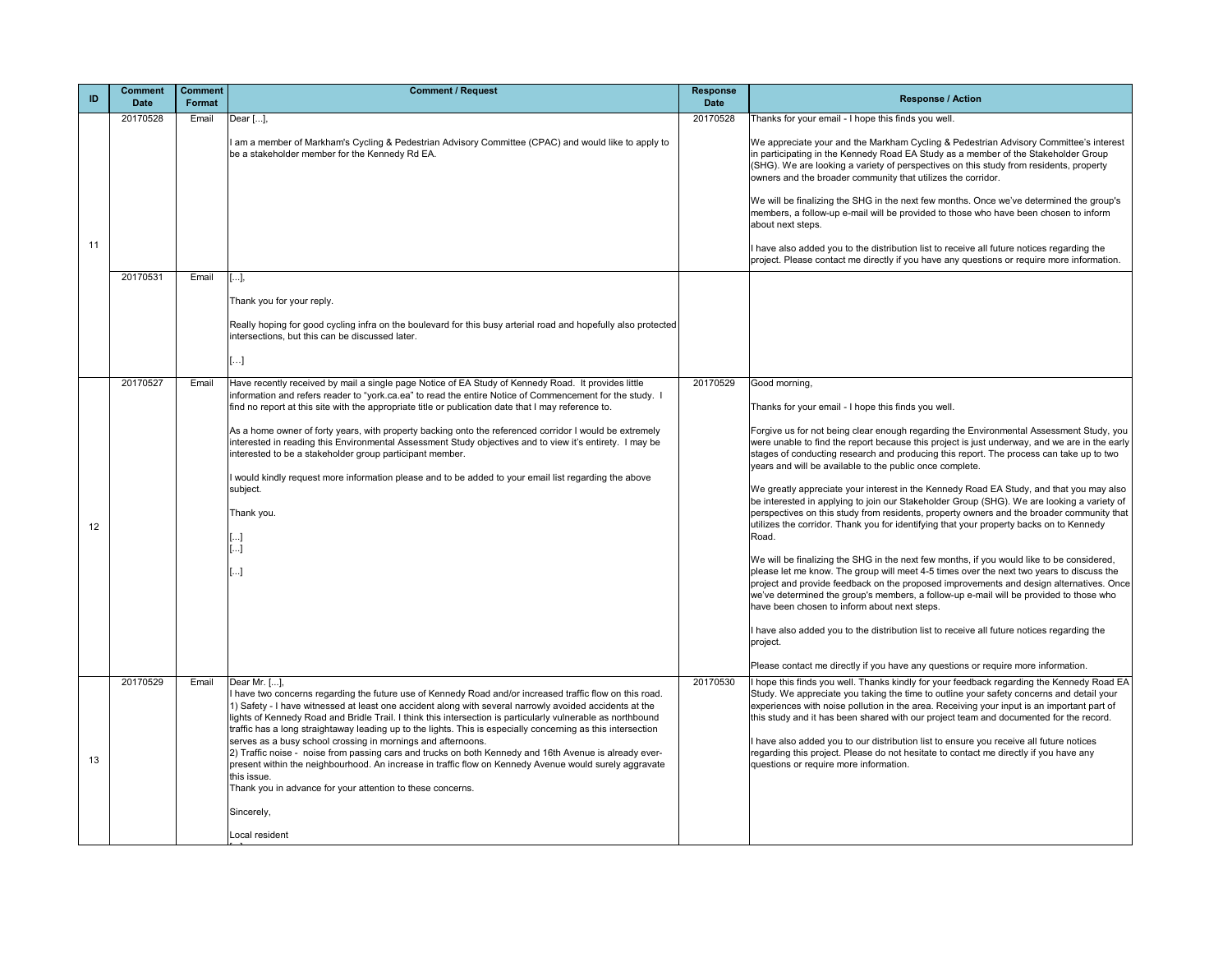| 20170531<br>ATTTENTION []<br>Email<br>Attached is my response to Notice of Commencement of Kennedy Road assessment study.<br>[[]<br>have noted the newspaper notification that an Environmental Assessment Study is to review current and<br>future transportation needs on Kennedy Road between Steeles and Major Mackenzie.<br>There is reason to be concerned about this study because my 6th sense tells me it is probably a revival of a<br>past study since we moved here in 2005 the plan being to expand Kennedy Road from 4 to 6 lanes.<br>We have a personal interest in what transpires. As you can guess, we back on to Kennedy  as do many<br>other residents  and our biggest concern is noise. (Pollution also but not an everyday noticeable effect.)<br>During the last study, we requested that the town send someone to measure the noise level because there<br>are times we cannot carry on a conversation when sitting on the patio. It was agreedby someone at the<br>Milliken Mills public meeting that this could be arranged but nothing happened. Since then we have built<br>an 8 foot high double thick solid wood fence and perhaps the sound is muffled a little but it is still noisy | 20170605 | Good afternoon,<br>I hope this finds<br><b>Kennedy Road E</b><br>detail your exper<br>perspective on g<br>input is an impor<br>documented for<br>have also adde<br>regarding this pr<br>questions or req |
|-----------------------------------------------------------------------------------------------------------------------------------------------------------------------------------------------------------------------------------------------------------------------------------------------------------------------------------------------------------------------------------------------------------------------------------------------------------------------------------------------------------------------------------------------------------------------------------------------------------------------------------------------------------------------------------------------------------------------------------------------------------------------------------------------------------------------------------------------------------------------------------------------------------------------------------------------------------------------------------------------------------------------------------------------------------------------------------------------------------------------------------------------------------------------------------------------------------------------|----------|----------------------------------------------------------------------------------------------------------------------------------------------------------------------------------------------------------|
|                                                                                                                                                                                                                                                                                                                                                                                                                                                                                                                                                                                                                                                                                                                                                                                                                                                                                                                                                                                                                                                                                                                                                                                                                       |          |                                                                                                                                                                                                          |
|                                                                                                                                                                                                                                                                                                                                                                                                                                                                                                                                                                                                                                                                                                                                                                                                                                                                                                                                                                                                                                                                                                                                                                                                                       |          |                                                                                                                                                                                                          |
|                                                                                                                                                                                                                                                                                                                                                                                                                                                                                                                                                                                                                                                                                                                                                                                                                                                                                                                                                                                                                                                                                                                                                                                                                       |          |                                                                                                                                                                                                          |
|                                                                                                                                                                                                                                                                                                                                                                                                                                                                                                                                                                                                                                                                                                                                                                                                                                                                                                                                                                                                                                                                                                                                                                                                                       |          |                                                                                                                                                                                                          |
| when visiting with friends and family in our backyard.                                                                                                                                                                                                                                                                                                                                                                                                                                                                                                                                                                                                                                                                                                                                                                                                                                                                                                                                                                                                                                                                                                                                                                |          |                                                                                                                                                                                                          |
| My concern is if we continue to build wider roads to make motorists happy, what are we doing to encourage<br>them to get out of their cars and use other options? And we continue to make it noisier for everyone. We<br>can hear the roar of the 407 from our place not to re-mention Kennedy on the other side of our fence!                                                                                                                                                                                                                                                                                                                                                                                                                                                                                                                                                                                                                                                                                                                                                                                                                                                                                        |          |                                                                                                                                                                                                          |
| $ $ We cycle and I use Kennedy regularly. I choose not to use the road when there is a sidewalk that is seldom $ $<br>used by pedestrians and sometimes by dog walkers. It is crazy to venture onto the road when the sidewalk<br>is a safe option.                                                                                                                                                                                                                                                                                                                                                                                                                                                                                                                                                                                                                                                                                                                                                                                                                                                                                                                                                                   |          |                                                                                                                                                                                                          |
| My suggestions:<br>1. Do not widen the roadway. Catering to cars is "same old same old".<br>14<br>2. Create separated bike lanes where the sidewalks are now remembering that pedestrians also need to<br>be considered.<br>3. Create noise barriers.<br>4. Speed is also an issue - creating more noise. Photo radar should be seriously considered.                                                                                                                                                                                                                                                                                                                                                                                                                                                                                                                                                                                                                                                                                                                                                                                                                                                                 |          |                                                                                                                                                                                                          |
| Markham seems to be focused on improving recreational paths which is good. But we need to make year<br>round destination cycling desirable. Year round cycling is doable we know because we do it. And we will<br>do more if the conditions are improved.                                                                                                                                                                                                                                                                                                                                                                                                                                                                                                                                                                                                                                                                                                                                                                                                                                                                                                                                                             |          |                                                                                                                                                                                                          |
| am sitting at my back window as I am writing this and as happens so rarely there was no traffic and I<br>looked up to see what was wrong. Silence!!! It was golden!                                                                                                                                                                                                                                                                                                                                                                                                                                                                                                                                                                                                                                                                                                                                                                                                                                                                                                                                                                                                                                                   |          |                                                                                                                                                                                                          |
| can only hope that smart and forward thinking will prevail. Drivers and cars are not #1. They are only part<br>of a bigger picture. Residents need other options when they choose to move into dense housing areas. My<br>voice is only one voice but please remember all who live in Markham and think outside the box to come up<br>with something that works fairly and sensibly.<br>have attached an interesting article by Christopher Hume in the Toronto Star, May 29, 2017 in case you<br>missed it.                                                                                                                                                                                                                                                                                                                                                                                                                                                                                                                                                                                                                                                                                                          |          |                                                                                                                                                                                                          |
| don't want to read a future Christopher Hume article that says they have given in the car - again - when<br>reworking Kennedy Road. All the real estate ads talk about 'within walking distance of Too Good Pond'. A 6<br>lane highway is not going to be 'walker friendly'.                                                                                                                                                                                                                                                                                                                                                                                                                                                                                                                                                                                                                                                                                                                                                                                                                                                                                                                                          |          |                                                                                                                                                                                                          |
| Good luck with this project. I know it is not easy but work hard and come up with a plan that can effect the<br>future in a positive and healthy way.                                                                                                                                                                                                                                                                                                                                                                                                                                                                                                                                                                                                                                                                                                                                                                                                                                                                                                                                                                                                                                                                 |          |                                                                                                                                                                                                          |
| Regards                                                                                                                                                                                                                                                                                                                                                                                                                                                                                                                                                                                                                                                                                                                                                                                                                                                                                                                                                                                                                                                                                                                                                                                                               |          |                                                                                                                                                                                                          |
| []<br>[]                                                                                                                                                                                                                                                                                                                                                                                                                                                                                                                                                                                                                                                                                                                                                                                                                                                                                                                                                                                                                                                                                                                                                                                                              |          |                                                                                                                                                                                                          |

# **Response / Action**

I hope this finds you well. Thanks kindly for your wonderful feedback regarding the Kennedy Road EA Study. We appreciate you taking the time to outline your concerns and detail your experiences with travel in the area. We are also fans of Christopher Hume's perspective on growth in the area, thanks for sharing his writing and ideas. Receiving your input is an important part of this study and it has been shared with our project team and documented for the record.

I have also added you to our distribution list to ensure you receive all future notices regarding this project. Please do not hesitate to contact me directly if you have any questions or require more information.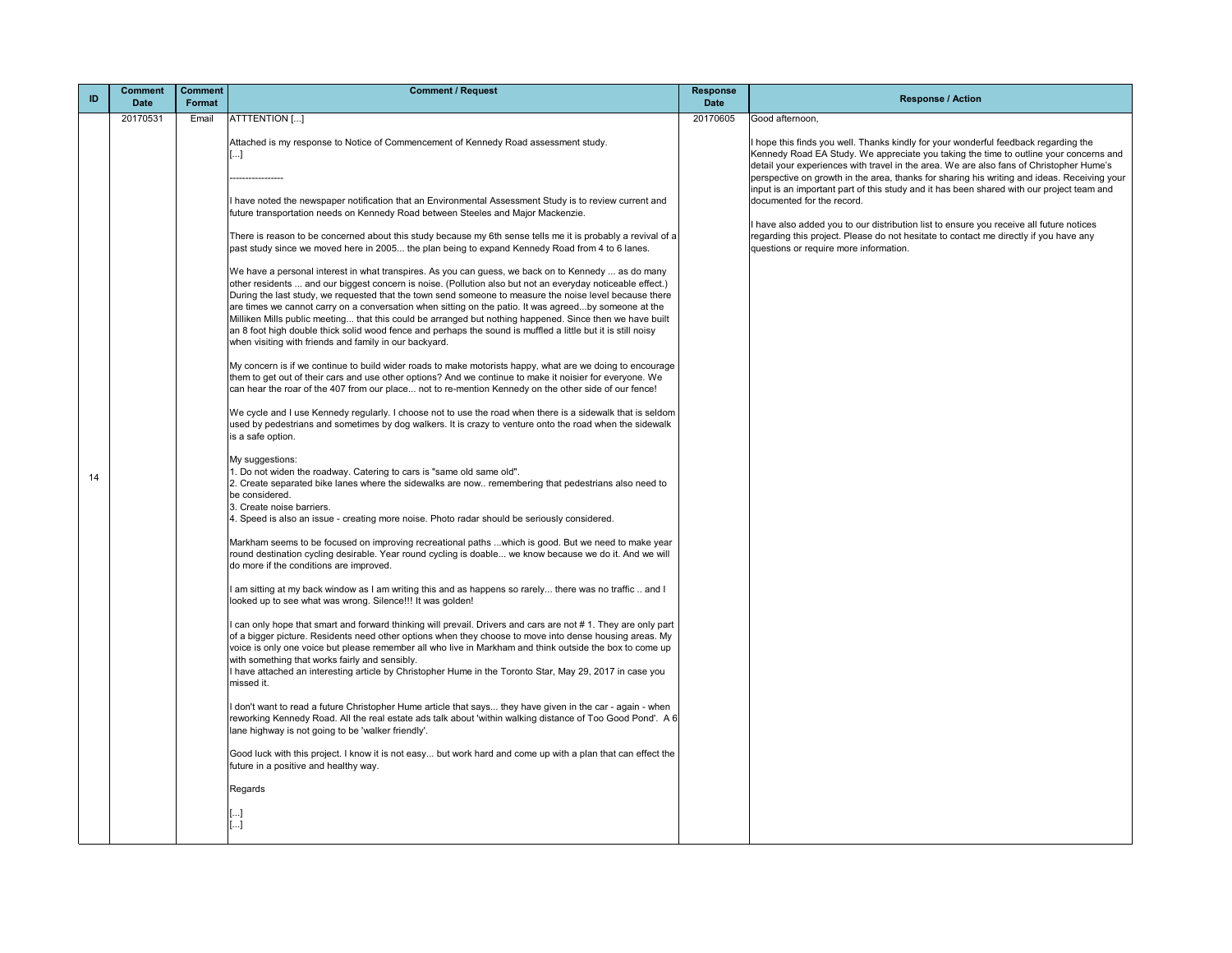We appreciate your interest in participating in the Kennedy Road EA Study as a member of he Shareholder Group (SHG). We are looking a variety of perspectives on this study from esidents, property owners and the broader community that utilizes the corridor.

Thanks for your email - I hope this finds you well.

We will be finalizing the SHG in the next few months and would appreciate if you could supply your address and contact information for consideration. Once we've determined the group's members, a follow-up e-mail will be provided to those who have been chosen to nform about next steps.

have also added you to the distribution list to receive all future notices regarding the project. Please do not hesitate to contact me directly if you have any questions or require more information.

Thanks! Have a nice day

3ood afternoon,

Thanks for your email - I hope this finds you well.

We appreciate your interest in participating in the Kennedy Road EA Study as a member of he Shareholder Group. We are looking a variety of perspectives on this study from esidents, property owners and the broader community that utilizes the corridor.

have also added you to the distribution list to receive all future notices regarding the project. Please do not hesitate to contact me directly if you have any questions or require more information.

hanks for your email - I hope this finds you well.

We appreciate your interest in participating in the Kennedy Road EA Study as a member of $\mid$ he Shareholder Group. We are looking a variety of perspectives on this study from esidents, property owners and the broader community that utilizes the corridor.

We will be finalizing the SHG in the next few months and would appreciate if you could upply your address and contact information for consideration. Once we've determined the group's members, a follow-up e-mail will be provided to those who have been chosen to nform about next steps.

have also added you to the distribution list to receive all future notices regarding the project. Please do not hesitate to contact me directly if you have any questions or require more information.

|    | <b>Comment</b> | <b>Comment</b> | <b>Comment / Request</b>                                                                                 | <b>Response</b> |     |
|----|----------------|----------------|----------------------------------------------------------------------------------------------------------|-----------------|-----|
| ID | <b>Date</b>    | <b>Format</b>  |                                                                                                          | <b>Date</b>     |     |
|    | 20170530       | Email          | Hello, I'm a resident in Ward 3 and am interested in joining the a stakeholder group concerning this EA. | 20170531        |     |
|    |                |                | Please advise. Thanks.                                                                                   |                 |     |
|    |                |                |                                                                                                          |                 |     |
|    |                |                |                                                                                                          |                 |     |
|    |                |                |                                                                                                          |                 |     |
|    |                |                |                                                                                                          |                 |     |
|    |                |                |                                                                                                          |                 |     |
|    |                |                |                                                                                                          |                 |     |
|    |                |                |                                                                                                          |                 |     |
|    |                |                |                                                                                                          |                 |     |
| 15 |                |                |                                                                                                          |                 |     |
|    |                |                |                                                                                                          |                 |     |
|    |                |                |                                                                                                          |                 |     |
|    | 20170531       | Email          | Hello [],                                                                                                | 20170531        |     |
|    |                |                |                                                                                                          |                 |     |
|    |                |                | My address and contact info are as follow:<br>$[ \ldots ]$                                               |                 |     |
|    |                |                | $phone:$ []                                                                                              |                 |     |
|    |                |                | email: $[]$                                                                                              |                 |     |
|    |                |                | Please keep me updated. Thanks.                                                                          |                 |     |
|    |                |                |                                                                                                          |                 |     |
|    | 20170531       | Email          | I am writing to apply for membership on the stakeholder Group for the Municipal Class EA Study of        | 20170531        |     |
|    |                |                | Kennedy Rd.                                                                                              |                 |     |
|    |                |                | As way of background, I have been residing for 25 years at [], Unionville which backs onto Kennedy Rd. I |                 |     |
|    |                |                | also have extensive experience in the transportation sector and environmental assessment through my      |                 | ı٧  |
|    |                |                | work with Canadian Standards Association and Pollution Probe.                                            |                 | Itl |
|    |                |                | My coordinates are as follows;                                                                           |                 |     |
| 16 |                |                |                                                                                                          |                 |     |
|    |                |                | []                                                                                                       |                 |     |
|    |                |                | []                                                                                                       |                 |     |
|    |                |                | []<br>[]                                                                                                 |                 | ۱b  |
|    |                |                | $(C)$ []                                                                                                 |                 |     |
|    |                |                | $(H)$ []                                                                                                 |                 |     |
|    |                |                |                                                                                                          |                 |     |
| 17 | 20170530       | Email          | Good afternoon [],                                                                                       | 20170531        |     |
|    |                |                | I would like to submit to be a member of the stakeholder group for Kennedy Road. My residential home     |                 |     |
|    |                |                | backs on to Kennedy Road within the subject area.                                                        |                 |     |
|    |                |                |                                                                                                          |                 |     |
|    |                |                | Please advise of the next steps                                                                          |                 |     |
|    |                |                | Thank you,                                                                                               |                 |     |
|    |                |                | []                                                                                                       |                 |     |
|    |                |                |                                                                                                          |                 |     |
|    |                |                | Sent from my iPad                                                                                        |                 |     |
|    |                |                |                                                                                                          |                 |     |
|    |                |                |                                                                                                          |                 |     |
|    | 20170531       | Email          | Thank you, my address is [] Home Tel [].                                                                 |                 |     |
|    |                |                |                                                                                                          |                 |     |
|    |                |                | $\left[\ldots\right]$                                                                                    |                 |     |

#### **Response / Action**

3ood afternoon,

We will be finalizing the SHG in the next few months and thank you for supplying your address, contact information and previous experience for consideration. Once we've letermined the group's members, a follow-up e-mail will be provided to those who have been chosen to inform about next steps.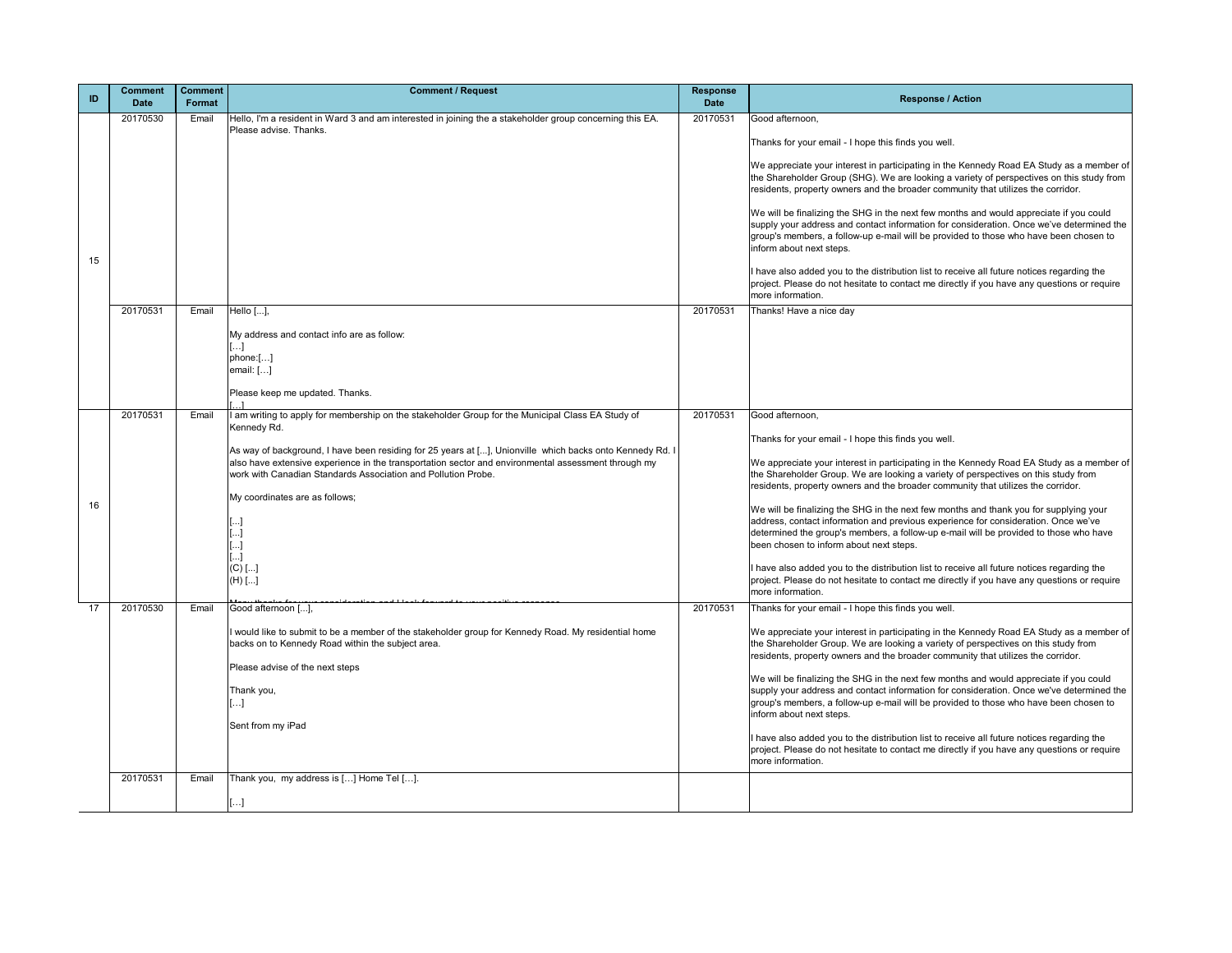have also added you to the distribution list to receive all future notices regarding the project. Please do not hesitate to contact me directly if you have any questions or require more information.

Thanks for your email - I hope this finds you well.

t was a pleasure to speak with you yesterday about your experiences living in the Kennedy corridor. We hope to see you at one of our public Open Houses over the next year to liscuss the project further. You can also keep track of study progress at York.ca/KennedyRoad

We appreciate your interest in participating in the Kennedy Road EA Study as a member of he Shareholder Group. We are looking a variety of perspectives on this study from residents, property owners and the broader community that utilizes the corridor.

have also added you to our distribution list to ensure you receive all future notices and nvitations to events regarding this project. Please do not hesitate to contact me directly if you have any questions or require more information.

| ID | <b>Comment</b><br><b>Date</b> | <b>Comment</b><br>Format | <b>Comment / Request</b>                                                                                                                                                                                                                                                                                                                                                                                                                                                                                                                                                                                                                                   | <b>Response</b><br><b>Date</b> |                                                                                                                                                                                                                                                    |
|----|-------------------------------|--------------------------|------------------------------------------------------------------------------------------------------------------------------------------------------------------------------------------------------------------------------------------------------------------------------------------------------------------------------------------------------------------------------------------------------------------------------------------------------------------------------------------------------------------------------------------------------------------------------------------------------------------------------------------------------------|--------------------------------|----------------------------------------------------------------------------------------------------------------------------------------------------------------------------------------------------------------------------------------------------|
| 18 | 20170530                      | Email                    | My family and I have received the notice for the commencement of this assessment study for Kennedy<br>Road. As requested on the letter, I would be interested in participating as a stakeholder group member for<br>the residents of the area. I feel that I would make a committed candidate due to the proximity of my home to<br>project. The street, Austin Drive, is a residential road that connects directly onto Kennedy Rd, and has been<br>subject to a substantial rise in traffic due to the increased congestion around Hwy 7, Kennedy Rd,<br>McCowan Rd, and surrounding area.<br>Thanks for your consideration and information.<br>Regards, | 20170531                       | Good afternoor<br>Thanks for you<br>We appreciate<br>the Shareholde<br>residents, prop<br>We will be fina<br>contact informa<br>follow-up e-ma<br>steps.<br>I have also add<br>project. Please<br>more informatio                                  |
| 19 | 20170507                      | Phone                    | n/a - see response                                                                                                                                                                                                                                                                                                                                                                                                                                                                                                                                                                                                                                         | 20170607                       | Good morning,<br>It was a pleasu<br>corridor. We he<br>discuss the pro<br>York.ca/Kenne<br>I have also add<br>invitations to et<br>you have any o<br>Thanks,<br>r 1                                                                                |
| 20 | 20170605                      | Email                    | wish to be a stakeholder group member of the Environmental Assessment of Kennedy Road, representing<br>the [] and [].<br>would appreciate being made aware of meetings and publications.<br> l…l<br>$\left[\ldots\right]$<br>$\left[\ldots\right]$<br>$\left[\left[\right]\right]$<br>$\left[\ldots\right]$                                                                                                                                                                                                                                                                                                                                                | 20170607                       | Good morning,<br>Thanks for you<br>We appreciate<br>the Shareholde<br>perspectives o<br>utilizes the cor<br>We will be fina<br>members, a fol<br>about next step<br>I have also add<br>project. Please<br>more informatio<br>Thanks,<br>$[\ldots]$ |

#### **Response / Action**

3ood afternoon,

We will be finalizing the SHG in the next few months and appreciate you supplying your contact information for consideration. Once we've determined the group's members, a ollow-up e-mail will be provided to those who have been chosen to inform about next steps.

have also added you to the distribution list to receive all future notices regarding the project. Please do not hesitate to contact me directly if you have any questions or require more information.

Thanks for your email - I hope this finds you well.

We appreciate your interest in participating in the Kennedy Road EA Study as a member of he Shareholder Group (SHG) on behalf of the [...] and the[...]. We are looking a variety of perspectives on this study from residents, property owners and the broader community that utilizes the corridor.

We will be finalizing the SHG in the next few months. Once we've determined the group's members, a follow-up e-mail will be provided to those who have been chosen to inform about next steps.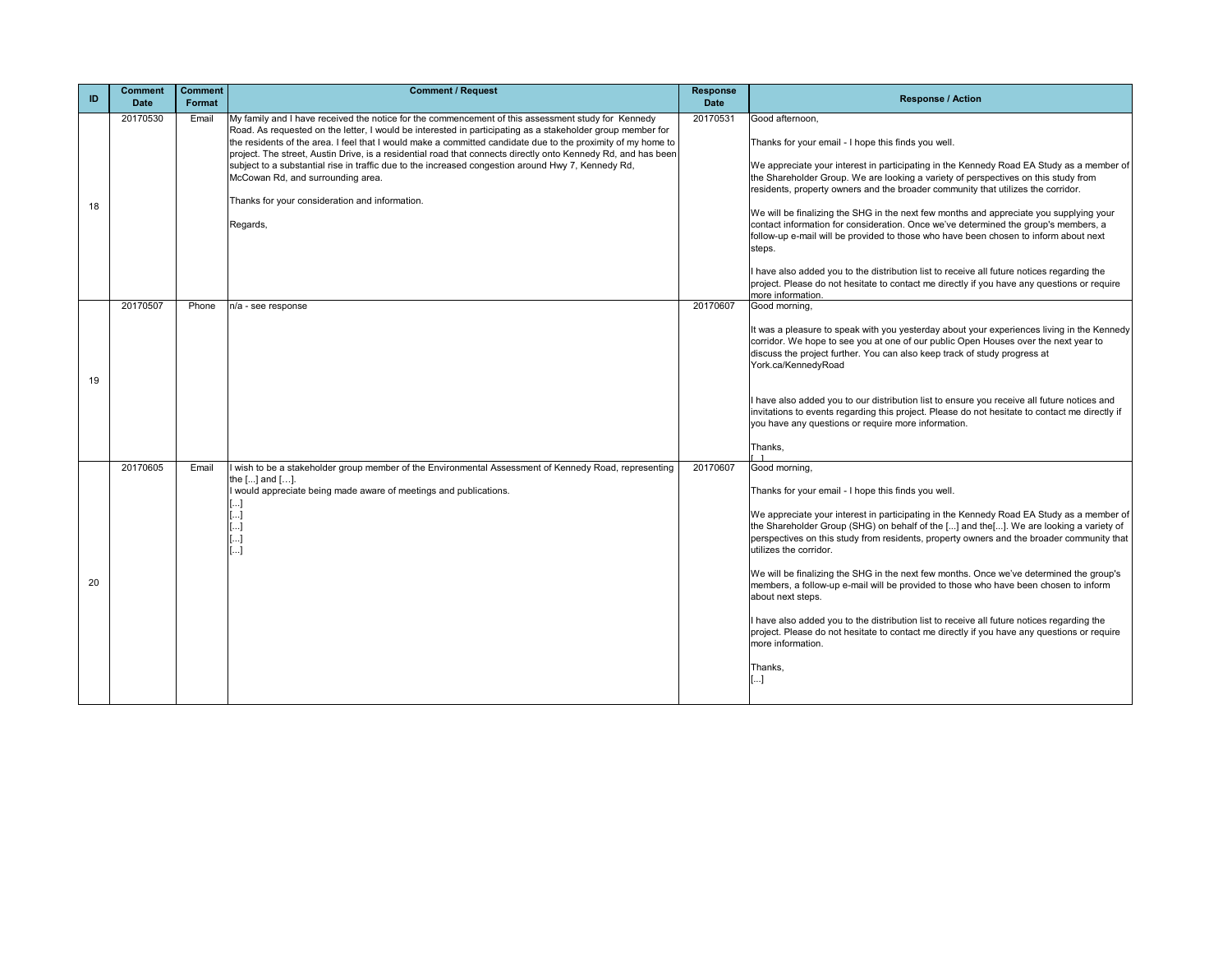Additionally, you might consider joining our Shareholder Group that meets 4-5 times hroughout the study to offer feedback on the direction of the project. We will be finalizing he SHG in the next few months.

Thanks for your email - I hope this finds you well.

have also added you to the distribution list to receive all future notices regarding the project. Please do not hesitate to contact me directly if you have any questions or require more information.

We appreciate the interest of [...] in the Kennedy Road EA Study. We would be happy to host you or one of your associates at one of our upcoming Open House coming up this fall, we'll let you know as soon as it has been scheduled.

Thanks,

 $\lbrack \ldots \rbrack$ 

3ood afternoon,

have also added you to the email distribution list to receive all future notices regarding the project. Please do not hesitate to contact me directly if you have any questions or require more information.

Thanks,  $\lbrack. \rbrack$ 

| ID | <b>Comment</b><br><b>Date</b> | <b>Comment</b><br><b>Format</b> | <b>Comment / Request</b>                                                                                                                                                                                                                                                                                                                                                                 | <b>Response</b><br><b>Date</b> |         |
|----|-------------------------------|---------------------------------|------------------------------------------------------------------------------------------------------------------------------------------------------------------------------------------------------------------------------------------------------------------------------------------------------------------------------------------------------------------------------------------|--------------------------------|---------|
|    | 20170606                      | Email                           | Good morning,                                                                                                                                                                                                                                                                                                                                                                            | 20170607                       |         |
|    |                               |                                 | [] would like to be included as part of the EA study for Kennedy Road. As a major landowner along<br>Kennedy Road, any upcoming changes to the future transportation needs of this road it is important to<br>consider to how it may affect our developments. Please provide us with more information regarding the<br>upcoming public consultation.<br>Thank you, and have a great day, |                                | W       |
| 21 |                               |                                 |                                                                                                                                                                                                                                                                                                                                                                                          |                                |         |
|    |                               |                                 |                                                                                                                                                                                                                                                                                                                                                                                          |                                |         |
|    |                               |                                 |                                                                                                                                                                                                                                                                                                                                                                                          |                                |         |
| 22 | 20170624                      | Email                           | I would like to be considered for a stakeholder group position for the recently announced Kennedy Road EA                                                                                                                                                                                                                                                                                | 20170626                       |         |
|    |                               |                                 | study. I believe that my perspective would be beneficial to the Region, study team, and community. My<br>expertise/experience includes:                                                                                                                                                                                                                                                  |                                |         |
|    |                               |                                 | 35 years of transportation planning and design experience                                                                                                                                                                                                                                                                                                                                |                                |         |
|    |                               |                                 | Led 15 provincial and municipal transportation EA studies<br>Project managed the EA/design assignments of Kennedy/McCowan (16th Ave to Major Mackenzie)<br>widening projects for York Region                                                                                                                                                                                             |                                |         |
|    |                               |                                 | Lived in Unionville (property backs onto Kennedy Road) for 26 years                                                                                                                                                                                                                                                                                                                      |                                |         |
|    |                               |                                 | Have extensive anecdotal knowledge of Kennedy Road operational issues (including intersections,<br>signals, drainage, visibility issues) and travel patterns at various times of the day from daily travel on<br><b>Kennedy Road</b>                                                                                                                                                     |                                | k<br> p |
|    |                               |                                 | Have extensive knowledge of major influences on EA outcome (i.e. other transportation/transit<br>initiatives, developments, land use changes) gained from work assignments, participation in other studies,<br>and involvement with local ratepayer association.                                                                                                                         |                                | lir     |
|    |                               |                                 | Thank you.                                                                                                                                                                                                                                                                                                                                                                               |                                |         |
|    |                               |                                 | /D                                                                                                                                                                                                                                                                                                                                                                                       |                                | Im      |
|    |                               |                                 |                                                                                                                                                                                                                                                                                                                                                                                          |                                |         |
|    | 20170627                      | Email                           | $\left[\ldots\right]$                                                                                                                                                                                                                                                                                                                                                                    |                                |         |
|    |                               |                                 | Address and contact information, as requested:<br>$\left[\ldots\right]$                                                                                                                                                                                                                                                                                                                  |                                |         |

#### **Response / Action**

3ood morning,

Thanks for your email - I hope this finds you well.

We appreciate your interest in participating in the Kennedy Road EA Study as a member of he Stakeholder Group (SHG). We are looking a variety of perspectives on this study from residents, property owners and the broader community that utilizes the corridor.

We will be finalizing the SHG in the next few months. The commitment of group members will be to attend 4-5 evening meetings over the duration of the study to provide feedback at key milestones. Once we've determined the group's members, a follow-up e-mail will be provided to those who have been chosen to inform about next steps.

If you're interested in being considered, please provide us with your address and contact nformation.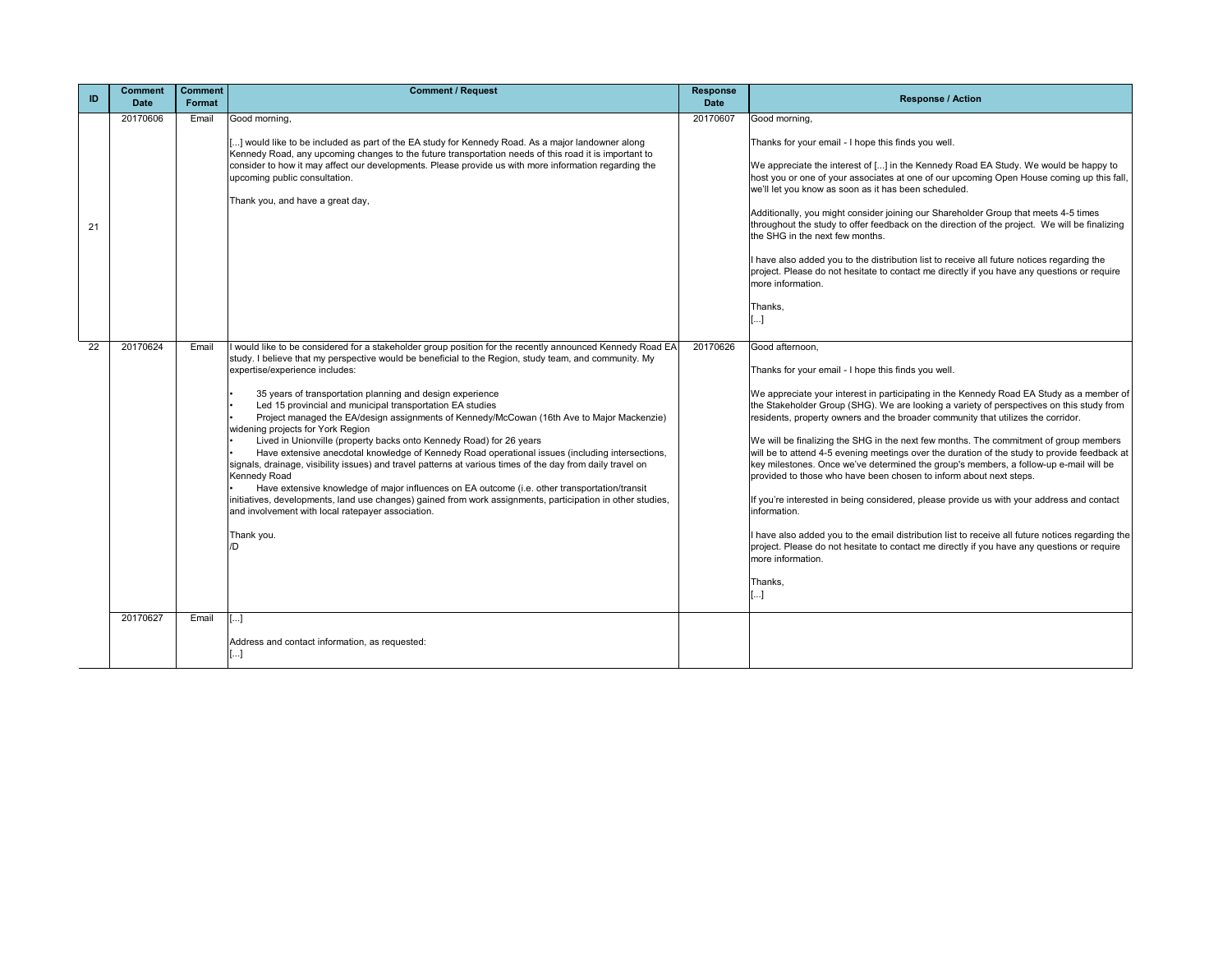We appreciate your interest in the Kennedy Road EA Study and our Stakeholder Group. We are looking a variety of perspectives on this study from residents, property owners and he broader community that utilizes the corridor.

Thanks for your email - I hope this finds you well.

The group will meet approximately 4-5 times over the coming year to discuss the project and offer feedback at different study milestones. If you're interested, please let us know as we will be finalizing the SHG in the next few months. Once we've determined the group's members, a follow-up e-mail will be provided to those who have been chosen to inform about next steps.

have also added you to the distribution list to make sure [...] receives all future notices egarding the project. Please do not hesitate to contact me directly if you have any uestions or require more information.

hope this finds you well. Thanks kindly for your feedback regarding the Kennedy Road EA Study. We appreciate you taking the time to outline some of the public transportation activity at Steeles Ave and detail your observations of seasonal travel in the area. Receiving your input is an important part of this study and it has been shared with our project team and documented for the record.

have also added you to our distribution list to ensure you receive all future notices egarding this project. Please do not hesitate to contact us if you have any questions or equire more information.

Best,

3ood morning,

hope this finds you very well – thanks for your note and your interest in the Kennedy Road EA Study. There is plenty of time to share your thoughts about travel and traffic in the area of your school with the project team, and the choice of how to do so is up to you. Your comments will be shared with the project team and our consultant group and become part of the project record.

f you have any questions please feel free to contact us and we look forward to your comments.

| ID | <b>Comment</b><br><b>Date</b> | <b>Comment</b><br>Format | <b>Comment / Request</b>                                                                                                                                                                                                                                                                                          | <b>Response</b><br><b>Date</b> |                                      |
|----|-------------------------------|--------------------------|-------------------------------------------------------------------------------------------------------------------------------------------------------------------------------------------------------------------------------------------------------------------------------------------------------------------|--------------------------------|--------------------------------------|
|    | 20170609                      | Email                    | Greetings.<br>l am [] at []<br>am writing to ask about the EA planned for our area.<br>What is involved in being a stakeholder?                                                                                                                                                                                   | 20170613                       | Go<br><b>Th</b>                      |
|    |                               |                          | How do we register to be a stakeholder?<br>Thank you, and have a great weekend.<br>God bless-                                                                                                                                                                                                                     |                                | We<br>We<br>the                      |
| 23 |                               |                          |                                                                                                                                                                                                                                                                                                                   |                                | <b>The</b><br>and<br>we<br>me        |
|    |                               |                          |                                                                                                                                                                                                                                                                                                                   |                                | abo<br>I ha<br>reg                   |
|    |                               |                          |                                                                                                                                                                                                                                                                                                                   |                                | que<br>Be:                           |
| 24 | 20170626                      | Email                    | İНi.                                                                                                                                                                                                                                                                                                              | 20170627                       | Go                                   |
|    |                               |                          | am a Markham resident. I just want to submit a comment regarding Kennedy Road between Steeles<br>Avenue and Major Mackenzie Drive.                                                                                                                                                                                |                                | $\parallel$ ho<br>Stu<br>act         |
|    |                               |                          | At Steeles and Kennedy, there is a need for a space for bus route 8 to stop but not blocking the traffic. My<br>observation is that Bus route #8 usually uses the southbound right turn lane at Kennedy as a final stop.<br>The bus usually blocks the cars which try to make right turn from Kennedy to Steeles. |                                | Re<br>pro                            |
|    |                               |                          | The slope between 14th Avenue and Duffield Drive (south of Hwy 407) is too steep. On the snow day, I did<br>see some vehicles had difficulties to climb up the slope because the road was full of snow.                                                                                                           |                                | l ha<br>reg<br>req                   |
|    |                               |                          | Major intersections should have yellow strips on the ground to remind drives of not blocking intersections.<br>Thank vou.                                                                                                                                                                                         |                                | Tha<br>$\llbracket  \rrbracket$      |
|    | 20170627                      | Email                    | Hi [],                                                                                                                                                                                                                                                                                                            |                                |                                      |
|    |                               |                          | Thanks for your reply.                                                                                                                                                                                                                                                                                            |                                |                                      |
|    |                               |                          | Please keep me updated about this study.                                                                                                                                                                                                                                                                          |                                |                                      |
|    |                               |                          | []                                                                                                                                                                                                                                                                                                                |                                |                                      |
|    | 20170706                      | Email                    | Dear [],                                                                                                                                                                                                                                                                                                          | 20170711                       | Go                                   |
|    |                               |                          | The school year os over and I now have summer hours, and time to finally email you about the changes to<br>Kennedy Road. Am I too late?                                                                                                                                                                           |                                | I ho<br><b>EA</b><br>of <sub>1</sub> |
|    |                               |                          | would like to find out what the plans are, and I would greatly appreciate the opportunity to share my<br>experience with traffic in front of our school.                                                                                                                                                          |                                | cor<br>of t                          |
| 25 |                               |                          | Could you please let me know the best way to do that? I would be happy to come to your office if that<br>would help.                                                                                                                                                                                              |                                | We<br>Op<br>cor                      |
|    |                               |                          | Sincerely,                                                                                                                                                                                                                                                                                                        |                                | pro                                  |
|    |                               |                          | […]<br>$[\dots]$                                                                                                                                                                                                                                                                                                  |                                | If y<br>cor                          |
|    |                               |                          |                                                                                                                                                                                                                                                                                                                   |                                | Tha<br>$\llbracket  \rrbracket$      |
|    |                               |                          |                                                                                                                                                                                                                                                                                                                   |                                |                                      |

#### **Response / Action**

3ood afternoon,

Thanks,

 $\lbrack. \rbrack$ 

 $\overline{200}$ d morning,

We are accepting comments via email to roads.ea@york.ca or we are also hosting an Open House for the Kennedy project in your area this fall, once the time/location has been confirmed we'll send you an invitation. Following this event you will also be able to view the project information and comment via our online open house form at york.ca/ea

Thanks,

 $\lbrack. \rbrack$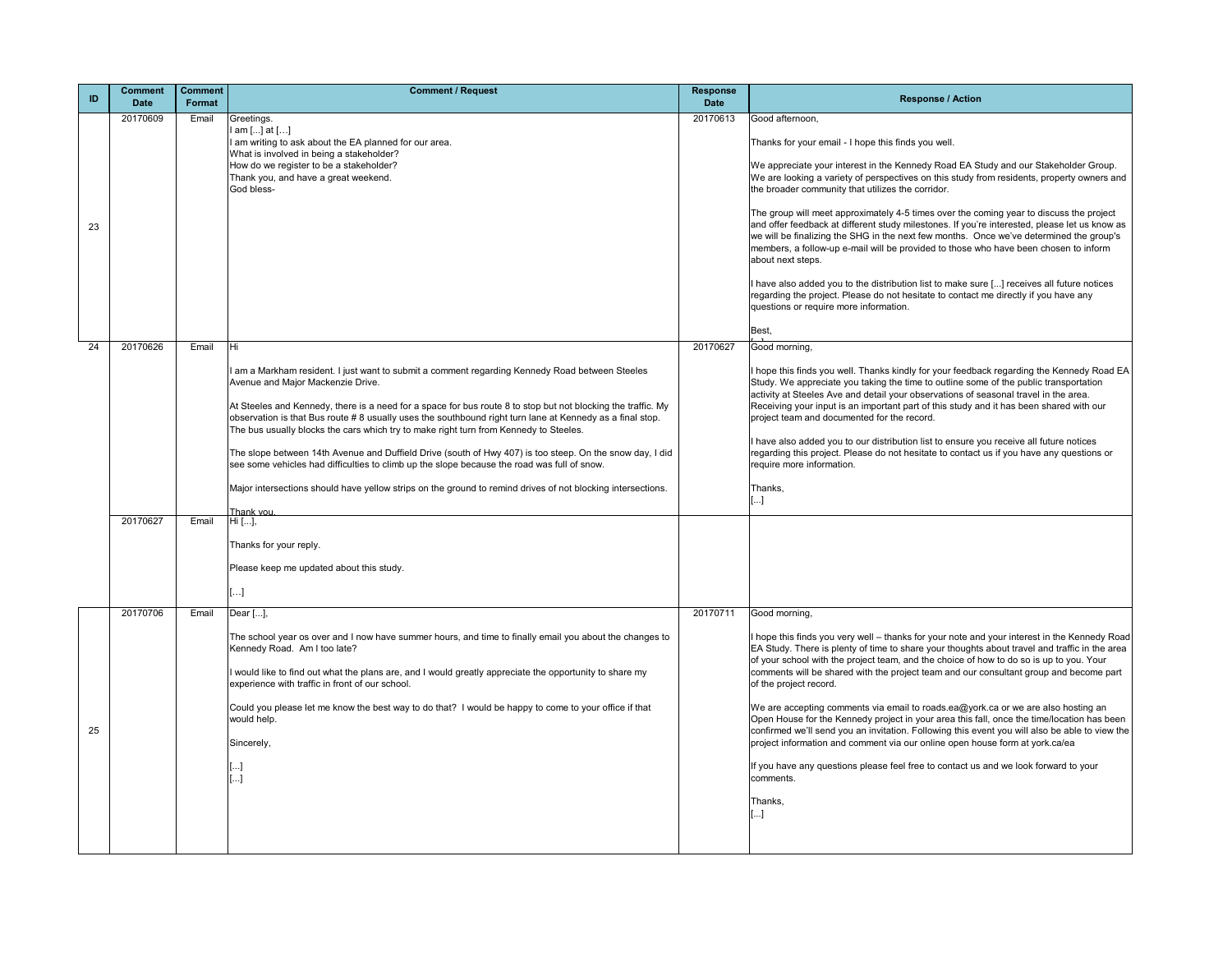We appreciate your interest in joining our Stakeholder Group for the Kennedy Road EA Study. We are looking a variety of perspectives on this study from residents, property wners and the broader community that utilizes the corridor.

The group will meet approximately 4-5 times over the coming year to discuss the project and offer feedback at different study milestones. If you're still interested, please let us know as we will be finalizing the SHG in the next few months. Once we've determined the group's members, a follow-up e-mail will be provided to those who have been chosen to nform about next steps.

have also added you to the distribution list to make sure you receive all future notices egarding the project. Please do not hesitate to contact me directly if you have any questions or require more information.

Thank you for speaking with me this afternoon regarding the Kennedy Road Study.

This is to confirm that we will be including your contact information in our Study Contact ist and will be providing you notices for upcoming Open Houses, Study Completion, and any other Study notifications.

If you have any question on this study, please feel free to contact me.

3ood afternoon,

Thank you for your interest in the Kennedy Road Class EA study.

The study began in May 2017. As we are in the preliminary stages of the study, we don't ave any details yet on what the concepts might be in the corridor, the preferred plan, or possible impacts resulting from the preferred plan. As we progress throughout the study, nce the information is publicly available for review, you will be notified and invited to eview the information.

also like to confirm that you will be added to the email distribution list to receive notices or upcoming Open Houses, study completion and any other study notifications about the project. Please do not hesitate to contact me directly if you have any questions or require more information.

| 20170609<br>20170613<br>$\left[\left[\right],\right]$<br>Good<br>Email<br>Sorry I missed your call but this is in response to your message. I am interested to be a stakeholder group<br>member for the Municipal Class Environmental Assessment Study of Kennedy Road.<br>Please provide me the info related to this project. I would prefer if the meetings related to this project are in<br>Markham.<br>Thanks<br>26<br>[[]<br>$\left[\ldots\right]$<br>$[]$<br>Sent from my iPad<br>$\left[\ldots\right]$<br>20170825<br>Phone call<br>20170825<br>27<br>20170704<br>20170907<br>Email<br>Dear Mr. [],<br>I am the owner of the plaza located at []. I saw the notice of commencement in regard to the<br>environmental assessment study of Kennedy Road, from Steeles Avenue to Major Makenzie Drive.<br>Please send me or direct me to download any previous information, studies, proposed plans. Please send<br>me the scope document of the EAS being undertaken and where they invite for comments.<br>If there is a mailing list for this study, please include my email address as sent. For hardcopy<br>correspondence, my mailing address is below.<br>Thanks and regards,<br>$\left[\ldots\right]$<br>$\left[\ldots\right]$<br>28 | ID | <b>Comment</b><br><b>Date</b> | <b>Comment</b><br>Format | <b>Comment / Request</b> | <b>Response</b><br><b>Date</b> |       |
|---------------------------------------------------------------------------------------------------------------------------------------------------------------------------------------------------------------------------------------------------------------------------------------------------------------------------------------------------------------------------------------------------------------------------------------------------------------------------------------------------------------------------------------------------------------------------------------------------------------------------------------------------------------------------------------------------------------------------------------------------------------------------------------------------------------------------------------------------------------------------------------------------------------------------------------------------------------------------------------------------------------------------------------------------------------------------------------------------------------------------------------------------------------------------------------------------------------------------------------------------|----|-------------------------------|--------------------------|--------------------------|--------------------------------|-------|
|                                                                                                                                                                                                                                                                                                                                                                                                                                                                                                                                                                                                                                                                                                                                                                                                                                                                                                                                                                                                                                                                                                                                                                                                                                                   |    |                               |                          |                          |                                |       |
| We a<br>Study<br>owner<br>The g<br>and o<br>as we<br>group<br>inform<br>I have<br>regar<br>quest<br>Best,<br>Hello,                                                                                                                                                                                                                                                                                                                                                                                                                                                                                                                                                                                                                                                                                                                                                                                                                                                                                                                                                                                                                                                                                                                               |    |                               |                          |                          |                                | Thanl |
|                                                                                                                                                                                                                                                                                                                                                                                                                                                                                                                                                                                                                                                                                                                                                                                                                                                                                                                                                                                                                                                                                                                                                                                                                                                   |    |                               |                          |                          |                                |       |
|                                                                                                                                                                                                                                                                                                                                                                                                                                                                                                                                                                                                                                                                                                                                                                                                                                                                                                                                                                                                                                                                                                                                                                                                                                                   |    |                               |                          |                          |                                |       |
|                                                                                                                                                                                                                                                                                                                                                                                                                                                                                                                                                                                                                                                                                                                                                                                                                                                                                                                                                                                                                                                                                                                                                                                                                                                   |    |                               |                          |                          |                                |       |
|                                                                                                                                                                                                                                                                                                                                                                                                                                                                                                                                                                                                                                                                                                                                                                                                                                                                                                                                                                                                                                                                                                                                                                                                                                                   |    |                               |                          |                          |                                |       |
|                                                                                                                                                                                                                                                                                                                                                                                                                                                                                                                                                                                                                                                                                                                                                                                                                                                                                                                                                                                                                                                                                                                                                                                                                                                   |    |                               |                          |                          |                                |       |
| This i<br>List a<br>any o<br>If you<br>Good<br>Thank<br>The s<br>have<br>possil<br>once<br>reviev<br>For ba<br>Maste<br>transi<br>been<br>Avent<br>Vehic<br>York I<br>const<br>lupdat<br>Publio<br>reside<br><b>Stake</b><br>discus<br>milest<br>SHG<br>memb<br>I also<br>for up<br>projed<br>more                                                                                                                                                                                                                                                                                                                                                                                                                                                                                                                                                                                                                                                                                                                                                                                                                                                                                                                                                |    |                               |                          |                          |                                | Thank |
|                                                                                                                                                                                                                                                                                                                                                                                                                                                                                                                                                                                                                                                                                                                                                                                                                                                                                                                                                                                                                                                                                                                                                                                                                                                   |    |                               |                          |                          |                                |       |
|                                                                                                                                                                                                                                                                                                                                                                                                                                                                                                                                                                                                                                                                                                                                                                                                                                                                                                                                                                                                                                                                                                                                                                                                                                                   |    |                               |                          |                          |                                |       |
|                                                                                                                                                                                                                                                                                                                                                                                                                                                                                                                                                                                                                                                                                                                                                                                                                                                                                                                                                                                                                                                                                                                                                                                                                                                   |    |                               |                          |                          |                                |       |
|                                                                                                                                                                                                                                                                                                                                                                                                                                                                                                                                                                                                                                                                                                                                                                                                                                                                                                                                                                                                                                                                                                                                                                                                                                                   |    |                               |                          |                          |                                |       |
|                                                                                                                                                                                                                                                                                                                                                                                                                                                                                                                                                                                                                                                                                                                                                                                                                                                                                                                                                                                                                                                                                                                                                                                                                                                   |    |                               |                          |                          |                                |       |
|                                                                                                                                                                                                                                                                                                                                                                                                                                                                                                                                                                                                                                                                                                                                                                                                                                                                                                                                                                                                                                                                                                                                                                                                                                                   |    |                               |                          |                          |                                |       |
|                                                                                                                                                                                                                                                                                                                                                                                                                                                                                                                                                                                                                                                                                                                                                                                                                                                                                                                                                                                                                                                                                                                                                                                                                                                   |    |                               |                          |                          |                                |       |
|                                                                                                                                                                                                                                                                                                                                                                                                                                                                                                                                                                                                                                                                                                                                                                                                                                                                                                                                                                                                                                                                                                                                                                                                                                                   |    |                               |                          |                          |                                |       |
|                                                                                                                                                                                                                                                                                                                                                                                                                                                                                                                                                                                                                                                                                                                                                                                                                                                                                                                                                                                                                                                                                                                                                                                                                                                   |    |                               |                          |                          |                                |       |
|                                                                                                                                                                                                                                                                                                                                                                                                                                                                                                                                                                                                                                                                                                                                                                                                                                                                                                                                                                                                                                                                                                                                                                                                                                                   |    |                               |                          |                          |                                |       |
|                                                                                                                                                                                                                                                                                                                                                                                                                                                                                                                                                                                                                                                                                                                                                                                                                                                                                                                                                                                                                                                                                                                                                                                                                                                   |    |                               |                          |                          |                                |       |
|                                                                                                                                                                                                                                                                                                                                                                                                                                                                                                                                                                                                                                                                                                                                                                                                                                                                                                                                                                                                                                                                                                                                                                                                                                                   |    |                               |                          |                          |                                |       |
|                                                                                                                                                                                                                                                                                                                                                                                                                                                                                                                                                                                                                                                                                                                                                                                                                                                                                                                                                                                                                                                                                                                                                                                                                                                   |    |                               |                          |                          |                                |       |
|                                                                                                                                                                                                                                                                                                                                                                                                                                                                                                                                                                                                                                                                                                                                                                                                                                                                                                                                                                                                                                                                                                                                                                                                                                                   |    |                               |                          |                          |                                |       |
|                                                                                                                                                                                                                                                                                                                                                                                                                                                                                                                                                                                                                                                                                                                                                                                                                                                                                                                                                                                                                                                                                                                                                                                                                                                   |    |                               |                          |                          |                                |       |
|                                                                                                                                                                                                                                                                                                                                                                                                                                                                                                                                                                                                                                                                                                                                                                                                                                                                                                                                                                                                                                                                                                                                                                                                                                                   |    |                               |                          |                          |                                |       |
|                                                                                                                                                                                                                                                                                                                                                                                                                                                                                                                                                                                                                                                                                                                                                                                                                                                                                                                                                                                                                                                                                                                                                                                                                                                   |    |                               |                          |                          |                                |       |
|                                                                                                                                                                                                                                                                                                                                                                                                                                                                                                                                                                                                                                                                                                                                                                                                                                                                                                                                                                                                                                                                                                                                                                                                                                                   |    |                               |                          |                          |                                |       |
|                                                                                                                                                                                                                                                                                                                                                                                                                                                                                                                                                                                                                                                                                                                                                                                                                                                                                                                                                                                                                                                                                                                                                                                                                                                   |    |                               |                          |                          |                                |       |
|                                                                                                                                                                                                                                                                                                                                                                                                                                                                                                                                                                                                                                                                                                                                                                                                                                                                                                                                                                                                                                                                                                                                                                                                                                                   |    |                               |                          |                          |                                |       |
|                                                                                                                                                                                                                                                                                                                                                                                                                                                                                                                                                                                                                                                                                                                                                                                                                                                                                                                                                                                                                                                                                                                                                                                                                                                   |    |                               |                          |                          |                                |       |
|                                                                                                                                                                                                                                                                                                                                                                                                                                                                                                                                                                                                                                                                                                                                                                                                                                                                                                                                                                                                                                                                                                                                                                                                                                                   |    |                               |                          |                          |                                |       |
|                                                                                                                                                                                                                                                                                                                                                                                                                                                                                                                                                                                                                                                                                                                                                                                                                                                                                                                                                                                                                                                                                                                                                                                                                                                   |    |                               |                          |                          |                                |       |
|                                                                                                                                                                                                                                                                                                                                                                                                                                                                                                                                                                                                                                                                                                                                                                                                                                                                                                                                                                                                                                                                                                                                                                                                                                                   |    |                               |                          |                          |                                |       |
|                                                                                                                                                                                                                                                                                                                                                                                                                                                                                                                                                                                                                                                                                                                                                                                                                                                                                                                                                                                                                                                                                                                                                                                                                                                   |    |                               |                          |                          |                                |       |
|                                                                                                                                                                                                                                                                                                                                                                                                                                                                                                                                                                                                                                                                                                                                                                                                                                                                                                                                                                                                                                                                                                                                                                                                                                                   |    |                               |                          |                          |                                |       |

#### **Response / Action**

3ood morning,

Thanks for your email - I hope this finds you well.

For background information, York Region Council approved an updated Transportation Master Plan (TMP) in December 2016. The TMP document is used to identify the road and ransit improvements needed over the next 25 years, through to 2041. Kennedy Road has been identified as one of many corridors to be widened from 4 to 6 lanes from Steeles Avenue to Major Mackenzie Drive, with the added lane for Transit/High Occupancy Vehicles (HOV).

York Region's 2017 10-Year Roads and Transit Capital Construction Program identifies construction along Kennedy Road in your area will begin in 2024. Please note this map is updated annually so the plan may be adjusted in future.

Public consultation is an important part of the EA study. We are seeking interested esidents, property owners and the broader community to participate as part of the Stakeholders Group (SHG). The purpose of the SHG is to provide a forum for focused iscussion with community members to provide feedback to the Project Team at the key milestones. There will be 3 to 4 meetings throughout the duration of the study where the SHG will meet with the Project Team to provide input. Should you wish to participate as a member of the SHG, please let us know.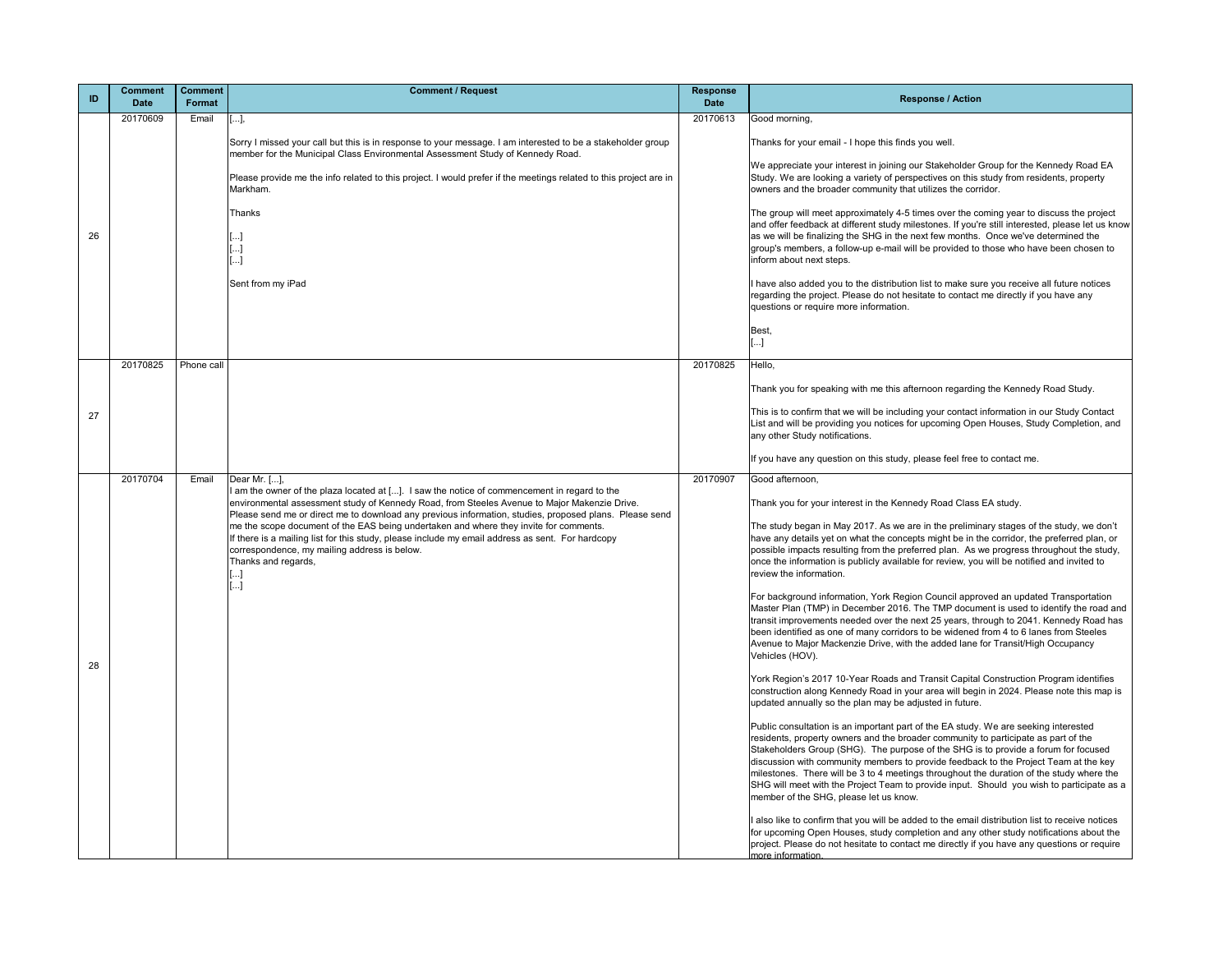As discussed, York Region's Transportation Master Plan (TMP), approved by Regional Council in 2016, identified the need for improvements to Kennedy Road within the next 20 ears.

The current Environmental Assessment Study for Kennedy Road, from Steeles Avenue to Major Mackenzie Drive, will review how best to provide the improvements, identified in the TMP, while balancing impacts to the residents and communities in the surrounding area, as well as to the environment. The study is in very early stages and community input is an mportant part of this study.

We appreciate your interest in participating as a member of the Stakeholder Group (SHG). The SHG provides a variety of perspectives on this study from residents, property owners and the broader community that utilizes the corridor and meets at a number of intervals hroughout the study. Please let me know if any of your neighbours may also be interested participating and we can see about accommodating their requests.

hope this provides more information on what and why we are undertaking this study. Please feel free to contact me if you require additional information.

300d morning, Thank you for your feedback regarding the Kenney Road Environmental Assessment Study. We appreciate you taking the time to outline your suggestions egarding HOV lanes, bypasses and flyovers. Community input is an important part of this tudy and your comments have been shared with the project team and documented for the ecord. Please do not hesitate to contact me directly if you have any questions or require more information.

#### Regards,

Good afternoon, Thank you for your feedback regarding the Kennedy Road Environmental Assessment Study. We appreciate you taking the time to outline your suggestions for mproving turn lanes and adding a centre lane. Community input is an important part of this tudy and your comments have been shared with the project team and documented for the ecord. Please do not hesitate to contact me directly if you have any questions or require more information.

300d afternoon, Thank you for sharing your travel experiences and feedback regarding the [Kennedy Road Environmental Assessment Study. York Region Council approved an](http://www.york.ca/wps/portal/yorkhome/yorkregion/yr/plansreportsandstrategies/transportationmasterplan/)  [updated Transportation Master Plan \(TMP\) in 2016. The TMP identified road and transit](http://www.york.ca/wps/portal/yorkhome/yorkregion/yr/plansreportsandstrategies/transportationmasterplan/)  mprovement needs over the next 25 years, to 2041, including changes to Kennedy Road. [The TMP recommended: 1. widening Kennedy Road from 4 to 6 lanes between Steeles](http://www.york.ca/wps/portal/yorkhome/yorkregion/yr/plansreportsandstrategies/transportationmasterplan/)  [Avenue and Major Mackenzie Drive, with the additional lanes as Transit/High Occupancy](http://www.york.ca/wps/portal/yorkhome/yorkregion/yr/plansreportsandstrategies/transportationmasterplan/)  [Vehicles \(HOV\) lane 2. enhancing active transportation travel options by improving](http://www.york.ca/wps/portal/yorkhome/yorkregion/yr/plansreportsandstrategies/transportationmasterplan/)  idewalks and adding separated bike lanes. The current Environmental Assessment Study or Kennedy Road, from Steeles Avenue to Major Mackenzie Drive, will review how best to [provide the improvements, identified in the TMP, while balancing impacts to the residents](http://www.york.ca/wps/portal/yorkhome/yorkregion/yr/plansreportsandstrategies/transportationmasterplan/)  [and communities in the surrounding area, as well as to the environment.](http://www.york.ca/wps/portal/yorkhome/yorkregion/yr/plansreportsandstrategies/transportationmasterplan/) We will also be eviewing strategies to alleviate congestion on Kennedy Road, including options such as ynchronizing traffic lights in the north-south direction. Additionally, we are reviewing roblematic areas along Kennedy Road to identify interim solutions until Kennedy Road nprovements can take place. Thank you for the information regarding vehicles turning at he school. If you are aware of other issues along Kennedy Road please let me know. [Community input is an important part of this study, and your comments have been shared](http://www.york.ca/wps/portal/yorkhome/yorkregion/yr/plansreportsandstrategies/transportationmasterplan/)  [with the project team and documented for the record. Please do not hesitate to contact me](http://www.york.ca/wps/portal/yorkhome/yorkregion/yr/plansreportsandstrategies/transportationmasterplan/)  irectly if you have any questions or require more information.

| ID | <b>Comment</b><br><b>Date</b> | <b>Comment</b><br>Format | <b>Comment / Request</b>                                                                                                                                                                                                                                                                                                                                                                                                                                                                                                                                                                                                                                                                                                                                                                                                                                                                                                                                                                                                                                                                                                                                                                                                                                                                                                                                                                                                 | <b>Response</b><br><b>Date</b> |                                                     |
|----|-------------------------------|--------------------------|--------------------------------------------------------------------------------------------------------------------------------------------------------------------------------------------------------------------------------------------------------------------------------------------------------------------------------------------------------------------------------------------------------------------------------------------------------------------------------------------------------------------------------------------------------------------------------------------------------------------------------------------------------------------------------------------------------------------------------------------------------------------------------------------------------------------------------------------------------------------------------------------------------------------------------------------------------------------------------------------------------------------------------------------------------------------------------------------------------------------------------------------------------------------------------------------------------------------------------------------------------------------------------------------------------------------------------------------------------------------------------------------------------------------------|--------------------------------|-----------------------------------------------------|
|    | 20171114                      |                          | Phone call  "I'm calling to inquire about the assessment being done on Kennedy road, the Kennedy Road EA between<br>Steeles and Major Mack, could you please give me a call at your convenience on my cell at [], and my<br>name is [] thank you"                                                                                                                                                                                                                                                                                                                                                                                                                                                                                                                                                                                                                                                                                                                                                                                                                                                                                                                                                                                                                                                                                                                                                                        | 20171115                       | lG                                                  |
|    |                               |                          |                                                                                                                                                                                                                                                                                                                                                                                                                                                                                                                                                                                                                                                                                                                                                                                                                                                                                                                                                                                                                                                                                                                                                                                                                                                                                                                                                                                                                          |                                | I٧                                                  |
|    |                               |                          |                                                                                                                                                                                                                                                                                                                                                                                                                                                                                                                                                                                                                                                                                                                                                                                                                                                                                                                                                                                                                                                                                                                                                                                                                                                                                                                                                                                                                          |                                |                                                     |
| 29 |                               |                          |                                                                                                                                                                                                                                                                                                                                                                                                                                                                                                                                                                                                                                                                                                                                                                                                                                                                                                                                                                                                                                                                                                                                                                                                                                                                                                                                                                                                                          |                                | ١w<br>lin                                           |
|    |                               |                          |                                                                                                                                                                                                                                                                                                                                                                                                                                                                                                                                                                                                                                                                                                                                                                                                                                                                                                                                                                                                                                                                                                                                                                                                                                                                                                                                                                                                                          |                                | I٧<br>a                                             |
|    |                               |                          |                                                                                                                                                                                                                                                                                                                                                                                                                                                                                                                                                                                                                                                                                                                                                                                                                                                                                                                                                                                                                                                                                                                                                                                                                                                                                                                                                                                                                          |                                | tr<br>lin                                           |
|    |                               |                          |                                                                                                                                                                                                                                                                                                                                                                                                                                                                                                                                                                                                                                                                                                                                                                                                                                                                                                                                                                                                                                                                                                                                                                                                                                                                                                                                                                                                                          |                                | ΙP                                                  |
|    | 20171207                      | Email                    | Hi there, I have been living in Markham [] for about 17 years and see the rapid changes in the past<br>decade. For the EA of Kennedy for future, I would like to suggest the following options for the City to take<br>into consideration: 1. Expand one more lane in both directions as HOV lane and on top, you can add the EV                                                                                                                                                                                                                                                                                                                                                                                                                                                                                                                                                                                                                                                                                                                                                                                                                                                                                                                                                                                                                                                                                         | 20171207                       | R<br>G<br>ΙA<br>∣r€                                 |
| 30 |                               |                          | car symbol to that lane in order to promote green environments too. 2. Build some by-passes to lead certain<br>amount of cars to some communities in order to reduce the loading of Kennedy(in certain portions). 3. Build<br>some fly-overs in certain intersections such as Kennedy/Hwy 7 to illuminate the intersections which causes<br>traffic congestions of both roads in those main intersections. The above suggestions are my 2 cents.                                                                                                                                                                                                                                                                                                                                                                                                                                                                                                                                                                                                                                                                                                                                                                                                                                                                                                                                                                         |                                | S1<br>Ire<br>Im                                     |
| 31 | 20171213                      | email                    | I like at [], Stouffville, for pas 30 years. I suggest to add: Two left turn lanes at major intersection. Have<br>left turn light that actually work in all directions. From Kennedy to Steeles, add a new center lane, that be<br>used going south in the morning and north in the evening. Just like Jarvis street in Toronto. Improved and<br>longer right turn lanes. Having buses stop after the intersection rather than before. When cars are making<br>right turn they should turn onto a special receiving right turn lane and then merge into traffic that's<br>promoting more cars turning right on red lights into a special Lane the idea here is to keep traffic moving. I<br>have seen so many projects that actually slow traffic down and has no bearing on traffic flow whatsoever<br>these things need to stop the key here is to keep traffic moving at all times.                                                                                                                                                                                                                                                                                                                                                                                                                                                                                                                                   | 20171213                       | S1<br>I٢e<br>Im                                     |
| 32 | 20171208                      | Email                    | Hello, I saw the sign on the side of the road about suggestions and improvements for Kennedy rd. Honestly -<br>I am not sure what kind of improvements can be made, but i certainly know something needs to be done.<br>That stretch of road in the morning is absolutely absurd. There are so many new subdivisions, with tons of<br>cars coming out - and really I don't think this road was made to handle it. The back log from Major<br>Mackezie to 16th avenue is unreal. In particular - there is always a real problem with the intersection just<br>north of 16th ave - and especially where the entrance to that private school is. It was just a couple of weeks<br>ago that I got into an accident because of a man who had some serious road rage - and the worst part of it<br>all is that the police did nothing about it. That whole stretch needs a blitz of police presence for a good<br>while just to straighten people up again! People sit in the middle of intersections, they go into the left hand<br>turn lane way to far in advance, sometimes even going into oncoming traffic! I travel this road everyday -<br>and have been travelling it for over 10 years now as I commute from Pefferlaw into Scarborough every day.<br>The road now is by far the worst is has ever been. I wish I had some sort of solution to help - but one thing<br>is for certain - police presence is required. | 20171208                       | G<br>ΙK<br>Isı<br> fc<br>Ipi<br>a<br>∣r∈<br>S'<br>p |
|    |                               |                          |                                                                                                                                                                                                                                                                                                                                                                                                                                                                                                                                                                                                                                                                                                                                                                                                                                                                                                                                                                                                                                                                                                                                                                                                                                                                                                                                                                                                                          |                                | in<br> tr<br>$\vert$ C<br>١w                        |

### **Response / Action**

#### 300d morning,

It was great speaking with you yesterday.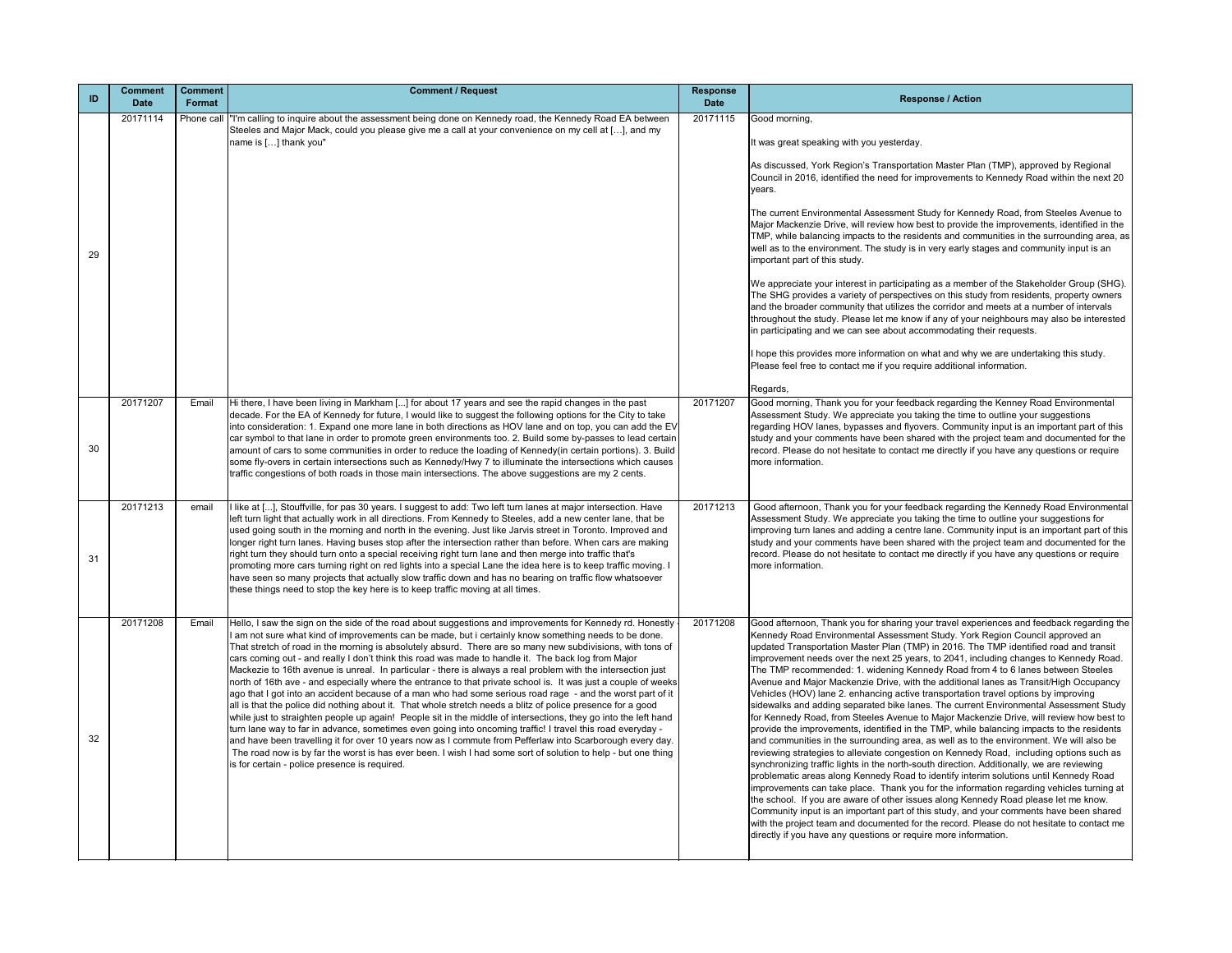Thanks for your email. The project team is working on the meeting minutes. It will be irculated to the stakeholder group members later this week/early next week, along with the powerpoint presentation.

The 2nd SHG meeting is scheduled for Jan 2018. Email invitation will be sent out 2 weeks prior to the meeting date. We will try our best to arrange meetings on different nights of a week to make sure all members get an opportunity to meet with us and share their houghts.

Thank you for your interest in participating in the Kennedy Road Environmental Assessment Study as a member of the Stakeholder Group (SHG). The SHG provides a ariety of perspectives on this study from residents, property owners and the broader community that utilizes the corridor and meets at a number of intervals throughout the study.

#### Thanks,

Thank you for your comments and interest on the Kennedy Road EA Study.

have shared your request with the project team and will let you know if we can accommodate your request. Please provide me with your full name and confirm the best way to contact you.

Please do not hesitate to contact me directly if you have any questions or require more nformation.

York Region Council approved an updated Transportation Master Plan (TMP) in 2016. The TMP identified road and transit improvement needs over the next 25 years, to 2041, ncluding changes to Kennedy Road.

widening Kennedy Road from 4 to 6 lanes between Steeles Avenue and Major Mackenzie Drive, with the additional lanes as Transit/High Occupancy Vehicles (HOV) lane • enhancing active transportation travel options by improving sidewalks and adding separated bike lanes.

| ID | <b>Comment</b>          | <b>Comment</b>  | <b>Comment / Request</b>                                                                                                                                                                                                                                                                                                                                                                                                                                                                                                                                                                                                                                                                                                                                                                                                                                                                                                                                                                                                                                                                                                                                                                                                                                                                                                                                                  | <b>Response</b>         |                                                                                                                                                                                                                                                                                                                                   |
|----|-------------------------|-----------------|---------------------------------------------------------------------------------------------------------------------------------------------------------------------------------------------------------------------------------------------------------------------------------------------------------------------------------------------------------------------------------------------------------------------------------------------------------------------------------------------------------------------------------------------------------------------------------------------------------------------------------------------------------------------------------------------------------------------------------------------------------------------------------------------------------------------------------------------------------------------------------------------------------------------------------------------------------------------------------------------------------------------------------------------------------------------------------------------------------------------------------------------------------------------------------------------------------------------------------------------------------------------------------------------------------------------------------------------------------------------------|-------------------------|-----------------------------------------------------------------------------------------------------------------------------------------------------------------------------------------------------------------------------------------------------------------------------------------------------------------------------------|
|    | <b>Date</b><br>20171121 | Format<br>Email | Hello [],                                                                                                                                                                                                                                                                                                                                                                                                                                                                                                                                                                                                                                                                                                                                                                                                                                                                                                                                                                                                                                                                                                                                                                                                                                                                                                                                                                 | <b>Date</b><br>20171121 | IHi,                                                                                                                                                                                                                                                                                                                              |
| 33 |                         |                 | I was unable to come to the first meeting because Tuesday nights are the only night that I am busy. I was<br>told that someone would send me the minutes from the meeting. Do you know who I should contact to get<br>the minutes?<br>I am still interested in attending the other meetings.<br>Best regards,<br>$\left[\left[\right]\right]$                                                                                                                                                                                                                                                                                                                                                                                                                                                                                                                                                                                                                                                                                                                                                                                                                                                                                                                                                                                                                             |                         | Thanks for your<br>circulated to the<br>powerpoint pres<br>The 2nd SHG m<br>prior to the meet<br>week to make su<br>thoughts.<br>Thanks,                                                                                                                                                                                          |
|    | 20171123                | Email           | Dear Mr. Edward Chiu, Project Manager, York Regional Roads;                                                                                                                                                                                                                                                                                                                                                                                                                                                                                                                                                                                                                                                                                                                                                                                                                                                                                                                                                                                                                                                                                                                                                                                                                                                                                                               | 20171129                | Good afternoon,                                                                                                                                                                                                                                                                                                                   |
| 34 |                         |                 | I am writing to provide comment on the Kennedy Road EA.<br>With continued residential development north of 16th Ave, particularly the new York Downs Golf Club<br>redevelopment, it is essential that Kennedy Rd be widened to accommodate the increased traffic that will<br>inevitably result.<br>Kennedy Rd is already becoming a traffic nightmare during rush hours and is significantly worse during<br>weather events. Living on Main St, there is ever increasing traffic infiltration for drivers trying to avoid traffic<br>on Kennedy which leads to Main St being backed up almost to my driveway in the mornings.<br>It can take me 15 > 20 minutes to get from my home to Hwy 407 (2 kms) and vice versa.<br>This type of traffic congestion is very bad for the environment as thousands of cars sitting in traffic idling<br>and polluting our air and waterways.<br>Kennedy Road should be widened to 3 lanes each way with left-turn lanes where space permits, and<br>separated bike lanes should be added as well. I cycle regularly on Kennedy Road and bike lanes would be<br>a huge safety improvement for the thousands of cyclists how use Kennedy Rd every year.<br>Traffic lights should also be synchronized to reduce north-south congestion during rush-hours.<br>Thank you,<br>$\left[\ldots\right]$<br>[]<br>[…]<br>$\left[\ldots\right]$ |                         | Thank you for yo<br>York Region Co<br>TMP identified re<br>including change<br>The TMP recom<br>widening h<br>Mackenzie Drive<br>enhancing<br>separated bike I<br>As part of the cu<br>strategies to alle<br>synchronizing tra<br>In addition, we a<br>interim solutions<br>other issues alor<br>Please feel free<br>information. |
| 35 | 20171123                | Email           | Hello,<br>I saw the web page detailing information on studying Kennedy Road.<br>I was intrigued by the following:<br>"Public consultation is an important part of the EA study. York Region welcomes resident and stakeholder<br>feedback throughout the study and will also seek community members to form a stakeholder group."<br>Have those community spots been filled?<br>I live on [], near Kennedy and Carlton. I use Kennedy daily as part of my commute south into work.<br>Please let me know if I can be a part of this important study.<br>[]                                                                                                                                                                                                                                                                                                                                                                                                                                                                                                                                                                                                                                                                                                                                                                                                                | 20171124                | Thank you for yo<br><b>Assessment Stu</b><br>variety of perspe<br>community that<br>study.<br>I have shared yo<br>accommodate yo<br>way to contact y<br>Please do not he<br>information.                                                                                                                                          |

#### **Response / Action**

### The TMP recommended:

As part of the current Environmental Assessment study, we will also be reviewing strategies to alleviate congestion on Kennedy Road, including options such as synchronizing traffic lights in the north-south direction as you have suggested.

n addition, we are also reviewing problematic areas along Kennedy Road to identify nterim solutions until Kennedy Road improvements can take place. If you are aware of ther issues along Kennedy Road please let me know.

Please feel free to contact me if you have any other questions or require additional nformation.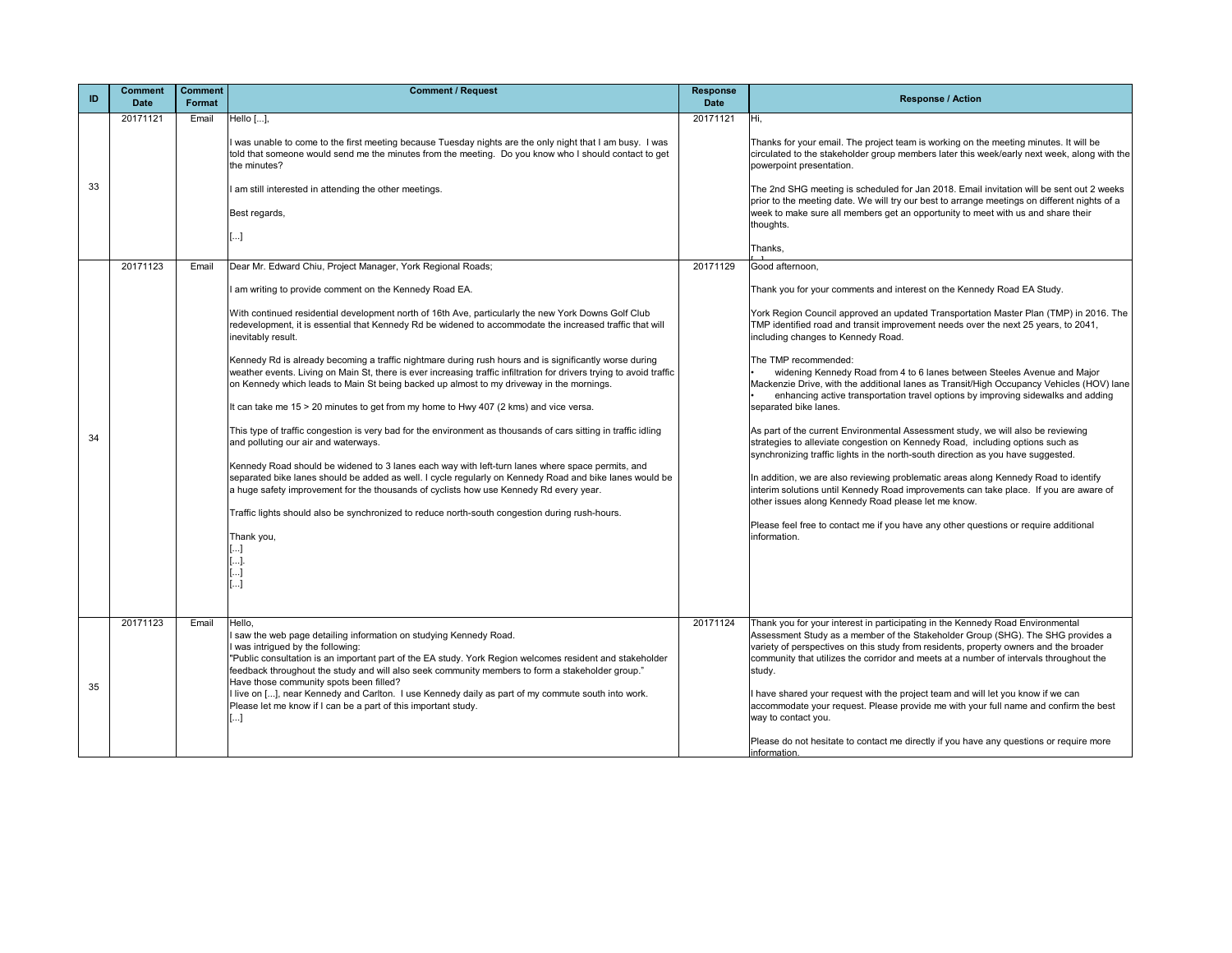Regards 20171205 Thank you for your feedback regarding the Kennedy Road Environmental Assessment Study. We appreciate you taking the time to share your comments about pedestrians in the rea. Community input is an important part of this study and your comments have been hared with the project team and documented for the record.

> lease feel free to contact me directly should you have any questions or require additional information.

> hank you for your feedback regarding the Kennedy Road Environmental Assessment Study. We appreciate you taking the time to outline your suggestions for transit mprovements and cycling infrastructure. Community input is an important part of this study and your comments have been shared with our project team and documented for the ecord.

> 300d morning, Thank you for your feedback regarding the Kennedy Road Environmental Assessment Study. Community input is an important part of this study, and your comments lave been shared with the project team and documented for the record. The current Environmental Assessment Study will review how best to provide the improvements, dentified in the Transportation Master Plan (TMP), while balancing impacts to the residents $\vert$ and communities in the surrounding area, as well as to the environment. We will also be eviewing strategies to alleviate congestion on Kennedy Road, including options such as synchronizing traffic lights in the north-south direction.Additionally, we are reviewing roblematic areas to identify interim solutions until road improvements can take place. hank you for the information regarding the intersection of Kennedy Road and Eton Street. If you are aware of other issues along Kennedy Road please let me know. Please do not esitate to contact me directly if you have any questions or require more information.

> 300d morning, Thank you for your feedback regarding the Kennedy Road Environmental Assessment Study. We appreciate you taking the time to outline your suggestions egarding road widening and HOV lanes as well as your experiences with travel in the rea. Community input is an important part of these studies, and your comments have been hared with the project team and documented for the record. The current Environmental Assessment Study will review how best to provide the improvements, identified in the Transportation Master Plan (TMP), while balancing impacts to the residents and communities in the surrounding area, as well as to the environment. We will also be eviewing strategies to alleviate congestion on Kennedy Road, including options such as ynchronizing traffic lights in the north-south direction. Additionally, we are reviewing roblematic areas to identify interim solutions until road improvements can take place. If ou are aware of any issues along Kennedy Road please let me know. Please do not esitate to contact me directly if you have any questions or require more information

Thank you for your feedback regarding the Kennedy Road Environmental Assessment Study. We appreciate you taking the time to outline your short-term and long-term uggestions for improvements as well as your experiences with travel in the area. Community input is an important part of this study and your comments have been shared with our project team and documented for the record.

lease feel free to contact me directly if you have any questions or require more **iformation**.

| ID | <b>Comment</b><br><b>Date</b> | <b>Comment</b><br>Format | <b>Comment / Request</b>                                                                                                                                                                                                                                                                                                                                                                                                                                                                                                                                                                                                                                                                                                                                                                                                                                                                     | <b>Response</b><br><b>Date</b> |                                                                               |
|----|-------------------------------|--------------------------|----------------------------------------------------------------------------------------------------------------------------------------------------------------------------------------------------------------------------------------------------------------------------------------------------------------------------------------------------------------------------------------------------------------------------------------------------------------------------------------------------------------------------------------------------------------------------------------------------------------------------------------------------------------------------------------------------------------------------------------------------------------------------------------------------------------------------------------------------------------------------------------------|--------------------------------|-------------------------------------------------------------------------------|
| 36 | 20171126                      | Email                    | Hi Edward<br>just wanted to drop my suggestion for the Kennedy Road study between Major Mackenzie and Steeles.<br>grew up near Denison and Kennedy and currently reside near 16th and Kennedy. So Kennedy is a heavily<br>travelled route for me as my parents still do reside around Denison and Kennedy and I commute to work on<br>Kennedy fairly often. The congestion has become quite heavy over the years and a 5 minute drive can at<br>times take 20 to 30 mins. Thank God the arena did not get approved!<br>In an ideal world, I would love to see Kennedy become a 3 lane road in both directions especially with the<br>new York Downs development. However, I do realize that it is quite an intensive financial undertaking. So,<br>maybe we start with more co-ordinated traffic light timing. But please, no dedicated bus lanes! But, a 3 lane<br>will be a HUGE blessing! | 20171205                       | lG<br>S<br>ΙSΙ<br>W<br>In                                                     |
| 37 | 20171124                      | Email                    | My suggestion is to divert traffic away from Kennedy road in the Unionville area. Too many kids have to<br>cross such a major intersection to get to schools in the morning and afternoon during peak traffic hours.<br>Why not make it more pedestrian friendly. Too many young families in the area to make it a major artery for<br>north and south traffic.                                                                                                                                                                                                                                                                                                                                                                                                                                                                                                                              | 20171205                       | $\overline{\bm{\mathsf{T}}}$<br>ls <sup>.</sup><br>a<br>lsł<br>ın             |
| 38 | 20171205                      | Email                    | In response to the Kennedy Road EA Study, the only solution is rapid transit by having the proposed<br>Kennedy Road Smartrack line from Kennedy Subway Station run up to Highway 7 at the very least. Along<br>with including bike lanes similar to what is on the Highway 7 corridor east of Warden Ave.                                                                                                                                                                                                                                                                                                                                                                                                                                                                                                                                                                                    | 20171205                       | T<br>ls <sup>.</sup><br>In<br>lal<br>Ire                                      |
| 39 | 20171124                      | Email                    | Hello! This is regarding Kennedy Road & HWY 7. Eton Street & Kennedy - Please put up a sign for drivers<br>to not block the entrance/street. This would make it easier for drivers to enter into Eton St. as well as exit.<br>Thanks, Sent from the iPhone of []                                                                                                                                                                                                                                                                                                                                                                                                                                                                                                                                                                                                                             | 20171220                       | G <br> ha<br>ļΕ<br>lid<br>lal<br>$r\epsilon$<br>S)<br> pı<br>IΤI<br> If<br>۱h |
| 40 | 20171216                      | Email                    | Hi In regards to Kennedy Road improvement here is what needed; 1. extra lanes 2. smart traffic lights that<br>reads the volume of traffic and adjust accordingly 3. synchronize traffic lights - this can be achieved by<br>using smart traffic light, Do not include HOV lanes. Based my experience (I am on the road all over GTA) I<br>have noticed that the HOV lanes are not fully used because all cars have single drivers. Recently town of<br>Markham opened up HOV lanes along Highway 7 - and I see it to be empty mostly. Therefore with all that<br>money spend the traffic during rush hour is the same. HOV lanes on 400 series highway is fine.                                                                                                                                                                                                                              | 20171220                       | G<br> A<br>∣r∈<br>lal<br>İsł<br>A<br>IΤı<br>C<br> re<br>S)<br> pı<br>lу<br>Ih |

#### **Response / Action**

#### 300d morning,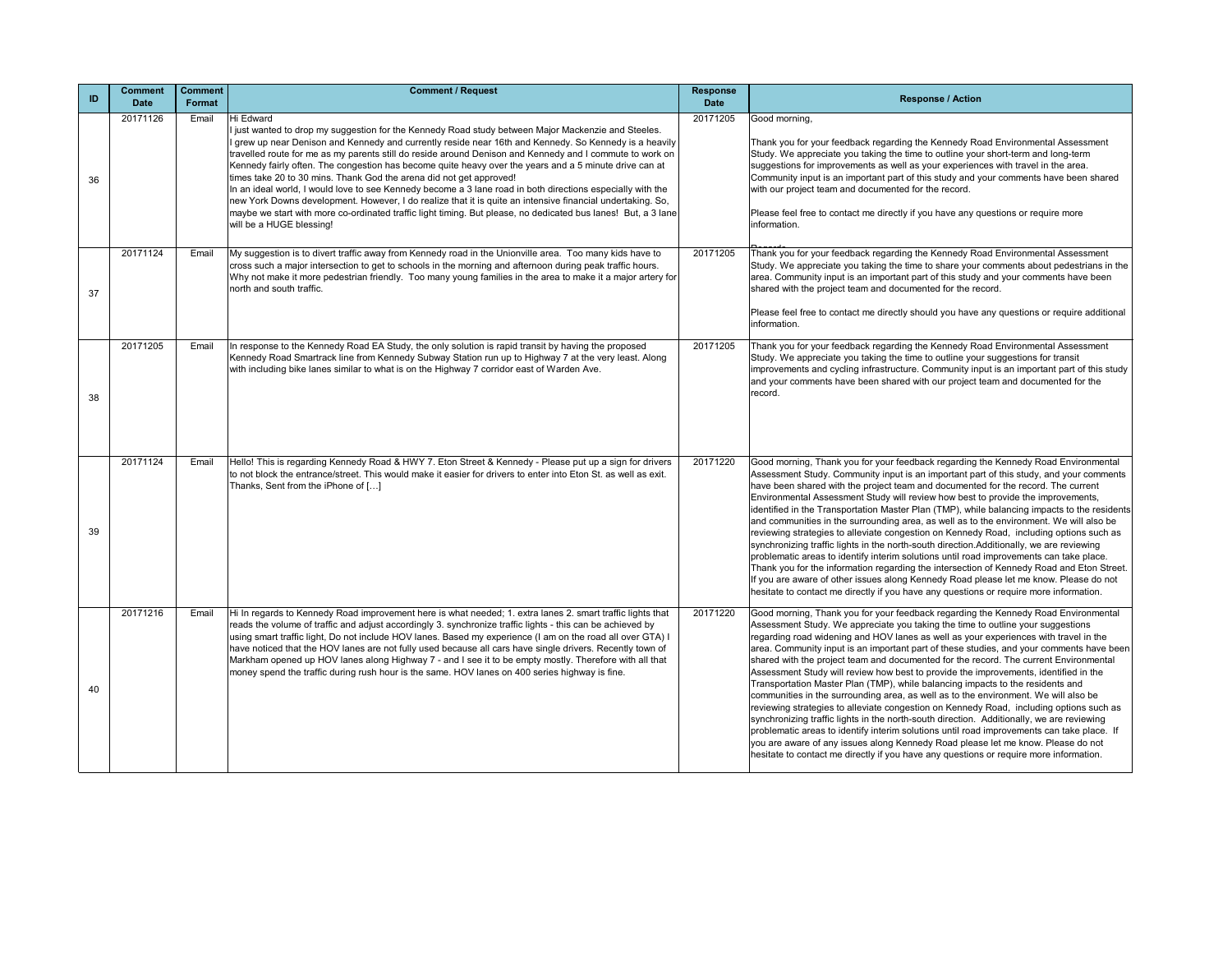he current Environmental Assessment Studies will review how best to provide the nprovements, identified in the Transportation Master Plan (TMP), while balancing impacts the residents and communities in the surrounding area, as well as to the environment. /e will also be reviewing strategies to alleviate congestion, including options such as synchronizing traffic lights in the north-south direction.

dditionally, we are reviewing problematic areas to identify interim solutions until road nprovements can take place. If you are aware of any issues along Kennedy Road or IcCowan Road please let me know.

lease do not hesitate to contact me directly if you have any questions or require more formation.

iood morning,

hank you for your feedback regarding the Kennedy Road Environmental Assessment tudy. We appreciate you taking the time to outline your suggestions regarding traffic ignal timing as well as your experiences with travel in the area.

ommunity input is an important part of these studies, and your comments have been hared with the project team and documented for the record.

he current Environmental Assessment Study will review how best to provide the mprovements, identified in the Transportation Master Plan (TMP), while balancing impacts the residents and communities in the surrounding area, as well as to the environment. /e will also be reviewing strategies to alleviate congestion on Kennedy Road, including ptions such as synchronizing traffic lights in the north-south direction.

dditionally, we are reviewing problematic areas to identify interim solutions until road mprovements can take place. Thank you for providing your observations related to the itersections of Kennedy Road and Highway 7 as well as Kennedy Road and 14th Avenue. you are aware of any issues along Kennedy Road please let me know.

lease do not hesitate to contact me directly if you have any questions or require more formation.

| ID  | <b>Comment</b><br><b>Date</b> | <b>Comment</b><br><b>Format</b> | <b>Comment / Request</b>                                                                                                                                                                                                                                                                                                                                                                                                                                                                                                                                                                                                                                                                                                                                                                                                                                                                                                                                                                                                                                                                                                                                                                                                                                                                                                                                                                                                                                                                | <b>Response</b><br><b>Date</b> |                                                                                                                                 |
|-----|-------------------------------|---------------------------------|-----------------------------------------------------------------------------------------------------------------------------------------------------------------------------------------------------------------------------------------------------------------------------------------------------------------------------------------------------------------------------------------------------------------------------------------------------------------------------------------------------------------------------------------------------------------------------------------------------------------------------------------------------------------------------------------------------------------------------------------------------------------------------------------------------------------------------------------------------------------------------------------------------------------------------------------------------------------------------------------------------------------------------------------------------------------------------------------------------------------------------------------------------------------------------------------------------------------------------------------------------------------------------------------------------------------------------------------------------------------------------------------------------------------------------------------------------------------------------------------|--------------------------------|---------------------------------------------------------------------------------------------------------------------------------|
|     | 20171221                      | Email                           | Dear Edward Chiu,                                                                                                                                                                                                                                                                                                                                                                                                                                                                                                                                                                                                                                                                                                                                                                                                                                                                                                                                                                                                                                                                                                                                                                                                                                                                                                                                                                                                                                                                       | 20171222                       | IG                                                                                                                              |
| -41 |                               |                                 | am one of the Markham resident and using Kennedy Road daily for my work.<br>1) More people are moving to Markham<br>2) More houses and building are coming along the Kennedy road<br>3) There are not enough road running North to South<br>As you know all the above reason the not only the Kennedy road need to expansion all the road running<br>North to South road need to expand. The Hwy 7 expansion is not working as the road expansion they also<br>added more signal light and it didn't help the commuters. As long the population of the Markham increase<br>the road and the transportation need to increase. We are not looking the transportation, we are going to be<br>like to Toronto traffic jam.<br>Please look into these traffic. We need more time with our family not in the road.<br>Thanks,<br>One of the Markham resident<br>[…]                                                                                                                                                                                                                                                                                                                                                                                                                                                                                                                                                                                                                           |                                | Th<br><b>St</b><br>lar<br>lim<br>do<br>ΙPΙ<br>be<br>Th<br>lim<br>Ito<br>lw<br><b>sy</b><br>JΑ<br>lim<br>Iм<br>PI<br>lint        |
| 42  | 20171222                      | Email                           | Hi I lived closed to Kennedy and used it for the past 15 years. Watching all the houses / condos built and<br>population growth was great but not so much for traffic. Kennedy north and south bound during rush hours<br>are the worst among all other roads that goes north and south.<br>1. The left turn signals are TOO long. (Not that many cars actually turns left and time is wasted) 2. Light<br>changes red too fast not enough cars actually get through a green light (also due to long left turn signals<br>too long) 3. The lights at hw 7 and Kennedy is ridiculously long for hw7. Going east / west on hw7 should<br>be shorter and people should use 407 more to lighten the traffic jams on hw7 and Kennedy during rush<br>hours. What's the highway for if majority of the people are not using it because the priority of the light is set<br>to smooth out hw7.<br>4. The lights at 14th and Kennedy is also pretty bad, can't believe the green lights for 14th is actually<br>longer or somewhat close to kennedys when not that many cars actually uses it and it's ALWAYS a empty<br>green light. Please adjust the lights accordingly.<br>Can't imagine what it will be like when downtown markham is close to completion or when York campus is<br>going to be built traffic is going to be even worst is Kennedy road lights are not set as priority for its people.<br>It's not a very favourable area to live in anymore.<br>Thanks for reading From [] | 20171222                       | lG<br>Th<br><b>St</b><br>si<br>C <sub>0</sub><br>sh<br>Th<br>lim<br>Ito<br>lw<br>lot<br>JΑ<br>۱im<br>lint<br> If :<br>PI<br>lin |

#### **Response / Action**

#### iood morning,

hank you for your feedback regarding the Kennedy Road Environmental Assessment tudy. We appreciate you taking the time to outline your thoughts regarding road widening nd traffic flow as well as your experiences with travel in the area. Community input is an nportant part of this study and your comments have been shared with the project team and ocumented for the record.

lease note, we have begun the Environmental Assessment process for McCowan Road, etween Steeles Avenue and Major Mackenzie Drive as well.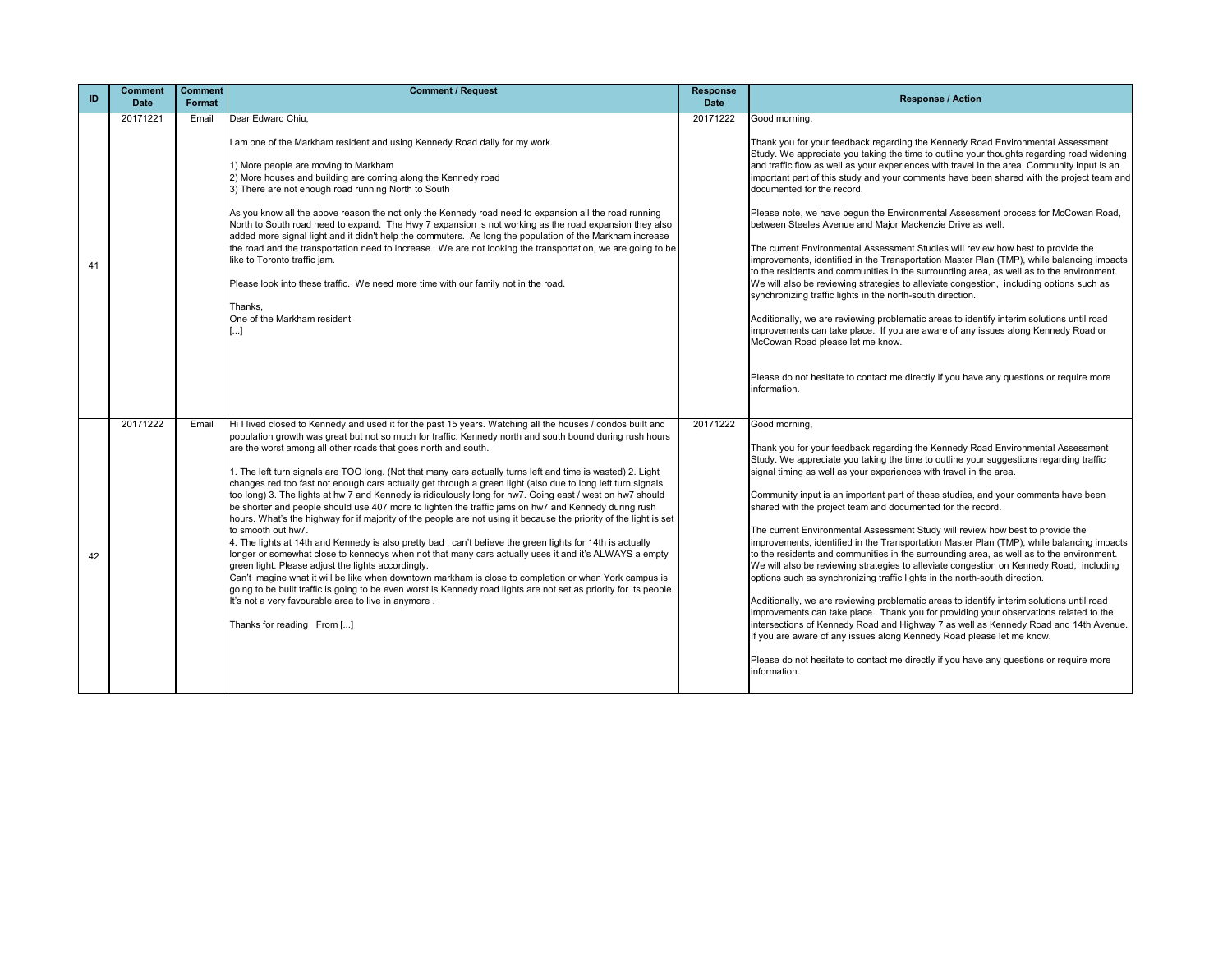Thank you for your feedback regarding the Kennedy Road Environmental Assessment Study. We appreciate you taking the time to outline your suggestion to extend the right turn ane as you approach Highway 7 from the north as well as your experiences with travel in he area. Community input is an important part of this study and your comments have been hared with the project team and documented for the record.

Please feel free to contact me directly should you have any questions or require more nformation.

Community input is an important part of this study, and your comments have been shared with the project team and documented for the record.

The current Environmental Assessment Study will review how best to provide the mprovements identified in the Transportation Master Plan (TMP), while balancing impacts the residents and communities in the surrounding area, as well as to the environment. We will also be reviewing strategies to alleviate congestion on Kennedy Road, including ptions such as synchronizing traffic lights in the north-south direction.

The TMP recommended:

My apologies for not responding sooner and for your experience during your morning commute on December 1. We shared your comments with City of Markham and we understand that they are working with their contractor to mitigate work during rush hour.

With respect to construction timing, York Region has a 10-year Road and Transit Capital Construction Program that is reviewed and updated annually. Depending on budget and common nite of projects materials in the adjustment of projects materials in timing for construction of constr

Thank you for your feedback regarding the Kennedy Road Environmental Assessment Study. We appreciate you taking the time to outline your suggestions regarding road widening and HOV lanes.

• Widening Kennedy Road from 4 to 6 lanes between Steeles Avenue and Major Mackenzie Drive, with the additional lanes as Transit/High Occupancy Vehicles (HOV) lane • Enhancing active transportation travel options by improving sidewalks and adding separated bike lanes

| ID | <b>Comment</b><br><b>Date</b> | <b>Comment</b><br>Format | <b>Comment / Request</b>                                                                                                                                                                                                                                                                                                                                                                                                                                                                                                                                                                                                                                                                                                                                                                                                                                                                                                                                                                                                                                                                                                                                                                                                                                                                                                                                                                                                                                                                                                                                                                                                                                                                                                                                                                                                                                                                                                                                           | <b>Response</b><br><b>Date</b> |                                                                                                                                                                                                                                                                                                                                                                                                                                                                                                  |
|----|-------------------------------|--------------------------|--------------------------------------------------------------------------------------------------------------------------------------------------------------------------------------------------------------------------------------------------------------------------------------------------------------------------------------------------------------------------------------------------------------------------------------------------------------------------------------------------------------------------------------------------------------------------------------------------------------------------------------------------------------------------------------------------------------------------------------------------------------------------------------------------------------------------------------------------------------------------------------------------------------------------------------------------------------------------------------------------------------------------------------------------------------------------------------------------------------------------------------------------------------------------------------------------------------------------------------------------------------------------------------------------------------------------------------------------------------------------------------------------------------------------------------------------------------------------------------------------------------------------------------------------------------------------------------------------------------------------------------------------------------------------------------------------------------------------------------------------------------------------------------------------------------------------------------------------------------------------------------------------------------------------------------------------------------------|--------------------------------|--------------------------------------------------------------------------------------------------------------------------------------------------------------------------------------------------------------------------------------------------------------------------------------------------------------------------------------------------------------------------------------------------------------------------------------------------------------------------------------------------|
| 43 | 20171122                      | Email                    | Kennedy Road south from 16th Avenue to at least the #407 is brutal, especially during morning rush hour<br>and on Saturday's. There have been times when construction crews have started their work before morning<br>rush hour has ended. That of course comes with lane closure. To me that's totally unacceptable!<br>Construction on this stretch of road should never start before 9:30 a.m. and should never go on later than<br>3:30 p.m.<br>Case in point, last year right at the lights just north of the #407, crews had one southbound lane shut down<br>during morning rush hour (I was there between 8:30 and 9:00 a.m.). Totally frustrating and unacceptable!<br>One other suggestion. You may want to consider significantly extending the length of the right turn lane<br>onto #7 when you're travelling south on Kennedy Road. If it were significantly longer more cars would be<br>able to line up for that right turn onto #7.<br>Thanks for listening.                                                                                                                                                                                                                                                                                                                                                                                                                                                                                                                                                                                                                                                                                                                                                                                                                                                                                                                                                                                      | 20171205                       | Good afternoon,<br>Thank you for your f<br>Study. We apprecia<br>lane as you approad<br>the area. Communit<br>shared with the proje<br>My apologies for no<br>commute on Decem<br>understand that they<br>Please feel free to c<br>information.                                                                                                                                                                                                                                                  |
|    | 20180112                      | Email                    | This is in response to the public notices posted on Kennedy Road in Unionville.<br>Suggestions:<br>1. Start the work much earlier than 2021. The road is well beyond capacity for several hours daily, Monday-<br>Friday. Pressure on the road's capacity has been and continues to increase due to:<br>a. The creation and expansion of Unionville as a major transportation hub with cars, shuttle buses, Viva<br>Buses, GO buses, increased numbers GO trains, the highway 407 and local buses all bringing in increasing<br>numbers of passengers.<br>b. The continued building of extraordinarily dense housing immediately to the West and North of the hub.<br>Major development projects planned on all the land on the east and west sides of Kennedy road North of<br>16th Avenue, including York Downs.<br>2. Widen Kennedy Road between 14th and 16th Avenue as a priority. Midblock collectors (where they exist<br>such as Birchmount) are limited to residential speed limits of 40 or 50 kph. In other cases they do not exist,<br>such as Brimley or Middlefield. All adding to the pressure on Kennedy between 14th and 16th avenues.<br>The very success of the Unionville Hub will be jeopardised if passengers simply cannot get there is<br>reasonable time due to traffic delays on Kennedy.<br>3. Widen Kennedy road to 6 lanes plus turning lanes, plus bus segregated lanes (similar to those on<br>Highway 7, West of Warden) between YMCA Boulevard and Highway 7.<br>4 Widen Kennedy Road between Highway 7 and 16th avenue and between 14th Avenue and YMCA<br>Boulevard to 6 lanes plus turns. (i.e. no segregated bus lanes or HOV lanes)<br>5. Include segregated bicycle lanes in both directions from Steeles to 16th Avenue.<br>6. Where possible reduce the number of left turns by consolidating ingress and exits into one lights-<br>controlled intersection and otherwise building a median strip preventing such access. | 20180117                       | Good afternoon [],<br>Thank you for your f<br>Study. We apprecia<br>widening and HOV I<br>Community input is<br>with the project tean<br>The current Environ<br>improvements identi<br>to the residents and<br>We will also be revious<br>options such as syn<br>The TMP recommer<br>• Widening Kennedy<br>Mackenzie Drive, wi<br>• Enhancing active t<br>separated bike lane<br>• Implementing cent<br>consolidate ingress<br>An EA, completed b<br>the construction of a<br>7. This recommenda |
| 44 |                               |                          | As I have taken time to put these thoughts together, an acknowledgement would be appreciated. Many<br>thanks!                                                                                                                                                                                                                                                                                                                                                                                                                                                                                                                                                                                                                                                                                                                                                                                                                                                                                                                                                                                                                                                                                                                                                                                                                                                                                                                                                                                                                                                                                                                                                                                                                                                                                                                                                                                                                                                      |                                | With respect to cons<br>Construction Progra<br>مطلب المتواصلات التلامين ومناوما                                                                                                                                                                                                                                                                                                                                                                                                                  |

### **Response / Action**

#### 3ood afternoon,

• Implementing center median where sufficient right-of-way and traffic conditions allows to consolidate ingress and egress to signalized intersections

An EA, completed by York Region Rapid Transit Corporation (YRRTC) has recommended ne construction of a VIVA Rapidway on Kennedy Road from YMCA Boulevard to Highway 7. This recommendation will be reviewed as part of the current Kennedy Road EA.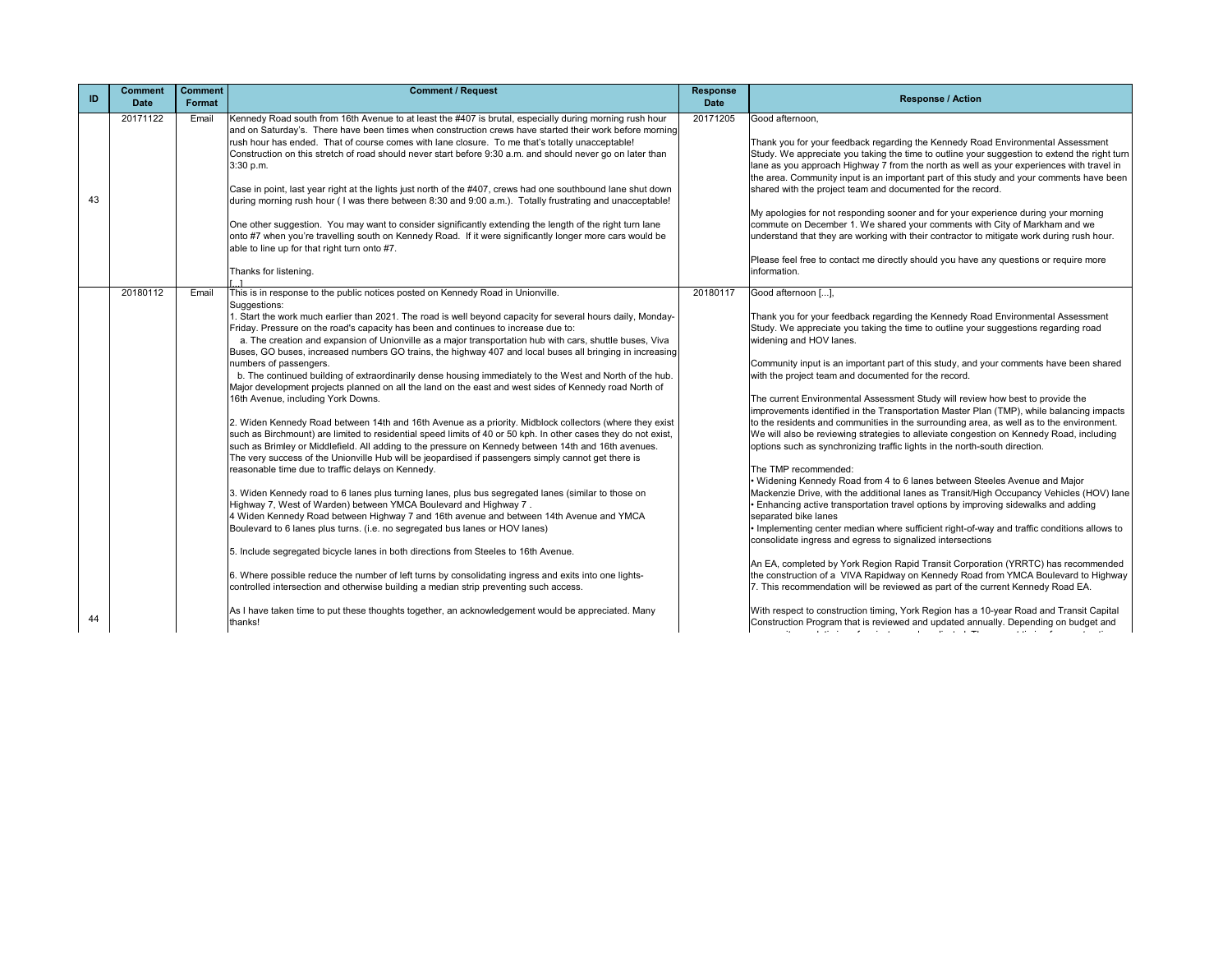Under the Environmental Assessment (EA) process, detailed design and construction are part of Phase 5. Phase 5 will not occur until the EA study is completed.

The purpose of Phases 1 and 2 of the EA process is to identify the problem or opportunity of the corridor and then recommend alternative solutions for the corridor to address the identified problem.

trust this answers your question. Please feel free to contact me if you have any additional questions or comments.

The recommended alternative solution identified in the Transportation Master Plan for Kennedy Road is to widen the roadway to accommodate transit/HOV lanes, promote other modes of travel by providing separated bicycle facilities and continuous sidewalk and support growth and development in the area.

Please also join us for our upcoming open houses to provide any additional thoughts and feedback on improving Kennedy Road. For information on timing, please visit york.ca/KennedyRoad. Following the open house, the information shared as part of the Open House will be posted at york.ca/KennedyRoad, should you wish to review the nformation at your leisure.

Phase 3 of the EA is to create and evaluate design concepts to determine the recommended plan. Phase 4 is the preparation of the Environmental Study Report to summarize and document the process that was followed, show the analyses that were undertaken, outline the recommended design concept, as well as present commitments by which we will abide by during detailed design and construction.

can confirm that Kennedy Road, McCowan Road and 16th Avenue are all currently still in he EA study phase. Detailed design has not been initiated.

Please do not hesitate to contact me directly if you have any questions or require more nformation.

| ID | <b>Comment</b><br><b>Date</b> | <b>Comment</b><br>Format | <b>Comment / Request</b>                                                                                                                                                                    | Response<br><b>Date</b> |
|----|-------------------------------|--------------------------|---------------------------------------------------------------------------------------------------------------------------------------------------------------------------------------------|-------------------------|
|    |                               |                          | $\left[\ldots\right]$                                                                                                                                                                       |                         |
|    |                               |                          |                                                                                                                                                                                             |                         |
|    |                               |                          |                                                                                                                                                                                             |                         |
|    |                               |                          |                                                                                                                                                                                             |                         |
|    |                               |                          |                                                                                                                                                                                             |                         |
|    |                               |                          |                                                                                                                                                                                             |                         |
|    |                               |                          |                                                                                                                                                                                             |                         |
|    |                               |                          |                                                                                                                                                                                             |                         |
|    |                               |                          |                                                                                                                                                                                             | Ш                       |
|    |                               |                          |                                                                                                                                                                                             |                         |
|    |                               |                          |                                                                                                                                                                                             |                         |
|    |                               |                          |                                                                                                                                                                                             |                         |
|    | 20180119                      | Email                    | Good Morning,                                                                                                                                                                               | 20180124                |
|    |                               |                          | Yesterday at the Cycling and Pedestrian Advisory Committee (CPAC) our Vice Chair, told us, by skipping                                                                                      |                         |
|    |                               |                          | phase 1 and 2 (satisfied by the TMP), we are now in the detailed design phase? Is this true? I did not<br>understand that from our last meeting, that phase 3 is the detailed design phase. |                         |
|    |                               |                          | So, all the arterials (Kennedy, McCowan and 16th), slated for widening, are then already in the detailed                                                                                    |                         |
|    |                               |                          | design phase?<br>Please, explain.                                                                                                                                                           | I١                      |
|    |                               |                          |                                                                                                                                                                                             | I٢                      |
| 45 |                               |                          | Thank you,<br>$\left[\ldots\right]$                                                                                                                                                         | n<br> s                 |
|    |                               |                          |                                                                                                                                                                                             | ΙF                      |
|    |                               |                          |                                                                                                                                                                                             |                         |
|    |                               |                          |                                                                                                                                                                                             | I٧                      |
|    |                               |                          |                                                                                                                                                                                             | tl                      |
|    |                               |                          |                                                                                                                                                                                             |                         |
|    |                               |                          |                                                                                                                                                                                             |                         |

#### **Response / Action**

community need, timing of projects may be adjusted. The current timing for construction ensures adequate time for York Region to complete an EA study, followed by detailed design. Often road widening projects involve property acquisition and utility relocation to make way for the improvements, which can take up to four years to complete, depending on the size and complexity of the project. After completing these tasks, the project is ready for construction.

In the meantime, we are reviewing problematic areas to identify interim solutions until road mprovements can take place. If you are aware of any specific issues along Kennedy Road please let me know.

Regards,

#### Good afternoon,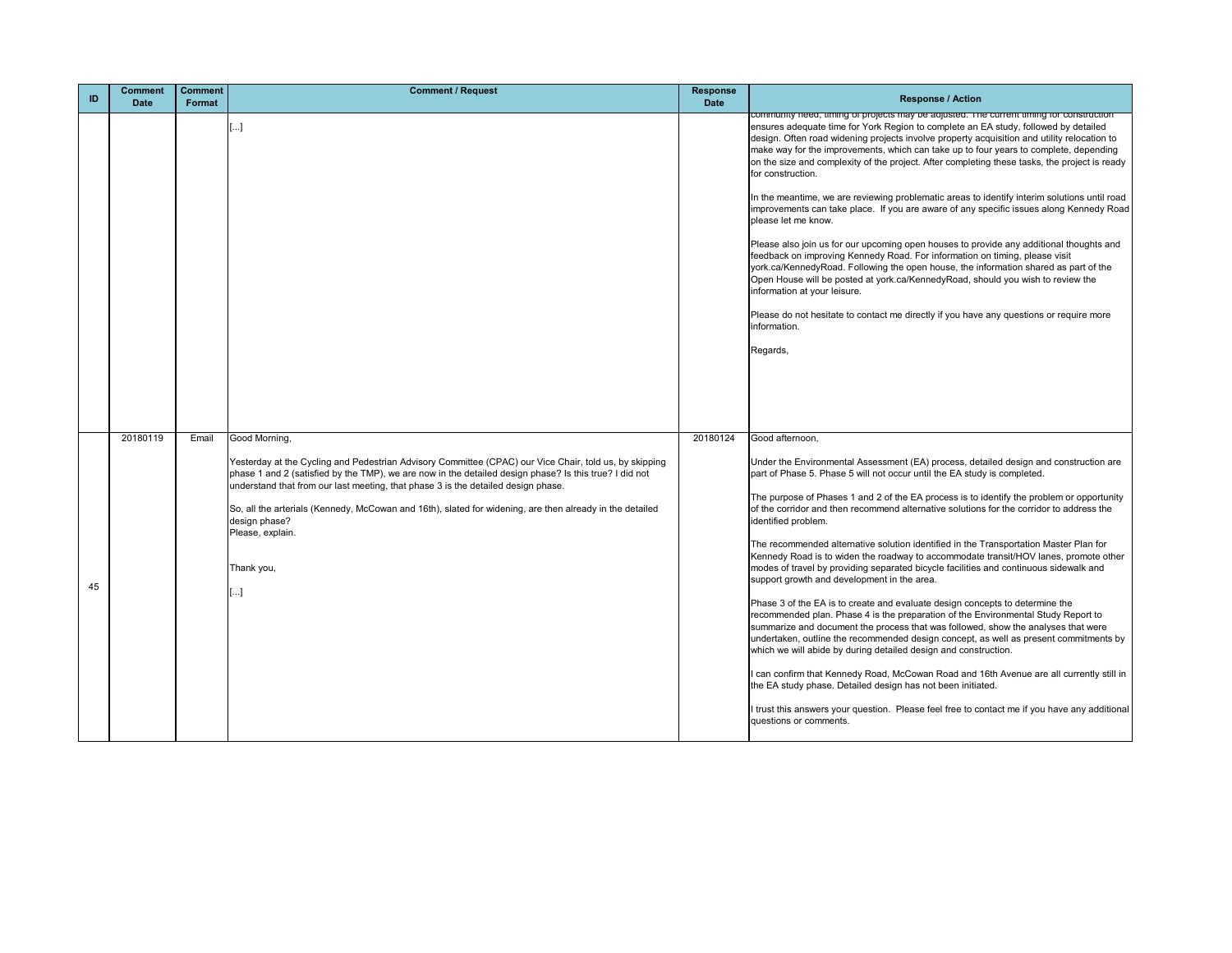Community input is an important part of this study, and your comments have been shared with the project team and documented for the record.

The current Environmental Assessment Study will review how best to provide the mprovements, identified in the Transportation Master Plan (TMP), while balancing impacts the residents and communities in the surrounding area, as well as to the environment. We will also be reviewing strategies to alleviate congestion on Kennedy Road, including ptions such as synchronizing traffic lights in the north-south direction.

Additionally, we are reviewing problematic areas to identify interim solutions until road mprovements can take place. If you are aware of any issues along Kennedy Road please et me know.

Please do not hesitate to contact me directly if you have any questions or require more nformation.

Thank you for your feedback regarding the Kennedy Road Environmental Assessment Study. We appreciate you taking the time to outline your suggestions regarding road widening and traffic signal timing as well as your experiences with travel in the area.

| ID | <b>Comment</b><br><b>Date</b> | <b>Comment</b><br>Format | <b>Comment / Request</b>                                                                                                                                                                                                                                                                                                                                                                                                                                                                                                                                                                                                                     | <b>Response</b><br><b>Date</b> |                                        |
|----|-------------------------------|--------------------------|----------------------------------------------------------------------------------------------------------------------------------------------------------------------------------------------------------------------------------------------------------------------------------------------------------------------------------------------------------------------------------------------------------------------------------------------------------------------------------------------------------------------------------------------------------------------------------------------------------------------------------------------|--------------------------------|----------------------------------------|
|    | 20180130                      | Email                    | Hi Mr. Edward Chiu,                                                                                                                                                                                                                                                                                                                                                                                                                                                                                                                                                                                                                          | 20180131                       | lG                                     |
|    |                               |                          | I'm writing to share my feedback on Kennedy Rd. Over the years, there have been many projects to build<br>more housing, neighborhoods, and plazas in this area which is great. Unfortunately, it has caused huge<br>traffic jams to the point where I consistently avoid driving in Kennedy and prefer side streets now. In<br>particular, it's terrible during rush hour traffic, especially near Unionville Go Train station.<br>My suggestion would be to increase the number of lanes if possible. Otherwise, study the traffic flow and<br>better synchronize the lights during rush hour traffic, especially during go train arrivals. |                                | S<br>W<br>$\overline{\mathsf{C}}$<br>W |
| 46 |                               |                          | Please do NOT add a bus lane similar to Hwy 7. That has been a complete disaster and waste of taxpayer<br>money. There is consistently empty buses and an unused bus lane during rush hour.<br>Thanks,                                                                                                                                                                                                                                                                                                                                                                                                                                       |                                | IΤI<br> in<br> to<br>M<br>lol          |
|    |                               |                          | $\left[\left[\right]\right]$                                                                                                                                                                                                                                                                                                                                                                                                                                                                                                                                                                                                                 |                                | A<br> in<br>le                         |
|    |                               |                          |                                                                                                                                                                                                                                                                                                                                                                                                                                                                                                                                                                                                                                              |                                | P<br> in                               |
|    |                               |                          |                                                                                                                                                                                                                                                                                                                                                                                                                                                                                                                                                                                                                                              |                                | lR                                     |
|    | 20180131                      | Email                    | Hi,                                                                                                                                                                                                                                                                                                                                                                                                                                                                                                                                                                                                                                          | 20180131                       | G                                      |
|    |                               |                          | I recently noticed signs that asked for input into planning for Kennedy Road in Markham. Here are some of<br>my thoughts in no particular order.                                                                                                                                                                                                                                                                                                                                                                                                                                                                                             |                                | S)<br>lal                              |
|    |                               |                          | $\left\vert \cdot \right\vert$ I have lived in Markham for just 10 years now and it takes anywhere from 10 minutes to 30 minutes to go<br>2.5 kms to either the 407 or Unionville GO station                                                                                                                                                                                                                                                                                                                                                                                                                                                 |                                | tra                                    |
|    |                               |                          | $\cdot$ There are too many stop lights – traffic especially from some of the plazas needs to be funnelled<br>elsewhere – some of the side streets too<br>• Timing of the lights needs to be reviewed                                                                                                                                                                                                                                                                                                                                                                                                                                         |                                | IС<br>W                                |
| 47 |                               |                          | • My husband and I take Viva now to get to Unionville go because of congestion and parking but feel that<br>this option should be easier – we have to cross a busy Kennedy road to take the bus – this has been looked<br>at already by York region based on an earlier request - volume isn't there right now but could be - "build it<br>and they will start using it"<br>- If expansion lanes are added during rush hour for direct access to Unionville Go and for transit lanes -                                                                                                                                                       |                                | IΤI<br> in<br>∣to<br>I٧<br>이           |
|    |                               |                          | don't think HOV per se would work<br>Thank you for your consideration.                                                                                                                                                                                                                                                                                                                                                                                                                                                                                                                                                                       |                                | ΙA<br> in<br> le                       |
|    |                               |                          | […]                                                                                                                                                                                                                                                                                                                                                                                                                                                                                                                                                                                                                                          |                                | P<br>lin                               |
|    |                               |                          |                                                                                                                                                                                                                                                                                                                                                                                                                                                                                                                                                                                                                                              |                                | IR                                     |

#### **Response / Action**

#### 3ood morning,

Thank you for your feedback regarding the Kennedy Road Environmental Assessment Study. We appreciate you taking the time to outline your suggestions regarding HOV lanes and traffic signal timing as well as your experiences with travel, including travelling on ransit, in the area.

Community input is an important part of this study, and your comments have been shared with the project team and documented for the record.

The current Environmental Assessment Study will review how best to provide the mprovements, identified in the Transportation Master Plan (TMP), while balancing impacts the residents and communities in the surrounding area, as well as to the environment. We will also be reviewing strategies to alleviate congestion on Kennedy Road, including ptions such as synchronizing traffic lights in the north-south direction.

Additionally, we are reviewing problematic areas to identify interim solutions until road mprovements can take place. If you are aware of any issues along Kennedy Road please et me know.

### Regards,

3ood afternoon Ms. [...],

Please do not hesitate to contact me directly if you have any questions or require more nformation.

egards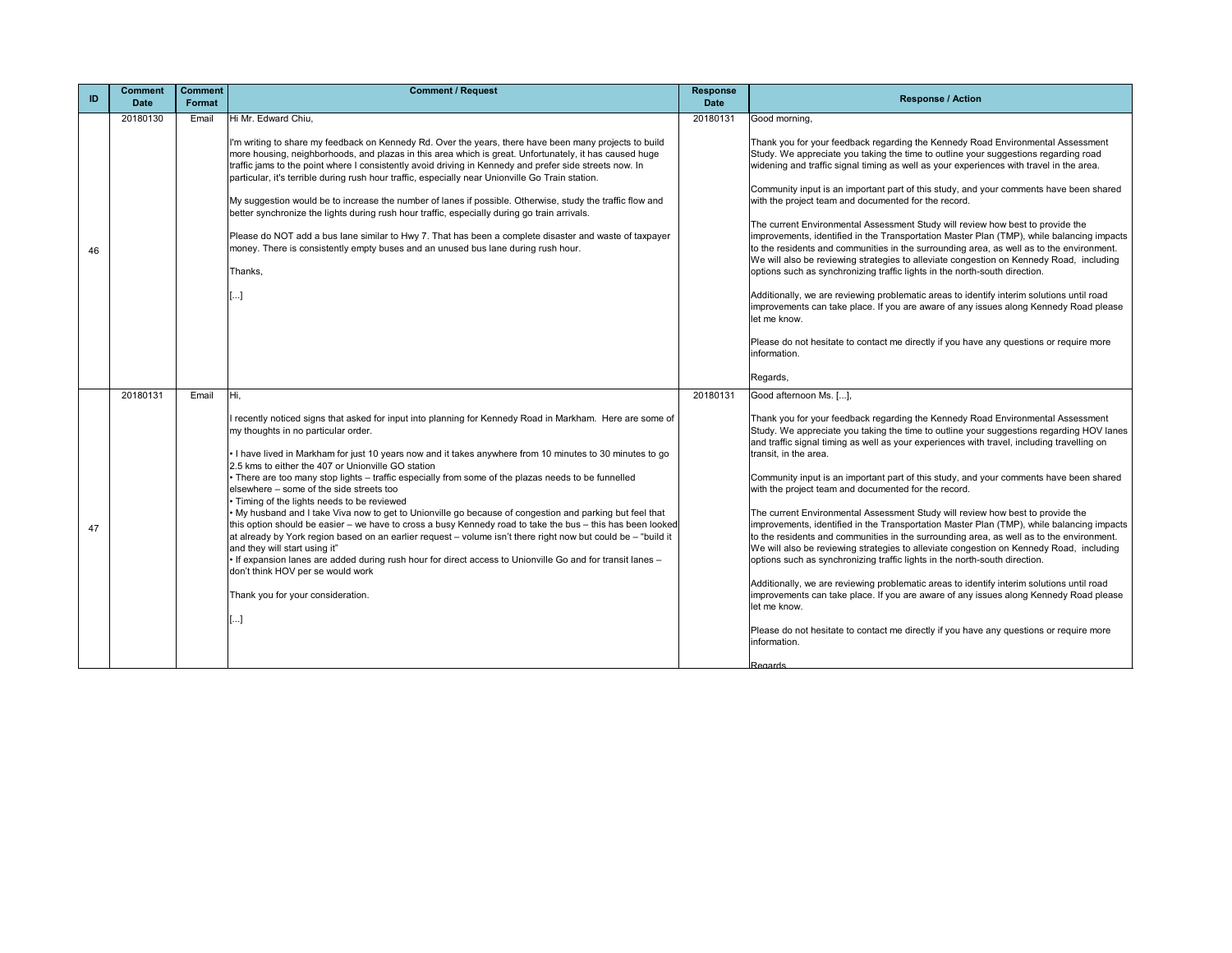Ve have reviewed the section of Kennedy Road between Lee Avenue and 14th Avenue, and the right-of-way widths currently vary between about 28m (around Lee Ave.) to about 36m (near 14th Ave.).

Where possible, we would request for the wider width of 43m (or 21.5m on one side of the bad) including in front of the proposed townhouse development. Our typical practice is to dvise the developers of the right-of-way requirement identified in the Official Plan and we would expect the developer to plan their development beyond this area. If the wider 43m ght-of-way width is not possible, we would then provide the narrower cross section using he typical cross section of 36m width.

Narrower width less than 36m would generally not be considered unless we have unique reas such as across the 2 cemetery zones on Kennedy Road.

trust this answer your question. Please feel free to contact me if you have additional uestions or comments.

#### 300d evening,

hank you for your participation in the Stakeholder Group meeting for the Kennedy Road Environmental Assessment (EA), as well as sharing your concerns related to vehicles using Longwater Chase as a bypass route.

f you are aware of other issues in the area, please let us know so we can bring them to York Region's attention.

#### egards

I the past, Markham also installed speed humps on side street to discourage infiltration raffic and slow down vehicles when using local roads so that may also be an alternative, and I will pass this over to Markham for their consideration.

| ID | <b>Comment</b><br><b>Date</b> | <b>Comment</b><br>Format | <b>Comment / Request</b>                                                                                                                                                                                                                                                                                                                                                                                                                                                                                                                                                                                                                                                                                                                                                                                                    | <b>Response</b><br><b>Date</b> |                                                      |
|----|-------------------------------|--------------------------|-----------------------------------------------------------------------------------------------------------------------------------------------------------------------------------------------------------------------------------------------------------------------------------------------------------------------------------------------------------------------------------------------------------------------------------------------------------------------------------------------------------------------------------------------------------------------------------------------------------------------------------------------------------------------------------------------------------------------------------------------------------------------------------------------------------------------------|--------------------------------|------------------------------------------------------|
|    | 20180112                      | Email                    | Hi Edward,                                                                                                                                                                                                                                                                                                                                                                                                                                                                                                                                                                                                                                                                                                                                                                                                                  | 20180116                       | lG                                                   |
| 48 |                               |                          | I have a question regarding the meeting that was held last night at Milliken Mills C.C. I know you mentioned<br>the right of way widths (ROW) along certain portions of Kennedy Rd., and was interested in the ROW width<br>between Lee Ave. and 14th Ave. My parents live on []., and frequently walk along Kennedy Rd. between<br>Lee Ave. and 14th and was wondering if the ROW was the 43 m , that was the preferred width. Also, will the<br>ROW be decreased/be affected at the proposed townhouse development, located on the east side of<br>Kennedy Rd., between Lee Ave., and 14th Ave.<br>Thanks,<br>[…]                                                                                                                                                                                                         |                                | IW<br>lar<br>36<br>IW<br>ro<br>ao<br>W<br>rig<br> th |
|    |                               |                          |                                                                                                                                                                                                                                                                                                                                                                                                                                                                                                                                                                                                                                                                                                                                                                                                                             |                                | IN:<br>lar                                           |
|    |                               |                          |                                                                                                                                                                                                                                                                                                                                                                                                                                                                                                                                                                                                                                                                                                                                                                                                                             |                                | I t<br>ldι                                           |
| 49 | 20180130                      |                          | Phone call He is a resident along Longwater Chase near the Kennedy Road and 16th Avenue intersection.<br>He expressed his dissatisfaction regarding vehicles using Longwater Chase as a by-pass to the Kennedy<br>Road and 16th Avenue intersection during peak hours. He was wondering if part of the preferred solution<br>for the Kennedy Road EA study would address this issue.<br>He has already raised this issue with City of Markham Councillor Hamilton, and was wondering if Longwater<br>Chase on its eastern access to 16th Avenue could be changed to a cul-de-sac. Councillor Hamilton noted<br>that turning Longwater Chase into a cul-de-sac would not be an option.<br>He inquired if a left turn restriction from Kennedy Road onto Longwater Chase during peak hours could be<br>placed through signage | 20180212                       | lG<br>l⊤۱<br>İΕι<br>L<br>A<br>lis<br>re<br> be<br> R |
|    |                               |                          |                                                                                                                                                                                                                                                                                                                                                                                                                                                                                                                                                                                                                                                                                                                                                                                                                             |                                | be<br> If<br>Y                                       |
|    | 20180221                      |                          | Phone call  • [] voiced his continued concerns for Longwater Chase being used as a collector function;<br>• He noted that he brought up this issue with Councillor Don Hamilton but that Don had referred him to the<br>project team, and now the project team is referring him back to City of Markham Staff;<br>He noted that he will continue to bring up his concerns at the next stakeholder meeting for Kennedy Road,<br>and also to City of Markham staff/council.                                                                                                                                                                                                                                                                                                                                                   |                                | N.                                                   |
|    | 20180323                      |                          | Phone call In addition to the information below, one of the residents on Longwater Chase (southeast quadrant of<br>Kennedy and 16th) raised concerns regarding commuter using Longwater Chase to bypass the Kennedy<br>and 16th intersection.                                                                                                                                                                                                                                                                                                                                                                                                                                                                                                                                                                               | 20180323                       | ln<br> tra<br>lar                                    |
|    |                               |                          | They are asking if there can be turning restrictions into Longwater Chase (no westbound left turns in the<br>AM and no northbound right turns in the PM) at both of the Longwater Chase intersections.                                                                                                                                                                                                                                                                                                                                                                                                                                                                                                                                                                                                                      |                                |                                                      |

#### **Response / Action**

#### 3ood afternoon,

Although Longwater Chase intersection is beyond the scope of this study, the anticipation that once improvements to Kennedy Road and 16th Avenue are in place, traffic will emain on the Regional roads. At the meantime, as part of the EA Study, York Region will e discussing interim improvements to address traffic and safety concerns along Kennedy Road. Your concerns will be discussed and, if appropriate and feasible, improvements will be provided.

No further action required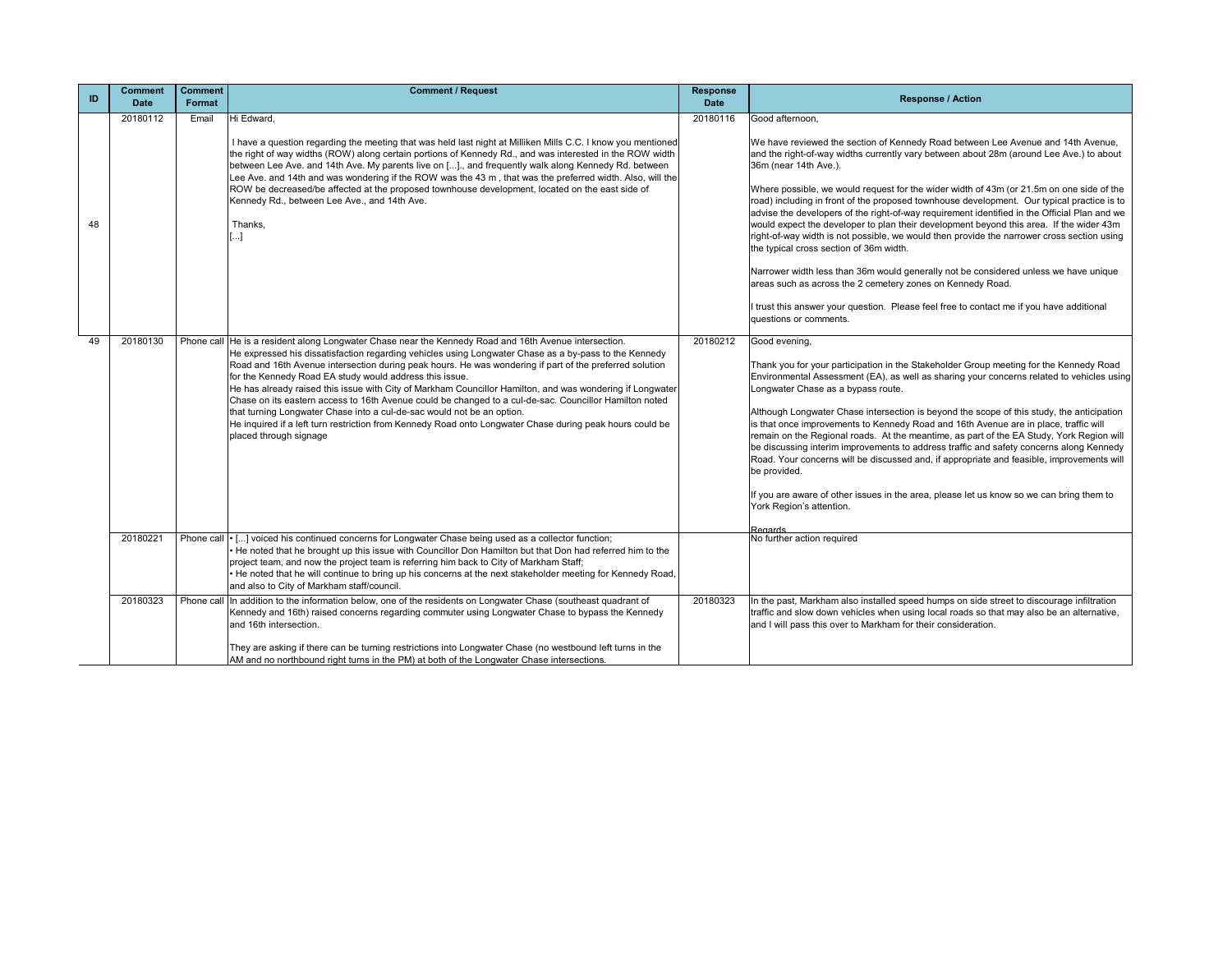Community input is an important part of this study, and your comments have been shared with the project team and documented for the record.

The current Environmental Assessment Study will review how best to provide the mprovements, identified in the Transportation Master Plan (TMP), while balancing impacts the residents and communities in the surrounding area, as well as to the environment.

Additionally, we are reviewing problematic areas to identify interim solutions until road mprovements can take place. If you are aware of any issues along Kennedy Road please et me know.

Please do not hesitate to contact me directly if you have any questions or require more nformation.

| ID | <b>Comment</b><br><b>Date</b> | <b>Comment</b><br>Format | <b>Comment / Request</b>                                                                                                                                                                                                                                                                            | <b>Response</b><br><b>Date</b> |                               |
|----|-------------------------------|--------------------------|-----------------------------------------------------------------------------------------------------------------------------------------------------------------------------------------------------------------------------------------------------------------------------------------------------|--------------------------------|-------------------------------|
|    | 20180206                      | Email                    | Hi Edward,                                                                                                                                                                                                                                                                                          | 20180208                       | G                             |
|    |                               |                          | I saw the sign looking for feedback on Kennedy Road. As there becomes more traffic it is more dangerous<br>for wildlife to cross the road without getting hit by cars, therefore I would like to suggest putting wildlife<br>underpasses in Kennedy Road so animals can pass safely under the road. |                                | S<br><b>CI</b>                |
|    |                               |                          | I've attached links of examples.<br>https://en.wikipedia.org/wiki/Wildlife crossing                                                                                                                                                                                                                 |                                | $\overline{\mathsf{C}}$<br>lw |
| 50 |                               |                          | https://www.pc.gc.ca/en/pn-np/ab/banff/info/gestion-management/enviro/transport/tch-rtc/passages-<br>crossings                                                                                                                                                                                      |                                | lΤl<br>ın<br> to              |
|    |                               |                          | These systems are cheaper to put it while the road is under construction so please consider this if Kennedy<br>rd is being widened.                                                                                                                                                                 |                                | ΙA<br> in                     |
|    |                               |                          | Thanks,                                                                                                                                                                                                                                                                                             |                                | le                            |
|    |                               |                          | []<br>Tax Payer, []                                                                                                                                                                                                                                                                                 |                                | P<br> in                      |
|    |                               |                          |                                                                                                                                                                                                                                                                                                     |                                | lR                            |
|    | 20180222                      | Email                    | $[]$ ,                                                                                                                                                                                                                                                                                              | 20180223                       | lG                            |
|    |                               |                          | attended the public open house at Milliken Mills CC last night and I would like to offer specific comments<br>related to the Heathwood Community located South West of the Steeles boundary of your study:                                                                                          |                                | lS <sup>.</sup>               |
|    |                               |                          | 1. We think that Kennedy Road should be opened 3 lanes each way from Steeles right up to Highway #7<br>before adding the 10,000 residential units planned in the Milliken redevelopment. The intersection of                                                                                        |                                | w<br>n                        |
|    |                               |                          | Kennedy and Steeles is extremely congested today with traffic trying to get in and out of Pacific Mall. This<br>traffic overflows in the Markham Community West of Kennedy and also in the Heathwood Community where                                                                                |                                |                               |
|    |                               |                          | people are taking a shortcut to avoid the traffic jam on Steeles. We believe that you should provide much<br>better access to these Malls before even considering expanding them and bringing more traffic. The                                                                                     |                                | W                             |
|    |                               |                          | planned expansion of Kennedy Road North of Steeles should ease the traffic in and out of these malls to<br>access 407 ETR and Highway #7.                                                                                                                                                           |                                | IΤI<br> in                    |
| 51 |                               |                          | 2. We think that the Underpass on Kennedy just North of Pacific Mall should be built as soon as possible<br>for safety reasons similar to the one being built on Steeles later on this year. With the number of trains                                                                              |                                | ∣to                           |
|    |                               |                          | Increasing drastically, the risk of a train hitting a vehicle has also increased quite a bit. It is a fact that                                                                                                                                                                                     |                                | ΙA                            |
|    |                               |                          | during traffic jams, cars are observed waiting on the tracks at times and it is extremely dangerous with the<br>train accelerating in a curve. It may explain why we hear the train horn so loud and so long now days.                                                                              |                                | in<br>ļΚ                      |
|    |                               |                          |                                                                                                                                                                                                                                                                                                     |                                | cr                            |
|    |                               |                          | Regards,<br>$\left[\ldots\right]$                                                                                                                                                                                                                                                                   |                                | pl                            |
|    |                               |                          |                                                                                                                                                                                                                                                                                                     |                                | P<br>lin                      |
|    |                               |                          |                                                                                                                                                                                                                                                                                                     |                                |                               |

### **Response / Action**

3ood afternoon,

Thank you for your feedback regarding the Kennedy Road Environmental Assessment Study. We appreciate you taking the time to outline your suggestion to include animal rossings as part of the Kennedy Road improvements project.

Thank you for your feedback regarding the Kennedy Road Environmental Assessment Study. We appreciate you taking the time to outline your suggestions related to road widening, improving access to Pacific Mall and providing an underpass at the rail crossing orth of Steeles Avenue.

Regards,

3ood afternoon,

Community input is an important part of this study, and your comments have been shared with the project team and documented for the record.

The current Environmental Assessment Study will review how best to provide the mprovements, identified in the Transportation Master Plan (TMP), while balancing impacts the residents and communities in the surrounding area, as well as to the environment.

Please do not hesitate to contact me directly if you have any questions or require more nformation.

Additionally, we are reviewing problematic areas to identify interim solutions until road mprovements can take place. Thank you for the comments related to the intersection of Kennedy Road and Steeles Avenue and for sharing your observations related to the rail rossing north of Steeles Avenue. If you are aware of other issues along Kennedy Road please let me know.

Regards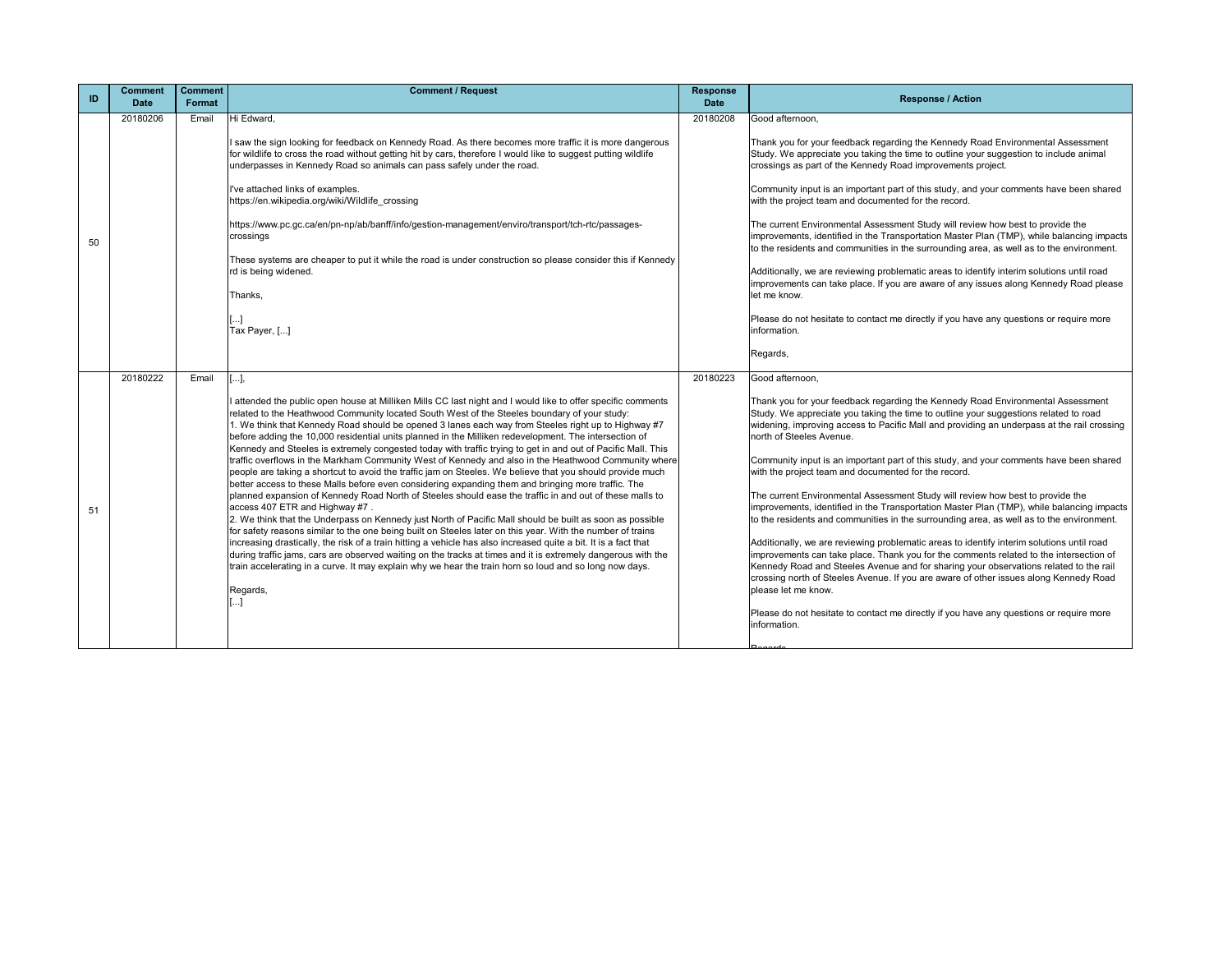Thank you for your feedback regarding the Kennedy Road Environmental Assessment Study. We appreciate you taking the time to outline your suggestions to include verpasses at the rail crossings and change intersections of Kennedy Road and the westbound Highway 407 off-ramp, and Kennedy Road and Eton Street.

Please do not hesitate to contact me directly if you have any questions or require more nformation.

Community input is an important part of this study, and your comments have been shared with the project team and documented for the record.

The current Environmental Assessment Study will review how best to provide the mprovements, identified in the Transportation Master Plan (TMP), while balancing impacts o the residents and communities in the surrounding area, as well as to the environment.

Thank you for your ongoing interest in the Kennedy Road Environmental Assessment study.

Please feel free to share any further comments and suggestions you may have to improve Kennedy Road either directly with myself at christine.morrison@york.ca or to oads.ea@york.ca.

#### **Regards**,

3ood afternoon,

Thank you for your feedback to improve traffic flow in the City of Markham. We appreciate ou taking the time to outline your suggestion to improve north south travel.

Additionally, we are reviewing problematic areas to identify interim solutions until road mprovements can take place. Thank you for the comments related to the intersections of Kennedy Road and the westbound Highway 407 off-ramp, and Kennedy Road and Eton Street. If you are aware of other issues along Kennedy Road please let me know.

Community input is an important part of the McCowan Road and Kennedy Road Environmental Assessment studies which are currently underway. Your comments have been shared with the project team and documented for the record.

Regards,

#### 3ood morning,

| ID | <b>Comment</b><br><b>Date</b> | <b>Comment</b><br>Format | <b>Comment / Request</b>                                                                                                                                                                                                                                                                                                           | <b>Response</b><br><b>Date</b> |                                                                                                                                         |
|----|-------------------------------|--------------------------|------------------------------------------------------------------------------------------------------------------------------------------------------------------------------------------------------------------------------------------------------------------------------------------------------------------------------------|--------------------------------|-----------------------------------------------------------------------------------------------------------------------------------------|
| 52 | 20180215                      | Email                    | Edward.<br>Comment about the EA.<br>1. Overpass at go train track south of Carlton.<br>2. Full intersection at west bound 407 exit ramp to ymca and go train parking.<br>3. Stop through traffic at Kennedy and Eton street.<br>4. Overpass go train track at north end of pacific mall.<br>$\left[\left[\right]\right]$<br>Thanks | 20180215                       | Go<br> Tha<br>Stu<br><b>OV6</b><br>we:<br>Co<br>witl<br>The<br>imp<br>to t<br>Ad <sub>®</sub><br>imp<br>Kel<br>Str<br>Ple<br>info<br>Re |
|    | 20180222                      | Email                    | hi, i am actually work and drive a lot on the road within the region and have a lot of comments wonder if<br>there is an general email i can pass on my suggestion?<br>thanks<br>$\left[\ldots\right]$<br>[]                                                                                                                       | 20180226                       | Go<br>Tha<br>stu<br>Ple<br>Kel<br>roa<br>Re                                                                                             |
| 53 | 20180223                      | Email                    | Hi,<br>To resolve the traffic issues on all the major roads in Markham. I believe we need to build a couple of mini<br>2 lanes highways that go from North to South<br>$\left[\left[\right]\right]$                                                                                                                                | 20180223                       | Go<br>Tha<br>you<br>Co<br>En<br>bee<br>The<br>imp<br>to t<br>We<br>Mc<br>Ad <sub>®</sub><br>imp<br>Mc<br>Ple<br>info<br>Re              |

#### **Response / Action**

#### 3ood morning,

The current Environmental Assessment Studies will review how best to provide the mprovements, identified in the Transportation Master Plan (TMP), while balancing impacts o the residents and communities in the surrounding area, as well as to the environment. We will also be reviewing strategies to alleviate congestion on both Kennedy Road and McCowan Road.

Additionally, we are reviewing problematic areas to identify interim solutions until road mprovements can take place. If you are aware any issues along Kennedy Road or McCowan Road please let me know.

Please do not hesitate to contact me directly if you have any questions or require more nformation.

Regards,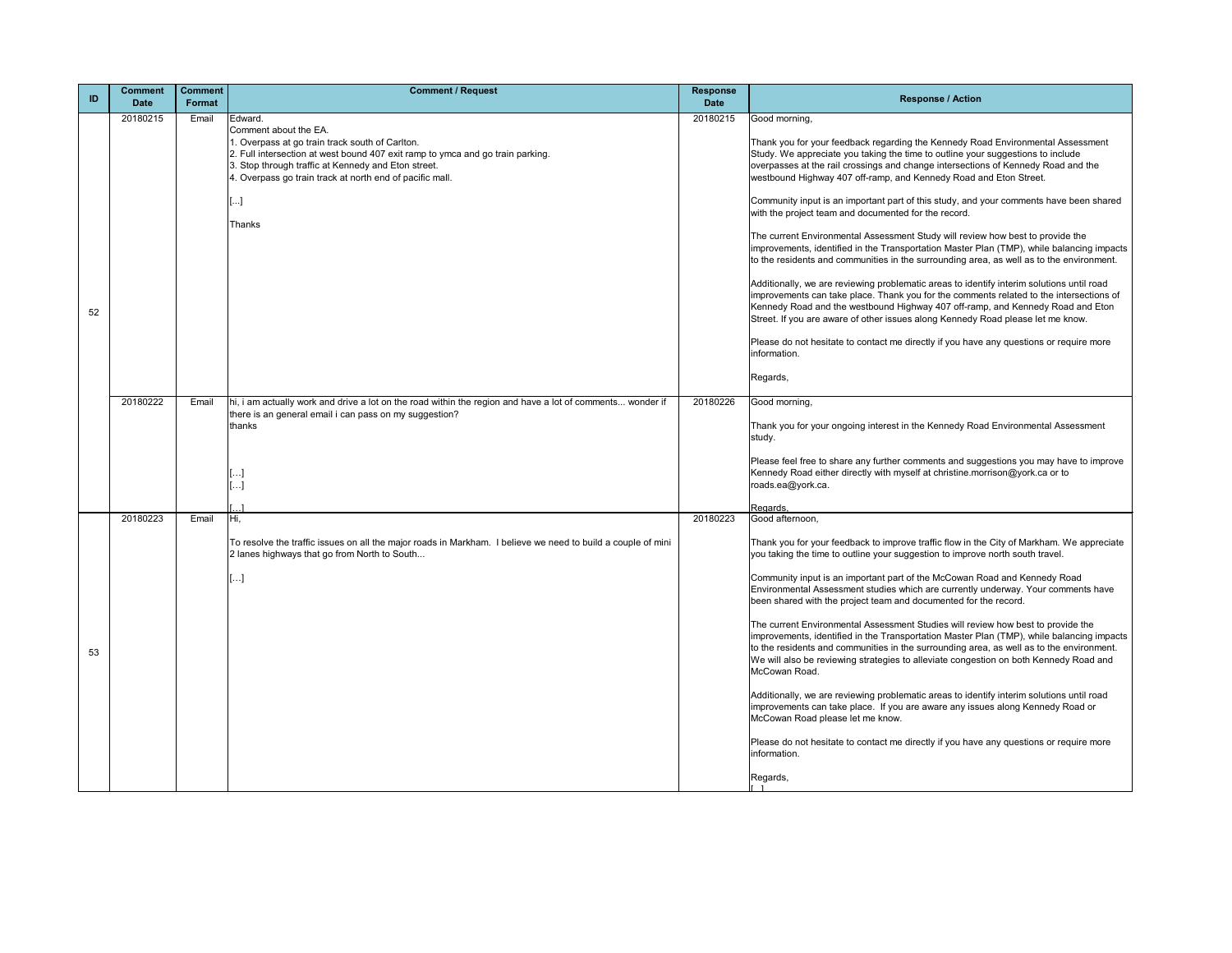Please kindly review on the draft minutes from the meeting on February 2 and send us any comments that you may have by end of next week (March 16).

Thank you for your feedback regarding the Kennedy Road and McCowan Road Environmental Assessment Studies. We appreciate you taking the time to outline your experience with travel in the area.

As per your request, please contact[...] from Metrolinx ([...]) related to impacts on Steeles Avenue due to the proposed grade separation.

Community input is an important part of these studies and your comments have been shared with the project team and documented for the record.

The current Environmental Assessment Study will review how best to provide the mprovements, identified in the Transportation Master Plan (TMP), while balancing impacts o the residents and communities in the surrounding area, as well as to the environment.

Should you have any further questions, please do not hesitate to contact us.

Currently, YRT offers discounted fares for seniors, children and high school students. Seniors and children receive a 37 per cent discount on tickets, and a 58 per cent discount on monthly passes compared to the adult rate. High school students receive a 21 per cent liscount on tickets, and a 23 per cent discount on monthly passes compared to the adult ate.

There are also several transit discount programs in place for individuals that require financial assistance, such as the Transit Discount Program for Ontario Works and Ontario Disability Support Program clients, as well as the new Transit Assistance Program pilot.

Additionally, we are reviewing problematic areas to identify interim solutions until road mprovements can take place. If you are aware of issues along Kennedy Road or McCowan Road please let me know.

reached out to my colleagues at YRT to share your suggestions and provide some dditional information.

n 2016, York Regional Council approved a transition strategy that would maintain a revenue-to-cost ratio target at 40 per cent for the years 2017 to 2020. YRT's annual fare review ensures balanced costs between riders and taxpayers, and is consistent with other GTA transit systems

Additionally, YRT staff are working with other transit agencies, including Brampton Transit and the TTC, to identify the possibility of a special post-secondary pass (referred to as a U-Pass) for students attending York University that will allow full-time graduate and undergraduate students to travel on these three transit systems with the one pass.

| ID | <b>Comment</b><br><b>Date</b> | <b>Comment</b><br>Format | <b>Comment / Request</b>                                                                                                                                                                                                                                                                                                                                                                                                                                                                                                                                                                                                                                                                                                                                                                                                                                                                                                                                                                                                                                                                                                                                                                                                                                                                                                                                                                                                                                                                                                                                                                                                                                                                                                                                                                                                                                                     | <b>Response</b><br><b>Date</b> |                                                                                                                                                                                                                                                                                                                                                                                                                                                                                                                                                                                                                                                                                                          |
|----|-------------------------------|--------------------------|------------------------------------------------------------------------------------------------------------------------------------------------------------------------------------------------------------------------------------------------------------------------------------------------------------------------------------------------------------------------------------------------------------------------------------------------------------------------------------------------------------------------------------------------------------------------------------------------------------------------------------------------------------------------------------------------------------------------------------------------------------------------------------------------------------------------------------------------------------------------------------------------------------------------------------------------------------------------------------------------------------------------------------------------------------------------------------------------------------------------------------------------------------------------------------------------------------------------------------------------------------------------------------------------------------------------------------------------------------------------------------------------------------------------------------------------------------------------------------------------------------------------------------------------------------------------------------------------------------------------------------------------------------------------------------------------------------------------------------------------------------------------------------------------------------------------------------------------------------------------------|--------------------------------|----------------------------------------------------------------------------------------------------------------------------------------------------------------------------------------------------------------------------------------------------------------------------------------------------------------------------------------------------------------------------------------------------------------------------------------------------------------------------------------------------------------------------------------------------------------------------------------------------------------------------------------------------------------------------------------------------------|
| 54 |                               |                          |                                                                                                                                                                                                                                                                                                                                                                                                                                                                                                                                                                                                                                                                                                                                                                                                                                                                                                                                                                                                                                                                                                                                                                                                                                                                                                                                                                                                                                                                                                                                                                                                                                                                                                                                                                                                                                                                              | 20180308                       | Dear [],<br>Please kindly re<br>comments that y<br>As per your requ<br>Avenue due to tl<br>Should you have<br>Thanks,                                                                                                                                                                                                                                                                                                                                                                                                                                                                                                                                                                                    |
| 55 | 20180303                      | Email                    | Hi,<br>I would like to make a comment about widening Kennedy and McCowan roads. I have lived in Markham for<br>34 years so know what happens here. If you don't mind I will just list reasons.<br>1. There is too much traffic and there will just be a bottleneck at the end 2.I live at Major Mac. and Kennedy,<br>and it already take 20 mins. + to drive to Markville in traffic, including weekends all day. The construction<br>would make it a nightmare.<br>3. The expansion of Highway 7 was just embarrassing how long it took, and it is still not complete. The<br>construction company should have been charged huge penalties for the delay.<br>4. YR should halt all development because there are too many cars and people and you know it.<br>Some common sense solutions:<br>5. Hardly anyone walks in Markham. Make sidewalks bike lanes on one side of all the major roads, or<br>widen paths for dual use This could be a pilot. It is too dangerous to cycle on our roads.<br>6. YRT should be free for seniors, unemployed people and children after 9:30. So many busses are<br>empty.(suggest pilot) 7. High school students should have an annual cheap \$50 bus pass, to stop parents<br>driving them to school. Look at the cost of bussing to high school each week. I think it is \$30.<br>8. There should be huge discounts for university students on YRT and GO. Every way I look at using public<br>transit, it is always more expensive that driving. I drive to Toronto and park for \$6 on a Saturday. GO<br>would cost over \$15.<br>9. Subsidize YRT. It would be better to have busses running full with low fare passengers, rather than<br>empty and more cars on the road.<br>I have common sense and I would hope that all planners would start to show common sense too.<br>Thank you for taking the time to read this.<br>$[]$ | 20180308                       | II]<br>Good afternoon,<br>Thank you for yo<br><b>Environmental A</b><br>experience with<br>Community inpu<br>shared with the<br>The current Env<br>improvements, io<br>to the residents<br>Additionally, we<br>improvements ca<br>Road please let<br>I reached out to<br>additional inform<br>Currently, YRT o<br>Seniors and chil<br>on monthly pass<br>discount on ticke<br>rate.<br>There are also s<br>financial assista<br><b>Disability Suppo</b><br>Additionally, YR<br>and the TTC, to<br>Pass) for studen<br>undergraduate s<br>In 2016, York Re<br>revenue-to-cost<br>review ensures I<br><b>GTA transit syst</b><br>We appreciate y<br>into our tracking<br>questions or cor<br>866-668-3978. |
|    |                               |                          |                                                                                                                                                                                                                                                                                                                                                                                                                                                                                                                                                                                                                                                                                                                                                                                                                                                                                                                                                                                                                                                                                                                                                                                                                                                                                                                                                                                                                                                                                                                                                                                                                                                                                                                                                                                                                                                                              |                                | For further inforr<br>Kennedy Road a<br>Regards                                                                                                                                                                                                                                                                                                                                                                                                                                                                                                                                                                                                                                                          |

#### **Response / Action**

#### ear [...],

We appreciate you taking the time to provide us with your feedback. It has been entered nto our tracking system (reference number 1443086). Should you have any further questions or concerns regarding YRT, please do not hesitate to call our Contact Centre 1- 866-668-3978.

For further information regarding the Environmental Assessment studies underway for Kennedy Road and McCowan Road, please do not hesitate to contact me directly.

**Regards**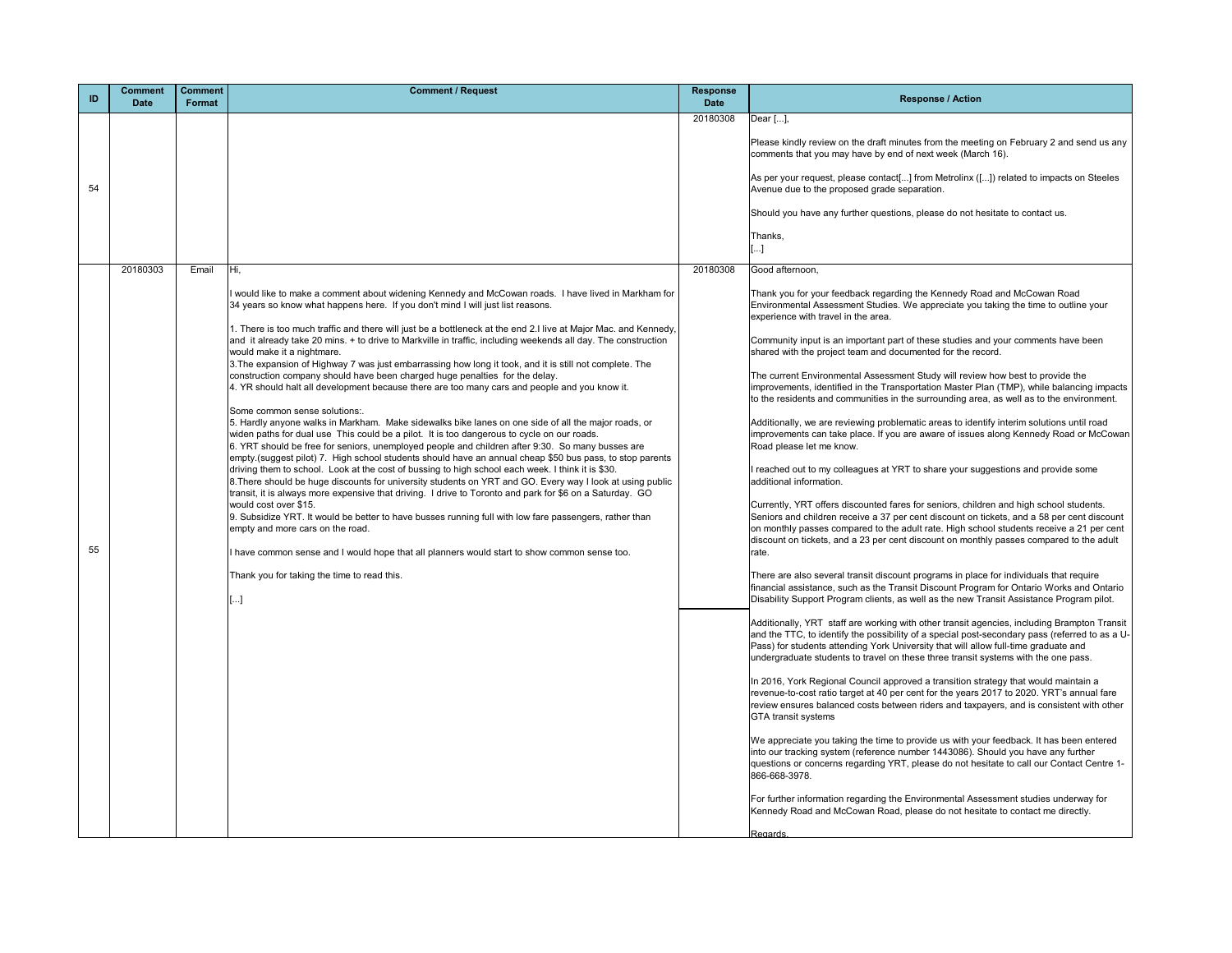Thank you for your follow up email and the comments regarding the land use designation or your property. We will correct the information on any future displays.

| ID | <b>Comment</b><br><b>Date</b> | <b>Comment</b><br><b>Format</b> | <b>Comment / Request</b>                                                                                                                                                                                                                                                                                                                                                                                                                                                                                                                                                                                                                                                                                                                                                                                                                                                                                                                                                                                                                               | <b>Response</b><br><b>Date</b> |  |
|----|-------------------------------|---------------------------------|--------------------------------------------------------------------------------------------------------------------------------------------------------------------------------------------------------------------------------------------------------------------------------------------------------------------------------------------------------------------------------------------------------------------------------------------------------------------------------------------------------------------------------------------------------------------------------------------------------------------------------------------------------------------------------------------------------------------------------------------------------------------------------------------------------------------------------------------------------------------------------------------------------------------------------------------------------------------------------------------------------------------------------------------------------|--------------------------------|--|
|    | 20180318                      | Email                           | FYI (Markham Council needs to communicate to York Region, that adding lanes does not add up anymore<br>and Sustainable Streets Plan does).                                                                                                                                                                                                                                                                                                                                                                                                                                                                                                                                                                                                                                                                                                                                                                                                                                                                                                             |                                |  |
|    |                               |                                 | Widening on hold in LA (Portland also got advised not to widen their roads by engineering firm WSP based<br>in Montreal):                                                                                                                                                                                                                                                                                                                                                                                                                                                                                                                                                                                                                                                                                                                                                                                                                                                                                                                              |                                |  |
| 56 |                               |                                 | https://www.citylab.com/transportation/2018/03/la-says-no-to-freeway-expansion/555353/                                                                                                                                                                                                                                                                                                                                                                                                                                                                                                                                                                                                                                                                                                                                                                                                                                                                                                                                                                 |                                |  |
|    |                               |                                 | And please, read this great article:                                                                                                                                                                                                                                                                                                                                                                                                                                                                                                                                                                                                                                                                                                                                                                                                                                                                                                                                                                                                                   |                                |  |
|    |                               |                                 | https://sf.streetsblog.org/2015/02/20/san-mateo-adopts-vision-zero-with-its-sustainable-streets-plan/                                                                                                                                                                                                                                                                                                                                                                                                                                                                                                                                                                                                                                                                                                                                                                                                                                                                                                                                                  |                                |  |
|    |                               |                                 | Cheers,                                                                                                                                                                                                                                                                                                                                                                                                                                                                                                                                                                                                                                                                                                                                                                                                                                                                                                                                                                                                                                                |                                |  |
|    | 20180319                      | Email                           | Dear Mr. Chiu<br>Further to our email dated Sept 1 2017, and our discussion at the Open House on February 22nd, 2018, we<br>would once again like to bring to light our concern that the plans for Kennedy Road do not accurately reflect<br>the current zoning status of our lands at the NW corner of Kennedy and 16th Avenue. Your documents<br>showed the lands as being agricultural, however presently our lands are zoned for commercial/institutional<br>and the new official Urban planning designates the land for medium and high density mixed use. We have<br>been operating in this area as a school for over 30 years serving the Markham community prior to any<br>development in the vicinity.<br>Since the area is currently under the environmental, capital, and traffic review we want to make sure that<br>our current development and our new addition proposed in 2013, are accommodated in your studies. In our<br>discussion you mentioned the need of a road allowance of 21.5 meter from center line of construction to be | 20180320                       |  |
|    |                               |                                 | accommodated along Kennedy Road. However, in 2005 when we developed our lands on Kennedy Rd just<br>north of 16th Ave, the road allowance from the center line of construction at that time was 18 meters where<br>the new building is located. This location should be included on the list of excluded sensitive areas, similar                                                                                                                                                                                                                                                                                                                                                                                                                                                                                                                                                                                                                                                                                                                      |                                |  |
|    |                               |                                 | to the exclusion for St. Phillips on the Hill, located at 9400 Kennedy Road, where the 21.5 meter allowance<br>could not be accommodated. On our property we also have a designated Heritage building that is only<br>approx. 16 meters from the centre line. We did, however, notice that there is space on the east side of<br>Kennedy Road to allow for the proposed expansion.                                                                                                                                                                                                                                                                                                                                                                                                                                                                                                                                                                                                                                                                     |                                |  |
|    |                               |                                 | At our pre-consultation meeting with the officials from the planning department of City of Markham, and<br>York Region planning and development services, in 2013, we had shared plans for our proposed addition to<br>our properties on Kennedy. Since then we started the process of the expansion by amalgamating our lands<br>as required by the City of Markham, securing a temporary zoning to allow for a portable, paying applicable<br>development charges, conducting geotechnical, traffic and environment studies (copies of which have been<br>provided to the City of Markham). We have also worked with the Heritage committee to satisfy their needs                                                                                                                                                                                                                                                                                                                                                                                   |                                |  |
|    |                               |                                 | to preserve the Heritage property on our lands and we are now in the process of completing all the required<br>drawings for our application to construct a school building at the corner of Kennedy Road and 16th Avenue<br>as an expansion of our existing School. This application was delayed due to sensitivity of Heritage building<br>and the control of the control of the control of                                                                                                                                                                                                                                                                                                                                                                                                                                                                                                                                                                                                                                                           |                                |  |

**Response / Action** 

3ood afternoon,

Additionally, thank you for providing detailed information on the planned expansion/development on your property. Because the planned developments have not yet been submitted for site plan application, we can only identify this location as planned development at this time.

The Environmental Assessment Study documents will be updated accordingly depending on the timing of submission for the site plan application and the application status. Please note that even after the Study is complete, York Region will continue to work with you to resolve your concerns in relation to your planned development. The approved site plan will override the Study.

In regards to your comments on converting your entrance to right in-right out only, this reflects typical practice when regional roads are widened to provide a six lane roadway. However, given the anticipated traffic from your site, this can be further reviewed to determine if there is an opportunity to provide full vehicle movement.

We would be pleased to meet with you and your traffic consultant to discuss the nformation. I am currently available on the following days/time, please let me know what best work for you:

In the distribution of the distribution of the distribution of the distribution of the distribution of the distribution of the distribution of the distribution of the distribution of the distribution of the distribution o

• Monday March 26 to Thursday March 29 in the morning • Tuesday April 3 in the afternoon • Wednesday April 4 all day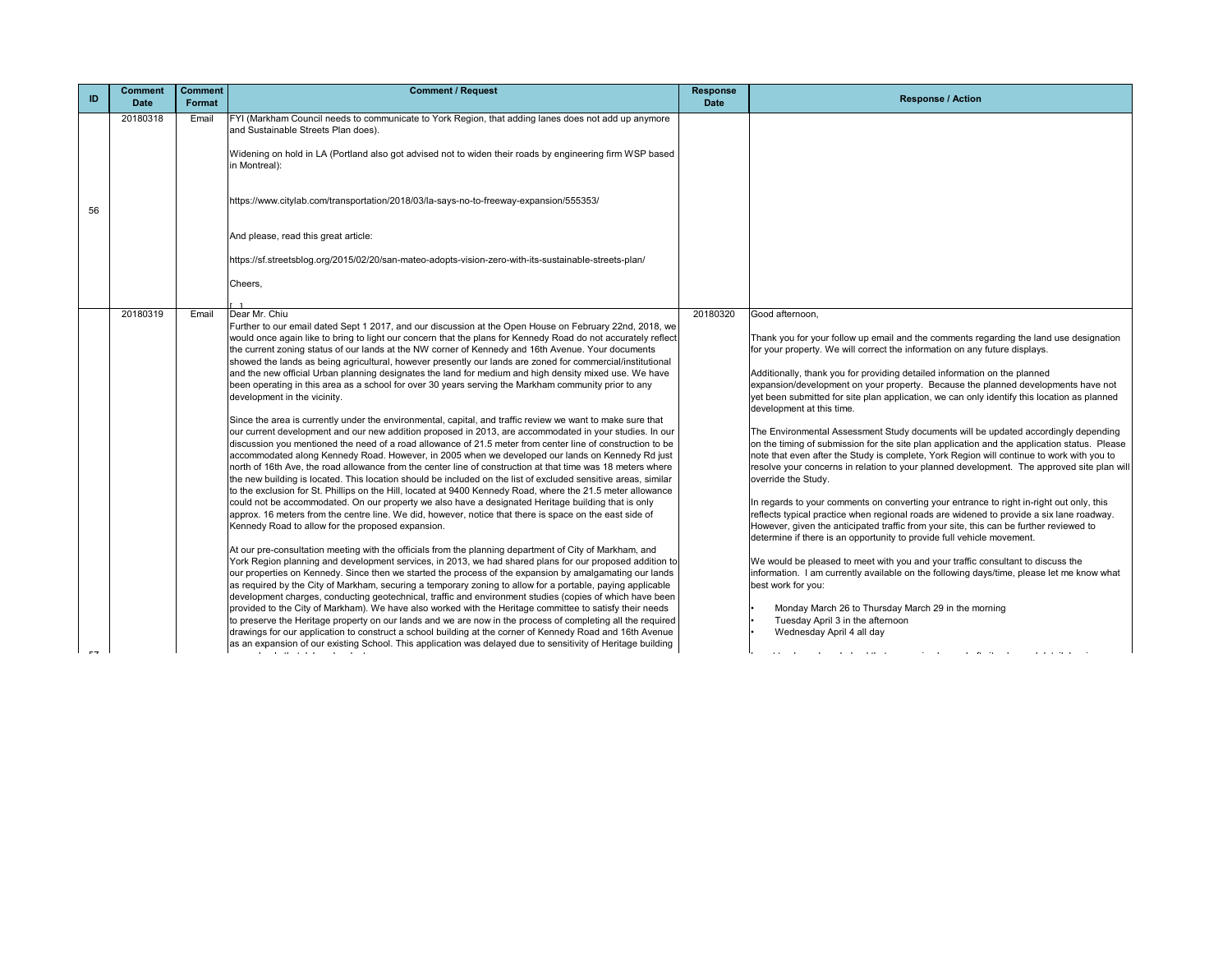$\lambda$  second Open House is tentatively scheduled for early 2019 to present the recommended alternative design concept.

The first Open House for the Kennedy Road EA Study took place on Tuesday, February 21, 2018 and Wednesday, February 22, 2018. These open houses were to introduce the roject, present the work completed to date and share the preferred alternative solution dentified in the TMP as well as some of the alternative design concepts that will  $\,$  be considered for Kennedy Road.

| sponse<br><b>Date</b> | <b>Response / Action</b>                                                                                                                                                                                                                                                                                                                                                                                                                                                                                                                                                                                                                                                                                                                                                                                                                 |
|-----------------------|------------------------------------------------------------------------------------------------------------------------------------------------------------------------------------------------------------------------------------------------------------------------------------------------------------------------------------------------------------------------------------------------------------------------------------------------------------------------------------------------------------------------------------------------------------------------------------------------------------------------------------------------------------------------------------------------------------------------------------------------------------------------------------------------------------------------------------------|
|                       | I want to also acknowledged that we received your draft site plan and detail drawings you<br>provided in a separate e-mail, and will be using the information to understand the<br>implication of the Kennedy Road improvements on the planned development.                                                                                                                                                                                                                                                                                                                                                                                                                                                                                                                                                                              |
|                       | <b>Edward Chiu</b>                                                                                                                                                                                                                                                                                                                                                                                                                                                                                                                                                                                                                                                                                                                                                                                                                       |
|                       |                                                                                                                                                                                                                                                                                                                                                                                                                                                                                                                                                                                                                                                                                                                                                                                                                                          |
|                       |                                                                                                                                                                                                                                                                                                                                                                                                                                                                                                                                                                                                                                                                                                                                                                                                                                          |
|                       |                                                                                                                                                                                                                                                                                                                                                                                                                                                                                                                                                                                                                                                                                                                                                                                                                                          |
|                       |                                                                                                                                                                                                                                                                                                                                                                                                                                                                                                                                                                                                                                                                                                                                                                                                                                          |
|                       |                                                                                                                                                                                                                                                                                                                                                                                                                                                                                                                                                                                                                                                                                                                                                                                                                                          |
|                       |                                                                                                                                                                                                                                                                                                                                                                                                                                                                                                                                                                                                                                                                                                                                                                                                                                          |
|                       |                                                                                                                                                                                                                                                                                                                                                                                                                                                                                                                                                                                                                                                                                                                                                                                                                                          |
|                       |                                                                                                                                                                                                                                                                                                                                                                                                                                                                                                                                                                                                                                                                                                                                                                                                                                          |
|                       |                                                                                                                                                                                                                                                                                                                                                                                                                                                                                                                                                                                                                                                                                                                                                                                                                                          |
| 180427                | Good morning Mr. [],                                                                                                                                                                                                                                                                                                                                                                                                                                                                                                                                                                                                                                                                                                                                                                                                                     |
|                       | Thank you for your interest in the Kennedy Road Environmental Assessment (EA) Study.<br>There are key milestones throughout the EA process to provide public open houses:<br>. When the recommended alternative solution has been identified<br>• When the recommended alternative design concept has been identified<br>The recommended alternative solution was identified as part of the York Region's 2016<br>Transportation Master Plan (TMP) update. Community consultation was critical in updating<br>the TMP. As part of the TMP update, York Region hosted Open Houses and Public<br>Meetings, provided displays at shopping malls such as the Markville Mall and conducted<br>online engagement through social media such as Facebook and Twitter. The TMP update<br>was approved by York Region Council in the fall of 2016. |
|                       | The public consultation completed as part of the TMP update satisfied the requirement<br>under the Municipal Class Environmental Assessment Study process for a Schedule 'C'<br>project, and the Kennedy Road EA can proceed with generating alternative design<br>concepts to address the preferred alternative solution identified in the TMP. This approach                                                                                                                                                                                                                                                                                                                                                                                                                                                                           |

| ID | <b>Comment</b><br><b>Date</b> | <b>Comment</b><br>Format | <b>Comment / Request</b>                                                                                                                                                                                                                                                                                                                                                                                                                                                                                                                                                                                                                                                                                                                                                                                                                                                                                                                                                                                                                                                                                                                                                                                                                                                                                                                                                                                                                                                                                                                                                                                                                                                                                                                                                                                                                                                                                                                                                                                                                                                                                                                                                                                                                                                                                                                        | <b>Response</b><br><b>Date</b> | <b>Response / Action</b>                                                                                                                                                                                                                                                                                                                                                                                                                                                                                                                                                                                                                                                                                                                                                                                                                                                                                                                                                                                                                                                                                                                                                                                                                                                                                                                                                                                                                                                                              |
|----|-------------------------------|--------------------------|-------------------------------------------------------------------------------------------------------------------------------------------------------------------------------------------------------------------------------------------------------------------------------------------------------------------------------------------------------------------------------------------------------------------------------------------------------------------------------------------------------------------------------------------------------------------------------------------------------------------------------------------------------------------------------------------------------------------------------------------------------------------------------------------------------------------------------------------------------------------------------------------------------------------------------------------------------------------------------------------------------------------------------------------------------------------------------------------------------------------------------------------------------------------------------------------------------------------------------------------------------------------------------------------------------------------------------------------------------------------------------------------------------------------------------------------------------------------------------------------------------------------------------------------------------------------------------------------------------------------------------------------------------------------------------------------------------------------------------------------------------------------------------------------------------------------------------------------------------------------------------------------------------------------------------------------------------------------------------------------------------------------------------------------------------------------------------------------------------------------------------------------------------------------------------------------------------------------------------------------------------------------------------------------------------------------------------------------------|--------------------------------|-------------------------------------------------------------------------------------------------------------------------------------------------------------------------------------------------------------------------------------------------------------------------------------------------------------------------------------------------------------------------------------------------------------------------------------------------------------------------------------------------------------------------------------------------------------------------------------------------------------------------------------------------------------------------------------------------------------------------------------------------------------------------------------------------------------------------------------------------------------------------------------------------------------------------------------------------------------------------------------------------------------------------------------------------------------------------------------------------------------------------------------------------------------------------------------------------------------------------------------------------------------------------------------------------------------------------------------------------------------------------------------------------------------------------------------------------------------------------------------------------------|
| 57 |                               |                          | on our lands that delayed us by two years.<br>Our concern has to do with the absence of accommodations for our requirements in your future plans for<br>Kennedy Road expansion. The display at the Open House accounted for all the development proposed by<br>York ton Development, however it appeared not to have taken into account or missed the traffic impact of<br>our development. Since we intend to apply and develop our property in the very near future it would be<br>prudent for York Region to consider and accommodate our needs within the future plans for the Kennedy<br>Road expansion. As well please take into consideration that our school has been existing in this area for<br>over 30 years, before any other development occurred in this area.<br>Finally with regards to your comment at the open house that the median (island) on Kennedy Road north of<br>16th Avenue may be extended further north and may impede our existing full motion entrance on Kennedy<br>Road and that our entrance would be accommodated with a U-turn at the lights north of us, has us<br>concerned. If this was to occur, it would greatly compromise our entrance, especially in light of the fact that<br>our exit/entrance at 16th Avenue was restricted to right in right out by York Region in 1997, any further<br>restriction to our entrance/exit on Kennedy Rd. will create a traffic situation that would not be functional.<br>Our parents coming from the west would be left with circling the property without being able to enter unless<br>the existing left turns are accommodated. Your suggestion parents to make a U-turn at the lights would<br>effect all the purposed developments that are being currently shown and the network of roads. We would<br>prefer a different more reasonable solution to this issue.<br>In order to facilitate this process and provide clarification, we would like our traffic engineers to meet with<br>you and your staff at the earliest before the April 4th city of Markham Development meeting. Please let us<br>know your availability so we can schedule a time. For your review prior to our meeting, we will also forward<br>you a draft site plan and detail drawings that our architects and engineers have been currently working on.<br>Best regards,<br>] |                                | I want to also acknowledged that we received your draft site plan ai<br>provided in a separate e-mail, and will be using the information to u<br>implication of the Kennedy Road improvements on the planned dev<br><b>Edward Chiu</b>                                                                                                                                                                                                                                                                                                                                                                                                                                                                                                                                                                                                                                                                                                                                                                                                                                                                                                                                                                                                                                                                                                                                                                                                                                                                |
| 58 | 20180426                      | Email                    | Hello, are you holding an evening public information centre for the above, if so pls provide details. The<br>website seems to indicate you are planning to skip this step.<br>Thank you,<br>[…]<br>Markham                                                                                                                                                                                                                                                                                                                                                                                                                                                                                                                                                                                                                                                                                                                                                                                                                                                                                                                                                                                                                                                                                                                                                                                                                                                                                                                                                                                                                                                                                                                                                                                                                                                                                                                                                                                                                                                                                                                                                                                                                                                                                                                                      | 20180427                       | Good morning Mr. [],<br>Thank you for your interest in the Kennedy Road Environmental As<br>There are key milestones throughout the EA process to provide pul<br>• When the recommended alternative solution has been identified<br>• When the recommended alternative design concept has been ide<br>The recommended alternative solution was identified as part of the<br>Transportation Master Plan (TMP) update. Community consultatior<br>the TMP. As part of the TMP update, York Region hosted Open Ho<br>Meetings, provided displays at shopping malls such as the Markville<br>online engagement through social media such as Facebook and Tv<br>was approved by York Region Council in the fall of 2016.<br>The public consultation completed as part of the TMP update satisf<br>under the Municipal Class Environmental Assessment Study proces<br>project, and the Kennedy Road EA can proceed with generating alte<br>concepts to address the preferred alternative solution identified in t<br>was confirmed by the Ministry of Environment and Climate Change.<br>The first Open House for the Kennedy Road EA Study took place o<br>21, 2018 and Wednesday, February 22, 2018. These open houses<br>project, present the work completed to date and share the preferred<br>identified in the TMP as well as some of the alternative design cond<br>considered for Kennedy Road.<br>A second Open House is tentatively scheduled for early 2019 to pre<br>alternative design concept. |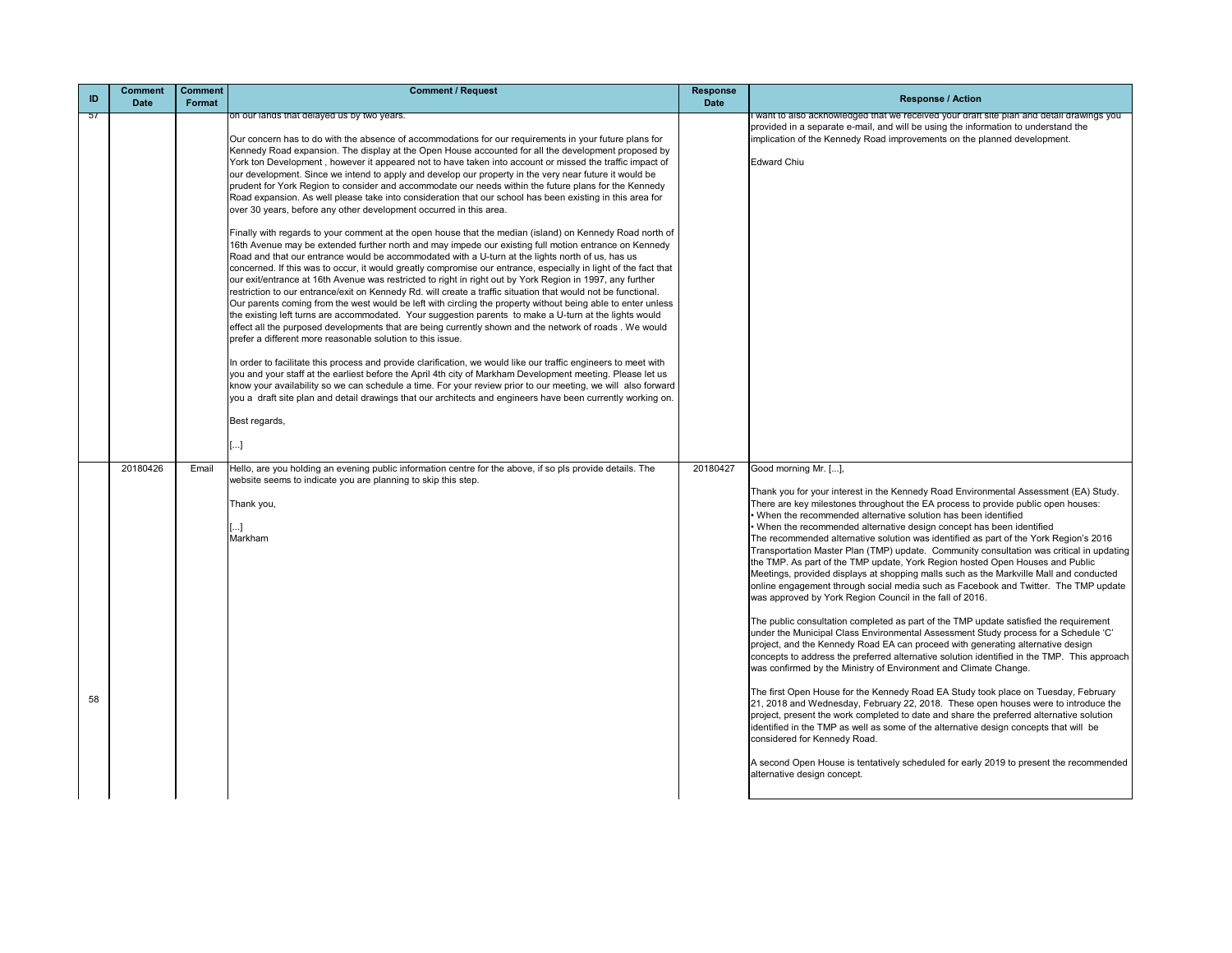Community feedback is an important part of the Environmental Assessment process as we seek to build system capacity on our road network while balancing impacts to residents and businesses in the surrounding area, as well as to the natural environment.

The information shared as part of the first Open House is available online at york.ca/KennedyRoad. I invite you to review the information and share your feedback and suggestions.

Please do not hesitate to contact me directly if you have any questions or for more information.

#### Regards,

Good Afternoon [...],

am following up to my brief email from yesterday. I understand you recently attended a public meeting for the Kennedy Road widening project and may already be aware that the project would also consider noise mitigation warrants (e.g. noise barrier fences) as part of completing the Environmental Assessment, but contemplating construction commitments is likely still premature as studies are yet to be completed. I won't be getting into the details of this part since your original inquiry was about the fence subsidy, but you can follow-up with the project team or the Region's project manager (Ed Chiu, Cc'd) for the Kennedy Road widening for any new developments on the project.

|    | <b>Comment</b> | <b>Comment</b> | <b>Comment / Request</b> | <b>Response</b> |                                                                                                                                                                                         |
|----|----------------|----------------|--------------------------|-----------------|-----------------------------------------------------------------------------------------------------------------------------------------------------------------------------------------|
| ID | <b>Date</b>    | Format         |                          | <b>Date</b>     |                                                                                                                                                                                         |
|    |                |                |                          |                 | Community feedba<br>seek to build syster<br>businesses in the s                                                                                                                         |
|    |                |                |                          |                 | The information sha<br>york.ca/KennedyRo<br>suggestions.                                                                                                                                |
|    |                |                |                          |                 | Please do not hesit<br>information.                                                                                                                                                     |
|    |                |                |                          | 20180504        | Regards<br>Good Afternoon [                                                                                                                                                             |
|    |                |                |                          |                 | I am following up to<br>public meeting for t<br>project would also<br>completing the Env<br>likely still prematur<br>of this part since yo<br>with the project tea<br>Road widening for |
| 59 |                |                |                          |                 | Aside from this futu<br>designed for smalle<br>traffic noise, who a<br>construct a noise b<br>on the residential s<br>afterwards.                                                       |
|    |                |                |                          |                 | Attached with this e<br>Please see the four<br>barriers and region<br>steps, an applicatio                                                                                              |
|    |                |                |                          |                 | 1. Retrofit Noise Ba<br>2. Retrofit Noise Ba<br>3. York Region's N<br>4. Retrofit Noise Ba<br>materials)<br>Please feel free to                                                         |
|    |                | Email          |                          | 20180212        | Good evening [],                                                                                                                                                                        |
|    |                |                |                          |                 | Thank you for your<br>Environmental Ass<br>Longwater Chase a                                                                                                                            |
|    |                |                |                          |                 | Although Longwate<br>is that once improv<br>remain on the Regi<br>be discussing inter<br>Road. Your concer<br>be provided.                                                              |
|    |                |                |                          |                 | If you are aware of<br>York Region's atter                                                                                                                                              |
|    |                |                |                          |                 | Regards,                                                                                                                                                                                |
|    |                |                |                          |                 |                                                                                                                                                                                         |

#### **Response / Action**

Aside from this future possibility, the Region does have a Retrofit Noise Barrier Program designed for smaller groups of homeowners who are seeking relief from the adjacent road traffic noise, who agree and are willing to cost share (50/50) with the Region to possibly construct a noise barrier fence. The constructed retrofit noise barrier fence would be built on the residential side and would be owned and maintained by the homeowners afterwards.

Attached with this email is the Region's retrofit noise barrier program information package. Please see the four attachments which provides basic information on the Retrofit noise barriers and regional policy, including requirements, limitations, potential costs, process steps, an application form, etc.

. Retrofit Noise Barrier Petitioning Brochure

- 2. Retrofit Noise Barrier Protocol (for Information only)
- 3. York Region's Noise Policy (see Retrofit section)
- 4. Retrofit Noise Barrier Request Application Form (please keep copies of all submitted materials)

Please feel free to contact myself should you have any further questions regarding the

Thank you for your participation in the Stakeholder Group meeting for the Kennedy Road Environmental Assessment (EA), as well as sharing your concerns related to vehicles using Longwater Chase as a bypass route.

Although Longwater Chase intersection is beyond the scope of this study, the anticipation is that once improvements to Kennedy Road and 16th Avenue are in place, traffic will remain on the Regional roads. At the meantime, as part of the EA Study, York Region will be discussing interim improvements to address traffic and safety concerns along Kennedy Road. Your concerns will be discussed and, if appropriate and feasible, improvements will be provided.

If you are aware of other issues in the area, please let us know so we can bring them to York Region's attention.

[...]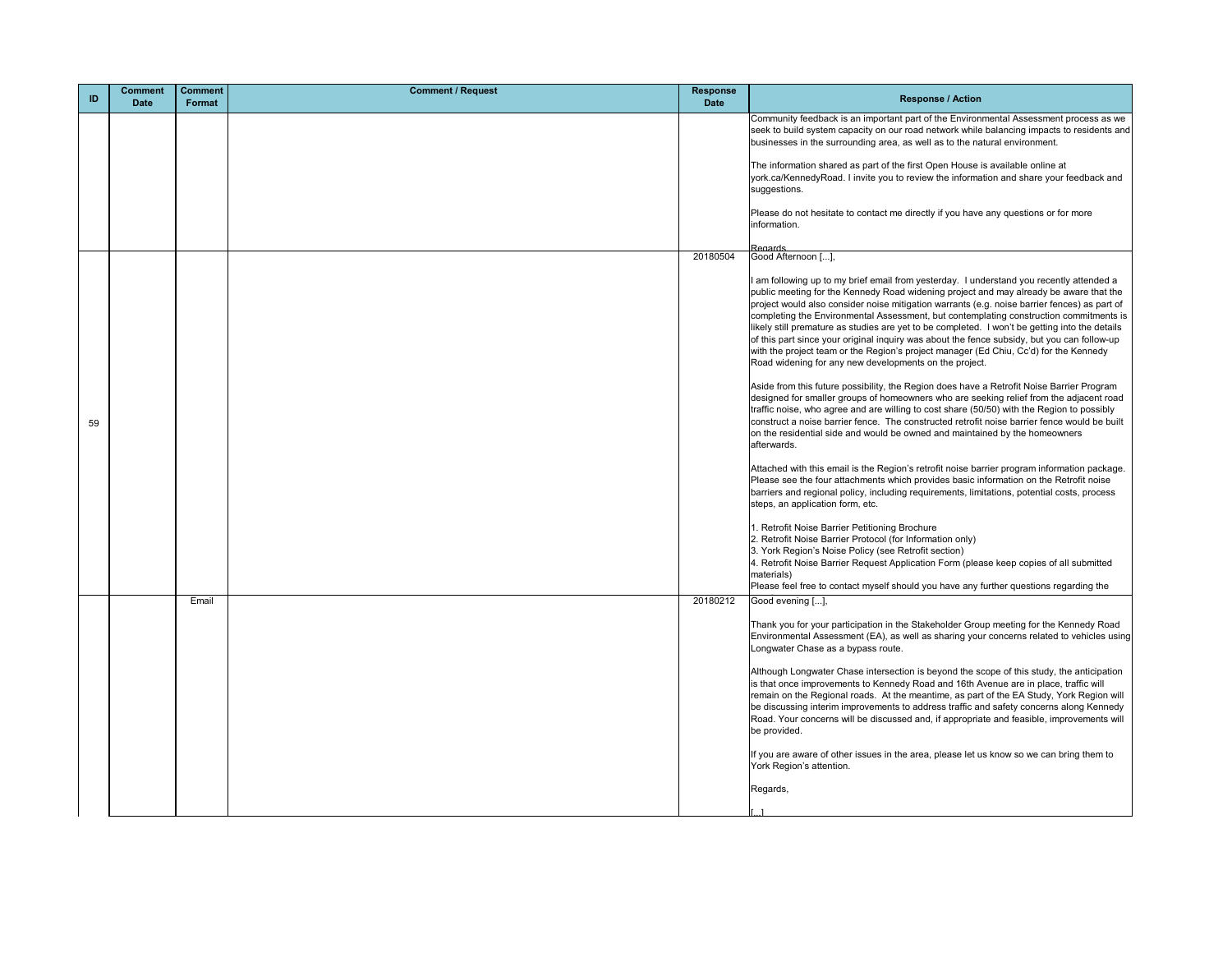As promised, I reached out to our Traffic Safety Team. They have confirmed that at this the intersection does not meet the requirements to provide signalization and there is urrently no plan to provide signalization at this location. If the criteria for the installation of raffic signal are met in the future, there may be a signal installed at this location.

raffic Calming within Longwater Chase Neighbourhood

Signalization at 16th Avenue and Longwater Chase intersection

spoke with City of Markham staff regarding traffic calming measure. City staff reported hat due to impacts to emergency response times and winter maintenance, they no longer nstall speed humps on City streets. Instead, the City of Markham's Speed Management rogram focuses on enforcement, education and engineering initiatives, such as speed advisory display boards, pavement marking enhancements and use of the ROAD WATCH rogram. The City is actively installing temporary speed advisory boards at problematic ocations. A speed advisory board was installed on Longwater Chase between October 2017 and December 2017. White edge line markings were also installed on Longwater hase to narrow the travel lanes. These initiatives, in addition to multiple all-way stops long its length, have helped keep vehicle speeds on Longwater Chase lower when compared to similar streets elsewhere in the City of Markham.

#### 6th Avenue EA Study

have attached the Recommended Plan from the 16th Avenue Environmental Assessment Itudy for your information. The plan shows that the Longwater Chase intersection will be maintained open to all movements of traffic, including left and right turns from 16th Avenue nto Longwater Chase and Harbord Street. Although the plan is showing the intersection as a signalized intersection, a traffic signal will not be installed unless the requirements for signalized intersection are met.

urning Restriction on Longwater Chase

2016, York Region adopted a policy to eliminate turning restrictions from/onto regional ads, with the exception of cases of network optimization and asset preservation purposes. As such, we would not be able to provide turning restriction at Longwater ∖hase.

f you require any additional information please feel free to contact me.

lease find the summary and presentation materials from the last stakeholder group meeting for Kennedy Road. Please let me know if you have any additional questions.

egards,

 $...]$ 

| ID | <b>Comment</b><br><b>Date</b> | <b>Comment</b><br><b>Format</b> | <b>Comment / Request</b>                                                                                                                                                                                                                                                                                                                                                     | <b>Response</b><br><b>Date</b> |                                 |
|----|-------------------------------|---------------------------------|------------------------------------------------------------------------------------------------------------------------------------------------------------------------------------------------------------------------------------------------------------------------------------------------------------------------------------------------------------------------------|--------------------------------|---------------------------------|
|    | 20180405                      | Email                           | Edward – thanks much for your help with our concerns with the through-traffic at 16th and Longwater Chase<br>(west intersection).                                                                                                                                                                                                                                            | 20180426                       | G                               |
|    |                               |                                 | To recap the follow-up items from our chat yesterday:                                                                                                                                                                                                                                                                                                                        |                                | TI<br>A:<br>th                  |
|    |                               |                                 | 1) While you believe there are no plans for a traffic light at this intersection, you were going to confirm with<br>the traffic planning group. If this is the case, that would be welcome news. I also think you're right, the<br>intersection is already so close to Kennedy and 16th that it would result in two lights not more than serval<br>hundred meters apart.     |                                | h<br>Si                         |
|    |                               |                                 | 2) The 'no-left turn' signage along on westbound 16th coupled with active police enforcement on Longwater<br>helps reduce through-traffic during the posted hours in the morning, but as we still experience speeding                                                                                                                                                        |                                | A:<br> tir<br>lα                |
| 60 |                               |                                 | through-traffic during off-hours, we're interested in speed bumps/calming strips on Longwater (for the<br>evening reverse traffic cutting through from Kennedy to 16th). Please confirm what the requisite next steps<br>are here. Bob Knapp, my neighbor (whom I have copied) and I are taking the lead on behalf of the<br>residents and appreciate your guidance on this. |                                | tra<br>l⊤ı                      |
|    |                               |                                 | 3) You mentioned the longer term planning for 16th Avenue Can you confirm whether these plans call<br>for a divided median on 16th extending from Kennedy past the 16th & Longwater intersection (west<br>intersection at least)? If so, that would probably be ideal as it would limit incoming traffic to eastbound<br>traffic on 16th.                                    |                                | s<br> th<br> in<br>P<br>ao      |
|    |                               |                                 | 4) I failed to bring it up yesterday, but as we experience evening traffic cutting through from Kennedy to<br>16th, is there anything else beyond the speed bumps (maybe signage) that might be contemplated?                                                                                                                                                                |                                | pr<br> lo<br>20<br>$\mathsf{C}$ |
|    |                               |                                 | Again, thank-you for the help. Look forward to reconnecting with you -- Best Wishes, []                                                                                                                                                                                                                                                                                      |                                | lal<br>cc                       |
|    |                               |                                 |                                                                                                                                                                                                                                                                                                                                                                              |                                | 16                              |
|    |                               |                                 |                                                                                                                                                                                                                                                                                                                                                                              |                                | I t<br><b>S</b>                 |
|    |                               |                                 |                                                                                                                                                                                                                                                                                                                                                                              |                                | lm<br>lor<br>as<br>a            |
|    |                               |                                 |                                                                                                                                                                                                                                                                                                                                                                              |                                | Tι                              |
|    |                               |                                 |                                                                                                                                                                                                                                                                                                                                                                              |                                | In<br>ro                        |
|    |                               |                                 |                                                                                                                                                                                                                                                                                                                                                                              |                                | pι<br>$\mathsf C$               |
|    |                               |                                 |                                                                                                                                                                                                                                                                                                                                                                              |                                | lf                              |
|    |                               |                                 |                                                                                                                                                                                                                                                                                                                                                                              |                                | IΕ                              |
|    | 20180619                      | Email                           | $Hi$ [],                                                                                                                                                                                                                                                                                                                                                                     | 20180619                       | G                               |
| 61 |                               |                                 | Can you kindly send me the previous presentation for the Kennedy Road EA?                                                                                                                                                                                                                                                                                                    |                                | P<br> m                         |
|    |                               |                                 | Thank you,<br>[]                                                                                                                                                                                                                                                                                                                                                             |                                | R                               |
|    |                               |                                 |                                                                                                                                                                                                                                                                                                                                                                              |                                |                                 |

#### **Response / Action**

Good afternoon  $[...]$  and  $[...]$ ,

hank you for your email and your ongoing interest in the Kennedy Road Environmental Assessment Study. I apologize for the delay in responding, however, I wanted to ensure hat I was able to provide you with the correct information related to all of the issues you ave identified.

Edward Chiu

3ood morning [...],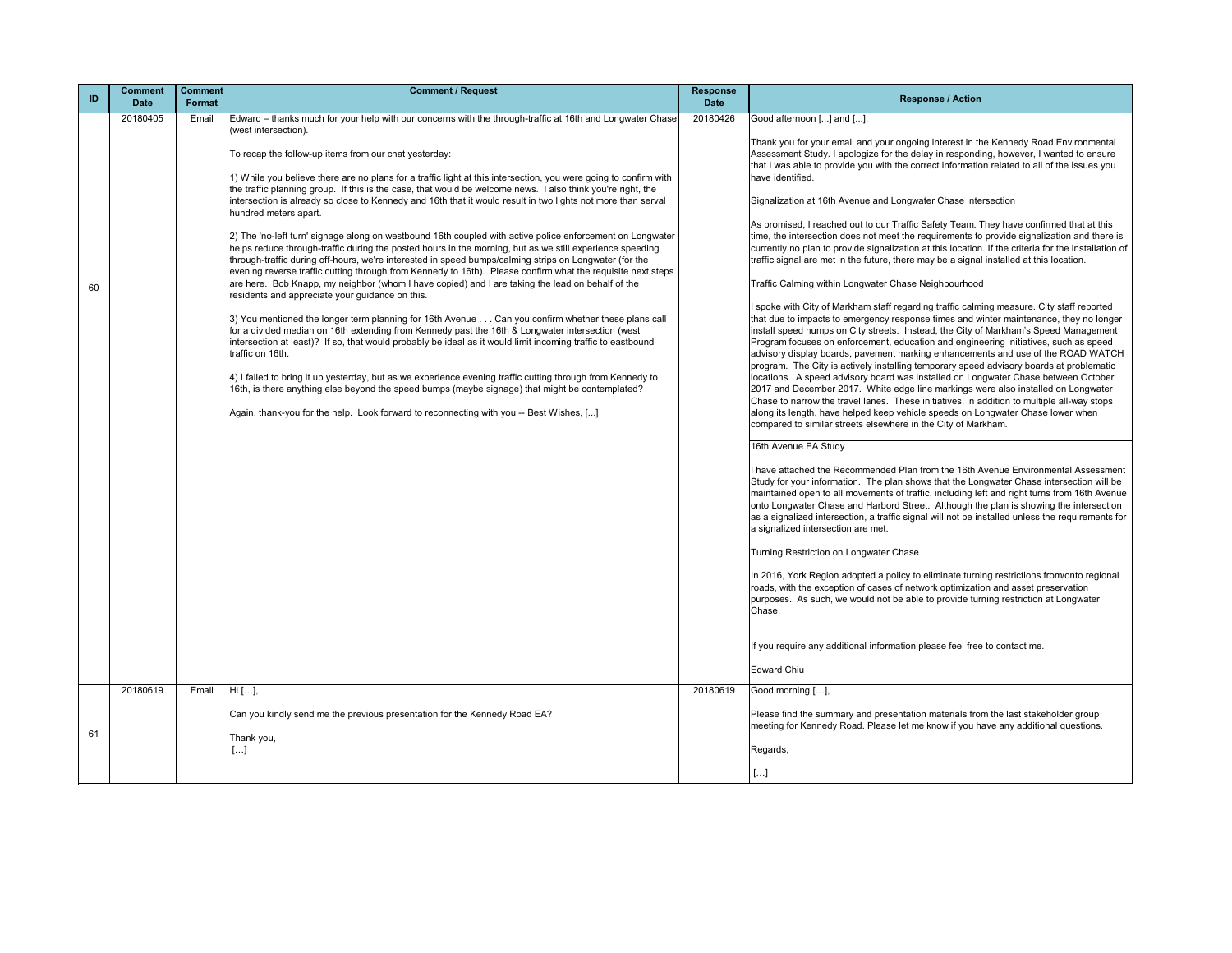As mentioned, please provide us with the direction of travel and time of day when you xperience this issue, and staff will investigate.

Would the intersection of Kennedy and Highway 7 be your main concern?

 $\text{Hello}$   $[...]$ ,

Thank you for providing those details.

Your feedback has also been shared with our project team for the Kennedy Road and McCowan Road EA Studies. Receiving public input is an important part of the EA Study. We will add you to our distribution lists to ensure you receive all future notices regarding hese projects.

apologize for not contacting you earlier regarding your request to meet and discuss the potential impacts to your property on Kennedy Road.

| <b>ID</b> | <b>Comment</b><br><b>Date</b> | <b>Comment</b><br>Format | <b>Comment / Request</b>                                                                                                                                                                                                                                                                                                                                                                                                                                                                                                                                                                                                                                                                                                                                                                                                                                                                                                                                                                                                                                                                                                                                                                                                                                                                                                                                                                                                                                                                                                                                                                                                                                                                                                                                                                                                                                                                                                                                                                                                                                                                                                                                                                                 | <b>Response</b><br><b>Date</b> |                                                          |
|-----------|-------------------------------|--------------------------|----------------------------------------------------------------------------------------------------------------------------------------------------------------------------------------------------------------------------------------------------------------------------------------------------------------------------------------------------------------------------------------------------------------------------------------------------------------------------------------------------------------------------------------------------------------------------------------------------------------------------------------------------------------------------------------------------------------------------------------------------------------------------------------------------------------------------------------------------------------------------------------------------------------------------------------------------------------------------------------------------------------------------------------------------------------------------------------------------------------------------------------------------------------------------------------------------------------------------------------------------------------------------------------------------------------------------------------------------------------------------------------------------------------------------------------------------------------------------------------------------------------------------------------------------------------------------------------------------------------------------------------------------------------------------------------------------------------------------------------------------------------------------------------------------------------------------------------------------------------------------------------------------------------------------------------------------------------------------------------------------------------------------------------------------------------------------------------------------------------------------------------------------------------------------------------------------------|--------------------------------|----------------------------------------------------------|
|           | 20180827                      | Email                    | Hello                                                                                                                                                                                                                                                                                                                                                                                                                                                                                                                                                                                                                                                                                                                                                                                                                                                                                                                                                                                                                                                                                                                                                                                                                                                                                                                                                                                                                                                                                                                                                                                                                                                                                                                                                                                                                                                                                                                                                                                                                                                                                                                                                                                                    | 20180828                       | lG                                                       |
|           |                               |                          | As my previous comment, I stress the same; please synchronize the traffic lights!!<br>This should be the case on major arteries such as Woodbine Ave, Warden Ave, Kennedy Rd, McCowan<br>and Markham Rd.<br>Any one who commute North to South in the mornings and vice-versa in the afternoon will appreciate this<br>improvement, since at the intersections with Hwy 7 during rush hours is simply hell.<br>As I said before, this will keep the traffic flowing avoiding jams, some road rages and unnecessary vehicles<br>idling polluting the environment more than already is.                                                                                                                                                                                                                                                                                                                                                                                                                                                                                                                                                                                                                                                                                                                                                                                                                                                                                                                                                                                                                                                                                                                                                                                                                                                                                                                                                                                                                                                                                                                                                                                                                    |                                | lΤl<br>ΙA.<br>le:<br>ΙW                                  |
|           | 20180902                      | Email                    | Hello []                                                                                                                                                                                                                                                                                                                                                                                                                                                                                                                                                                                                                                                                                                                                                                                                                                                                                                                                                                                                                                                                                                                                                                                                                                                                                                                                                                                                                                                                                                                                                                                                                                                                                                                                                                                                                                                                                                                                                                                                                                                                                                                                                                                                 | 20180904                       | lН                                                       |
|           |                               |                          | Thanks for your prompt response.                                                                                                                                                                                                                                                                                                                                                                                                                                                                                                                                                                                                                                                                                                                                                                                                                                                                                                                                                                                                                                                                                                                                                                                                                                                                                                                                                                                                                                                                                                                                                                                                                                                                                                                                                                                                                                                                                                                                                                                                                                                                                                                                                                         |                                |                                                          |
| 62        |                               |                          | I frequently commute from Markham to Stouffville, Ballantrae and Aurora and vice versa, it is my experience<br>in morning southbound and afternoon northbound rush hours to see how congested McCowan Rd is at<br>different intersections, Hwy 7 being the worse.<br>It is no rare to see traffic line ups from Hwy 407 up to Hwy 7, the lights are so bad that the traffic jumps from<br>one red light to another creating huge jams, particularly at Heritage Rd and Bullock Dr.<br>The same is to say about Kennedy Rd and Warden Ave, not so bad Woodbine Ave., these are roads I also<br>take as options to try to avoid congestion, many times with no success.<br>Another headache road is Markham Rd., the same issues apply as the others, with the added mess that<br>when the road bottles neck northbound, right after HWY 407, when in red light the right lane merging traffic<br>does not bother to line up in advance at the left lane and cut in front of already moving vehicles, creating<br>back up and road rage events, many are repeating offenders I get to recognize.<br>To make things worse, once the traffic hits Hwy 7 finds out another bottle neck at Main Street hitting one<br>red traffic light after another creating more back up.<br>I do not see the widening of the main roads North to South and vice versa as a feasible option, it is my<br>believe that by keeping the traffic flowing with the synchronizing of traffic lights as well as the addition of<br>advanced green lights at every corner may mitigate the driving headaches that we are going through, on an<br>almost daily basis.<br>On another note, I am surprised the Municipality is asking feedback from the public for road improvement,<br>does not our counselors as well as the planners and our Mayor commute in our city?, if they do and<br>experience all of these issues first hand, how come nothing was done already?<br>Really, it is no longer a pleasure to drive in Markham, more and more people come to live in our Town,<br>unfortunately the roads cannot keep up with the demographic explosion we are experiencing and sadly to<br>say, it will get worse, much worse. |                                | lY<br> fo<br>Y<br>M<br>M<br>lth<br>ΙW<br>$\mathsf{P}$    |
| 63        | 20180705                      | Email                    | Hello [],<br>Back in February, the city hosted an open house regarding the York Region EA Kennedy Rd study,<br>between Steeles and Major Mackenzie Drive. I submitted my contact information for further discussion, as I<br>am a commercial property owner at [], a lot south of 14th Ave on the west side of Kennedy.<br>As of today I have not received any reply. Please inform me if I could make an appointment sometime in<br>the near future to discuss any proposals with staff that may or may not effect my property, directly or<br>indirectly, as a result of the study.<br>You can reply to this email or call me, at []<br>Regards,<br>[]<br>[]                                                                                                                                                                                                                                                                                                                                                                                                                                                                                                                                                                                                                                                                                                                                                                                                                                                                                                                                                                                                                                                                                                                                                                                                                                                                                                                                                                                                                                                                                                                                           | 20180709                       | lG<br>p<br>I٧<br>∣fr<br>lal<br>ة ا <br>l•.<br>l• l<br>ΙW |

### **Response / Action**

2000 morning [...],

Thank you for your email regarding the traffic lights on Kennedy Road.

Your email has been forwarded to our Traffic Signal Operations group for investigation and ollow up. If you have any further questions or concerns regarding traffic signal timing in the City of Markham, please email traffic@york.ca

We appreciate you taking the time to outline your experiences with travel in the area. Please do not hesitate to contact us if you have any questions or require more information.

3ood afternoon Mr. […],

We can certainly meet with you and go over our plans on Kennedy Road specifically in front of your property. Can you advise if any of the following day/time would work? I will also confirm with our Consultant so they can provide detailed information for you.

am currently available on:

• Friday July 13 from 9am to 1pm • Monday July 16, Tuesday July 17, and Wednesday July 18 all day • Friday July 20 after 2pm

We can meet at your office as well if it is more convenient for you. Please let me know.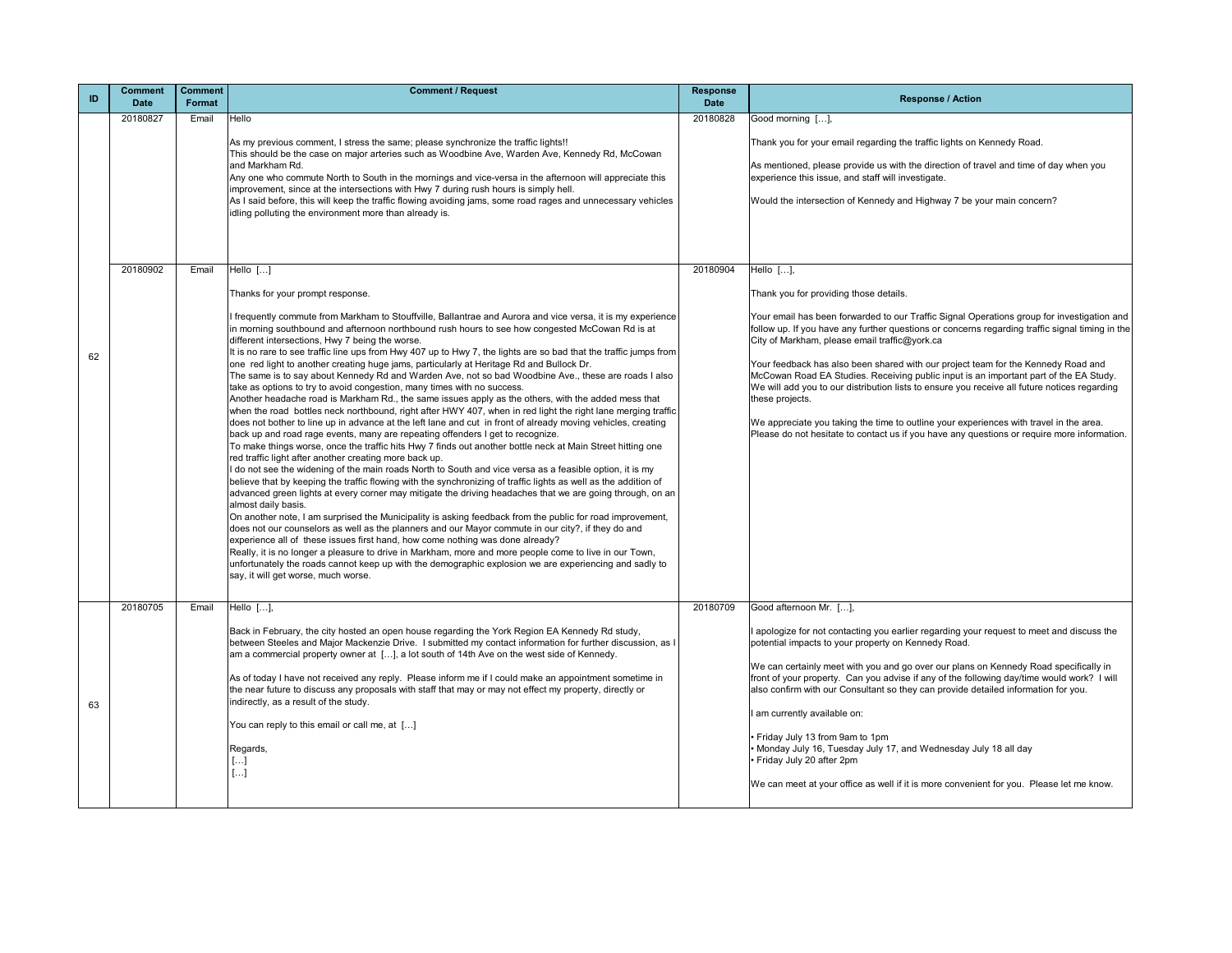May you please provide us with your direction of travel and time of day when you typically xperience this issue with the traffic light, on Kennedy Road at Highway 7?

We appreciate you taking the time to outline your feedback as well as your experiences with travel in the area. Your feedback for the Kennedy Road Environmental Assessment vill be shared with the project team and documented for the record. We will also add you to $\vert$ he distribution list to ensure you receive all future notices regarding this project.

Sincerely,

 $\overline{2}$ ood afternoon [...],

Thank you for providing those details.

Your email has been forwarded to our Traffic Signal Operations group for investigation and ollow up. If you have any further questions or concerns regarding traffic signal timing in the  $\Sigma$ ity of Markham, please email traffic@york.ca

| ID | <b>Comment</b><br><b>Date</b> | <b>Comment</b><br>Format | <b>Comment / Request</b>                                                                                                                                                                                                                                                                                                                                                                                                                                                                                                                                                                                                                                                                         | <b>Response</b><br><b>Date</b> |                    |
|----|-------------------------------|--------------------------|--------------------------------------------------------------------------------------------------------------------------------------------------------------------------------------------------------------------------------------------------------------------------------------------------------------------------------------------------------------------------------------------------------------------------------------------------------------------------------------------------------------------------------------------------------------------------------------------------------------------------------------------------------------------------------------------------|--------------------------------|--------------------|
|    | 20181010                      | Email                    | Hello Edward,                                                                                                                                                                                                                                                                                                                                                                                                                                                                                                                                                                                                                                                                                    | 20181011                       | lG                 |
|    |                               |                          | l believe the problem with Kennedy to be that the traffic lights do not change according to traffic flow. This is<br>an idea that is so easy to implement, would not cause major construction which would add more delays to<br>everyone's daily commute.                                                                                                                                                                                                                                                                                                                                                                                                                                        |                                | l⊺ا<br> M<br>le>   |
| 64 |                               |                          | drive down highway 7 and turn on Kennedy every day and the fact that cars are not moving but there is<br>nothing but empty space past the red light is a clear indicator of a problem. In fact the only reason I am<br>writing to you is because I was stuck on Kennedy between highway 7 and Avoca for so long that I was able<br>to read your sign a few times over before deciding to send in my advice.                                                                                                                                                                                                                                                                                      |                                | ١W<br>W<br>W<br>th |
|    |                               |                          | Another problem is people not turning right at Kennedy on highway 7 coming northbound. The light is red<br>and people are turning left coming southbound on Kennedy, so there is clearly room to go if you don't take<br>up more than one lane with your car, but everyone seems to be too scared to go. Making better use of the<br>right turn signal already installed would be a godsend.                                                                                                                                                                                                                                                                                                     |                                | Si                 |
|    |                               |                          | Thank you in advance for taking my ideas into consideration. Please let me know if you have any questions.                                                                                                                                                                                                                                                                                                                                                                                                                                                                                                                                                                                       |                                |                    |
|    | 20181011                      | Email                    | Hello [],                                                                                                                                                                                                                                                                                                                                                                                                                                                                                                                                                                                                                                                                                        | 20181012                       | G                  |
|    |                               |                          | Thank you for your prompt response, I appreciate your addressing my concerns.                                                                                                                                                                                                                                                                                                                                                                                                                                                                                                                                                                                                                    |                                | ΤI                 |
|    |                               |                          | am travelling northbound on Kennedy around 4:40PM every weekday, and the traffic is often bumper to                                                                                                                                                                                                                                                                                                                                                                                                                                                                                                                                                                                              |                                | I۲                 |
|    |                               |                          | bumper from enterprise until I reach Highway 7 (and even a bit beyond). But I see that the light changes<br>prematurely, ie, a wave of cars is just about to reach the intersection when the light turns red, and there is                                                                                                                                                                                                                                                                                                                                                                                                                                                                       |                                | fo<br>$\mathsf C$  |
|    |                               |                          | space after the intersection to accommodate these vehicles. This then creates a domino effect at the<br>intersections further south.                                                                                                                                                                                                                                                                                                                                                                                                                                                                                                                                                             |                                | lW                 |
|    |                               |                          | Last week for example, I was coming northbound later than usual, closer to 5:30PM, and I was stuck in the                                                                                                                                                                                                                                                                                                                                                                                                                                                                                                                                                                                        |                                | IPI                |
|    |                               |                          | same position between the two 407 offramps on Kennedy for no less than 3 traffic light cycles. The lights<br>kept changing, but the culprit was likely the Highway 7 / Kennedy intersection, or one even further north.<br>The only reason I got home without having significantly aged is because I decided to take a shortcut<br>through Unionville Gate and take the back streets to get to Hwy 7.                                                                                                                                                                                                                                                                                            |                                | Si                 |
| 65 |                               |                          | But even when I am not commuting during rush hour, and I am on Kennedy, the traffic lights do not follow<br>the flow of traffic. If a light in front of me turns green and I accelerate up to the speed limit, even if I am with<br>a group of cars which should be recognized by the traffic sensors, I continue to hit red lights which not only<br>slows down my life, creates more stop and go traffic which is the most likely to cause an accident, wastes<br>gas unnecessarily, and creates stress.                                                                                                                                                                                       |                                |                    |
|    |                               |                          | What's worse is that this problem is exacerbated by the population of Markham, most of which are not the<br>best drivers. The police are sitting out there with radar guns stopping people who are slightly surpassing<br>the (already low) speed limits, taking advantage of places where the limit decreases to quickly meet their<br>ticket quota, when they could be doing something much more useful like directing traffic at busy<br>intersections. I understand this is not ideal, but it would surely improve lots of lives as opposed to giving out<br>tickets which only ruins people's day. Crime is already so low in York Region (or Markham, at least), that<br>better allocation |                                |                    |
|    |                               |                          | of these resources to improving the community would be a significantly better use. My final suggestion, and<br>in my opinion, the most important of all: Do not put those awful left turn traffic lights at the intersection that<br>require you to wait a full cycle before being able to make a left turn. These only increase traffic congestion<br>and do not reduce accidents. Highway 7 was my favorite road to drive on in the past which has been<br>absolutely ruined by these atrocities, and with the bus lanes that see about 1 bus per hour driving down<br>them, it is impossible to make a U-turn.                                                                                |                                |                    |
|    |                               |                          | Thank you for making Markham roads the best in the GTA, and for taking my suggestions into                                                                                                                                                                                                                                                                                                                                                                                                                                                                                                                                                                                                       |                                |                    |

### **Response / Action**

 $3000$  morning  $[...]$ ,

Thank you for your email regarding the traffic lights on Kennedy Road.

We've also shared your comments with the project team for the Kennedy Road EA study.

Please do not hesitate to contact us if you have any questions or require more information.

Sincerely,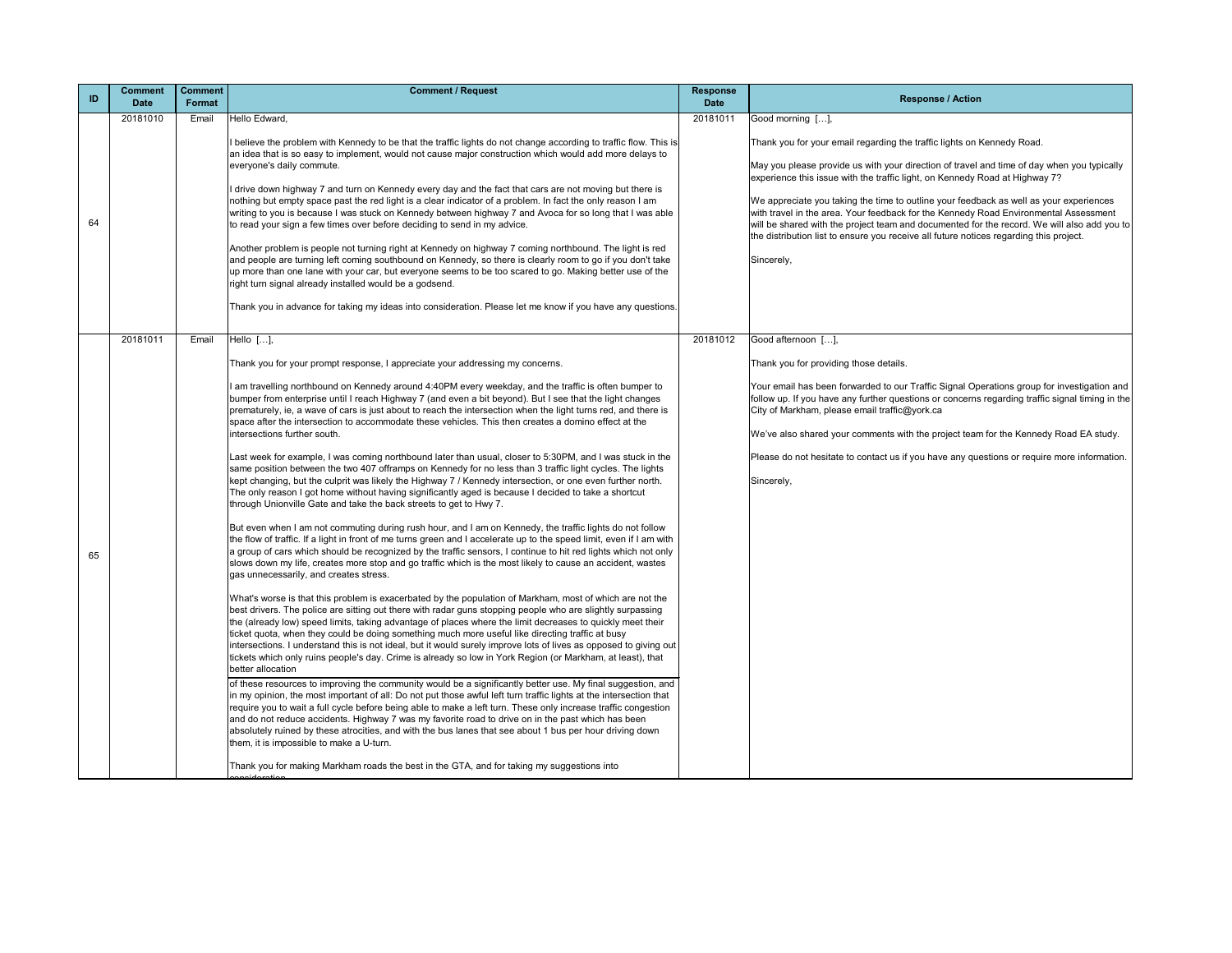Thank you for your feedback regarding the Kennedy Road EA Study. We appreciate you taking the time to outline your suggestions as well as your experiences with travel in the area. Receiving your input is an important part of this study and it has been shared with the  $\big|$ project team and documented for the record.

We will also add you to our distribution list to ensure you receive all future notices regarding this project. Should you have any further questions, please do not hesitate to contact us.

Sincerely,

| ID | <b>Comment</b> | <b>Comment</b> | <b>Comment / Request</b>                                                                                                                                                         | <b>Response</b> |                     |
|----|----------------|----------------|----------------------------------------------------------------------------------------------------------------------------------------------------------------------------------|-----------------|---------------------|
|    | <b>Date</b>    | Format         |                                                                                                                                                                                  | <b>Date</b>     |                     |
|    | 20190120       | Email          | Ed.                                                                                                                                                                              | 20190121        | G                   |
|    |                |                | am not sure what comments you are looking for but as a frequent user of Kennedy Road I do have come<br>comments to share with you.                                               |                 | l⊤۱<br> ta<br>lar   |
|    |                |                | 1.0 I strongly suspect the lights on Kennedy are not in sync or timed to demand from feeder streets or train<br>crossings.                                                       |                 | pr                  |
|    |                |                | I have been on Kennedy many times stopped at a RED to allow cars from AUSTIN ave to come onto to<br>Kennedy. I have                                                              |                 | ١W<br><sub>re</sub> |
|    |                |                | sat thru a full RED light and there were no cars on Austin which tells me the demand on Austin is not timed<br>or measured                                                       |                 | <b>CC</b>           |
|    |                |                | by the lights on Kennedy. Why have cars stopped for no reason and how hard would it be to sync the<br>lights? Not sure but<br>I think it is worth investigating.                 |                 | Si                  |
|    |                |                | 2.0 In the area that is under review there is a key train crossing with gates that stop traffic. The lights are<br>not in sync with                                              |                 |                     |
|    |                |                | trains therefore you have cars sitting far too long and out of sync with trains and feeder streets.                                                                              |                 |                     |
|    |                |                | 3.0 Kennedy is a very busy road in all hours but rush hour is simply unreal. It is only going to get worse with<br><b>York Downs</b>                                             |                 |                     |
|    |                |                | coming on stream soon adding another 9,000 plus cars to our roads. We need a comprehensive education<br>program to train                                                         |                 |                     |
| 66 |                |                | our citizens on car pooling. Is there a way to incent drivers to car pool? Can the leadership in this<br>community lead the charge<br>with education and incentives to car pool? |                 |                     |
|    |                |                | 4.0 I suspect your study will lead to suggestions regarding more lanes. I am not sure this is possible given<br>the pinch points in                                              |                 |                     |
|    |                |                | in the road at highway 7. I do not think you can add lanes there without compromising the entire system and<br>adding lanes to                                                   |                 |                     |
|    |                |                | only have them merge onto a narrow part of the street does not seem to make sense. At least from my<br>perspective.                                                              |                 |                     |
|    |                |                | In the end, we like most cities in the world have far too many cars. We have too many cars with a single<br>passenger and that is                                                |                 |                     |
|    |                |                | the driver. We have far too many cars during rush hours which only compounds the problem. Creative<br>solutions like car pooling,                                                |                 |                     |
|    |                |                | HOV lanes, staggered rush hours and better timed traffic lights can all help. The decision to add lanes and<br>therefore capacity                                                |                 |                     |
|    |                |                | is a costly one with significant enviromental issues. I hope we can explore all of the former before we<br>restore like so many cities                                           |                 |                     |
|    |                |                | to the later.                                                                                                                                                                    |                 |                     |
|    |                |                | Thank you for considering this note.                                                                                                                                             |                 |                     |
|    |                |                |                                                                                                                                                                                  |                 |                     |
|    |                |                |                                                                                                                                                                                  |                 |                     |

# **Response / Action**

Good morning [...],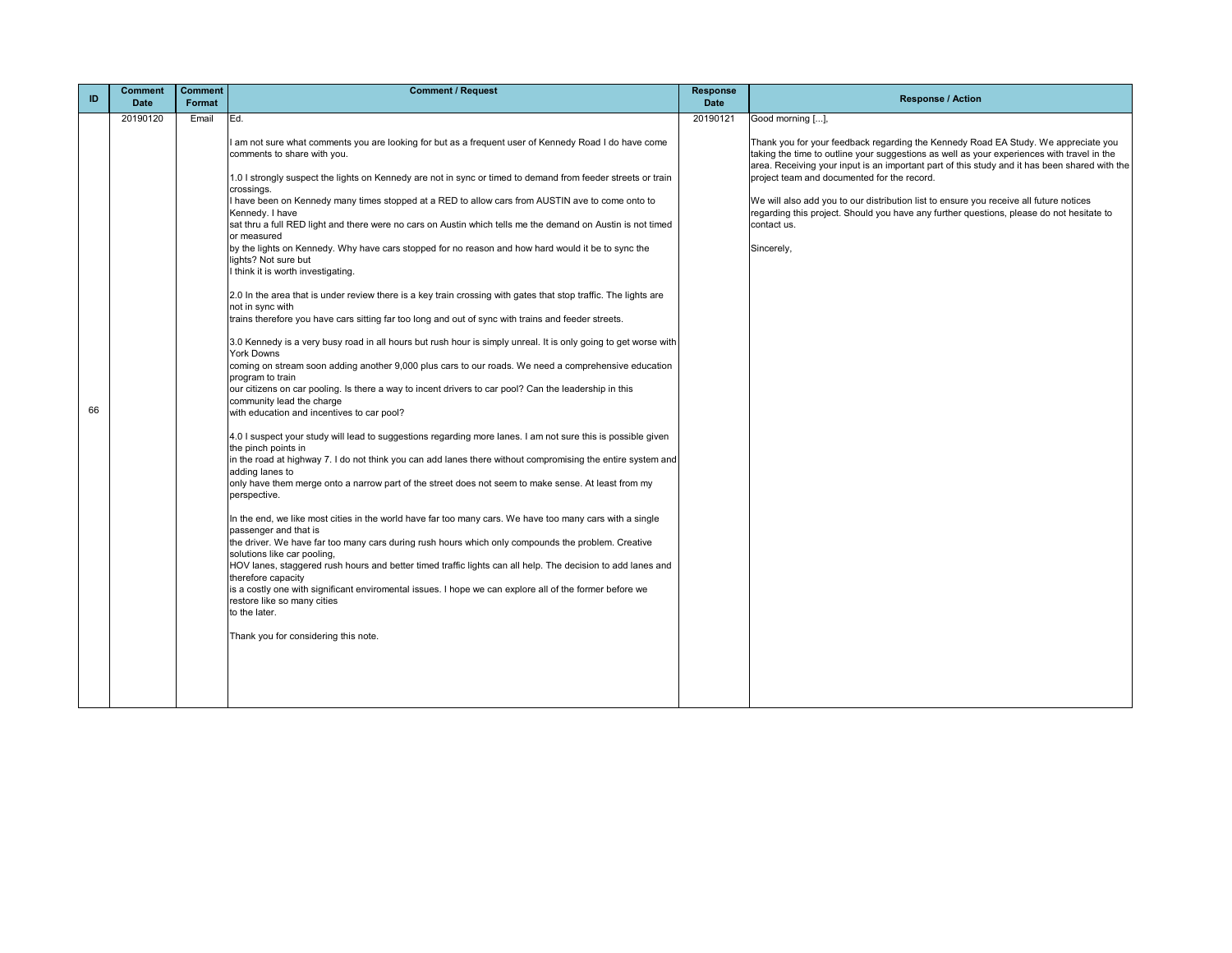https://www.york.ca/wps/wcm/connect/yorkpublic/983a49e8-71d7-404b-9b2de1f5b55975ca/apr+6+hov+ex.pdf?MOD=AJPERES

ork Region's HOV strategy is intended to support a shift away from single occupant ehicles to more sustainable modes of transportation such as transit. York Region is lanning a comprehensive network of HOV lanes in the most traffic congested areas. ogether with expansion of HOV lanes on Provincial freeways, the Region's HOV network ill provide a significant benefit to transit and other more sustainable modes. More formation on HOV lanes can be found in the York Region Transportation Master Plan hich can be accessed by clicking the link below:

ttps://www.york.ca/wps/portal/yorkhome/yorkregion/yr/plansreportsandstrategies/transport tionmasterplan/

number of road improvement projects are being planned by York Region to ccommodate growth within the City of Markham. Before any infrastructure can be completed, an Environmental Assessment, to examine potential positive and negative ffects is required.

ork Region is currently undertaking two Municipal Class Environmental Assessment tudies (EA Study) to review any future transportation needs for pedestrians, cyclists, ansit users, and motorists along Kennedy Road and McCowan Road, between Steeles venue and Major Mackenzie Drive.

nprovements include widening both roads to six lanes to accommodate growth, including potential for future Transit/High Occupancy Vehicle (HOV) lanes, installing cycling facilities enhance travel options and improving pedestrian space.

ommunity feedback is an important part of the Environmental Assessment process and Mr. Tamaki's comments will be documented and evaluated as part of the EA studies.

The northbound left-turn lane on McCowan Road at CarIton Road extends for more than 70 metres and is intended to be shared between the signalized intersection at Carlton Road nd the driveway access to the York Regional Police District Headquarter #5 site. We will add the location to our 2019 line painting program to refresh the lines to ensure motorists re aware of proper lane use at the intersection.

ork Region staff will continue to monitor all intersections within the Region's network for iture improvements.

lease do not hesitate to contact us if you have any further questions or concerns.

| ID | <b>Comment</b><br><b>Date</b> | <b>Comment</b><br>Format | <b>Comment / Request</b>                                                                                                                                                                                                                                                                                                                                                                                                                                                                       | <b>Response</b><br><b>Date</b>                                                                  |
|----|-------------------------------|--------------------------|------------------------------------------------------------------------------------------------------------------------------------------------------------------------------------------------------------------------------------------------------------------------------------------------------------------------------------------------------------------------------------------------------------------------------------------------------------------------------------------------|-------------------------------------------------------------------------------------------------|
|    | 20190307                      | Email                    | $Hi$ []                                                                                                                                                                                                                                                                                                                                                                                                                                                                                        | ত<br>20190315                                                                                   |
|    |                               |                          | I think traffic would flow better if we go rid of the multi-passenger lanes on hwy 7.<br>No one goes out of their way to find a car pool pearson so that they can use the lane.<br>The left hand turn lane from McGowen north to Carlton west should be made longer. People are already<br>turning in to the centre lane illegally and causing confusion and accidents.<br>Uou should make Kennedy rd. Wider (3 lanes each direction from 16th to the railway tracks.<br>Thanks,<br>$[\ldots]$ | <b>T</b><br>Tł<br>So<br>R<br>bu<br>bi<br>in<br>ht<br>$ e_1$<br>Y<br>ve<br>pl <sub>i</sub><br>To |
|    |                               |                          |                                                                                                                                                                                                                                                                                                                                                                                                                                                                                                |                                                                                                 |
|    |                               |                          |                                                                                                                                                                                                                                                                                                                                                                                                                                                                                                | wi<br>in                                                                                        |
|    |                               |                          |                                                                                                                                                                                                                                                                                                                                                                                                                                                                                                | $\vert_{\mathsf{wl}}$                                                                           |
|    |                               |                          |                                                                                                                                                                                                                                                                                                                                                                                                                                                                                                | ht<br>at                                                                                        |
| 67 |                               |                          |                                                                                                                                                                                                                                                                                                                                                                                                                                                                                                | A<br>ac<br>cc<br>ef                                                                             |
|    |                               |                          |                                                                                                                                                                                                                                                                                                                                                                                                                                                                                                | Y <sub>c</sub><br>St<br>tra<br>A                                                                |
|    |                               |                          |                                                                                                                                                                                                                                                                                                                                                                                                                                                                                                | Im                                                                                              |
|    |                               |                          |                                                                                                                                                                                                                                                                                                                                                                                                                                                                                                | pc<br>to                                                                                        |
|    |                               |                          |                                                                                                                                                                                                                                                                                                                                                                                                                                                                                                | Cd<br>M                                                                                         |
|    |                               |                          |                                                                                                                                                                                                                                                                                                                                                                                                                                                                                                | Th<br>m                                                                                         |
|    |                               |                          |                                                                                                                                                                                                                                                                                                                                                                                                                                                                                                | ar                                                                                              |
|    |                               |                          |                                                                                                                                                                                                                                                                                                                                                                                                                                                                                                | ac<br>ar                                                                                        |
|    |                               |                          |                                                                                                                                                                                                                                                                                                                                                                                                                                                                                                | Y<br>fu                                                                                         |
|    |                               |                          |                                                                                                                                                                                                                                                                                                                                                                                                                                                                                                | PI                                                                                              |
|    |                               |                          |                                                                                                                                                                                                                                                                                                                                                                                                                                                                                                | Ki                                                                                              |

#### **Response / Action**

#### <del>ood morning [...],</del>

hank you for your follow up.

he additional lanes constructed on Highway 7, between Town Centre Boulevard and ciberras Road, were designated as High Occupancy Vehicle (HOV) lanes by York egional Council in April 2017. The HOV are designated for the exclusive use of transit uses and passenger vehicles with two or more persons, motorcycles, scooters and icycles, from 7 a.m. to 10 a.m. and 3 p.m. to 7 p.m., Monday to Friday. For additional formation a link to the April 2017 Council report is provided below:

Kind regards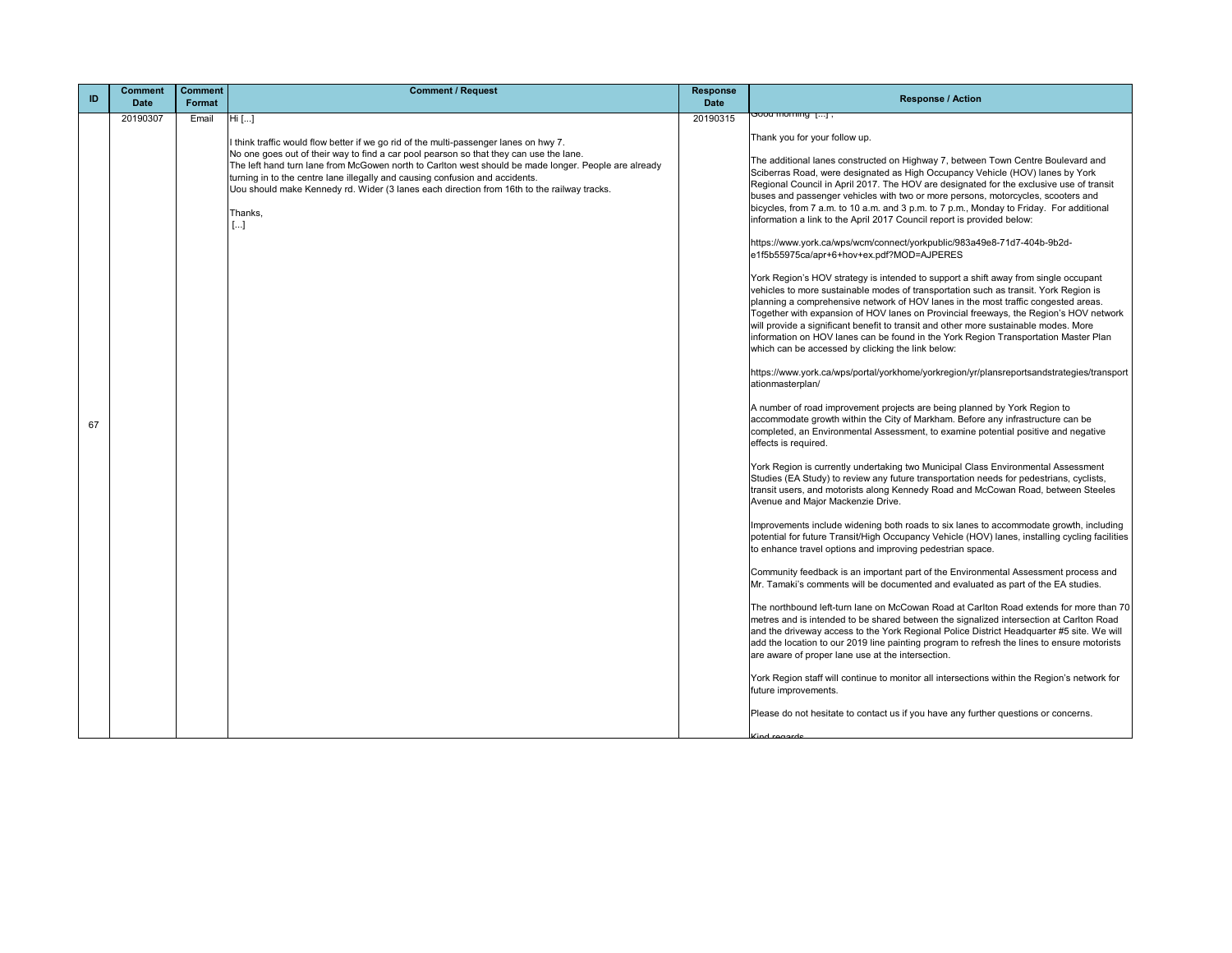Regarding your concern about the potholes, please provide us with the locations and we will forward to Roads Maintenance staff for investigation.

received your concern regarding 16th Avenue meeting. As you may know there is an ongoing EA at 16th Avenue between Woodbine Avenue to York Durham Line. I will be appy to talk to you more about the project, let me know if I could give you a call or we can arrange a meeting in person if required.

Should you have any further questions, please do not hesitate to contact us.

incerely

 $\overline{\mathsf{H} \left[ ... \right]}$  ,

Thanks for this email. Regional road widening is a huge issue. Markham Council will be holding an education session on the topic early in the new year. It will be open to the public. The issue will then come to the Development Services Committee and City Council or public input.

| ID | <b>Comment</b><br><b>Date</b> | <b>Comment</b><br>Format | <b>Comment / Request</b>                                                                                                                                                                                                                                                                                                                                                                                                                                                                                                                   | <b>Response</b><br><b>Date</b> |                                |
|----|-------------------------------|--------------------------|--------------------------------------------------------------------------------------------------------------------------------------------------------------------------------------------------------------------------------------------------------------------------------------------------------------------------------------------------------------------------------------------------------------------------------------------------------------------------------------------------------------------------------------------|--------------------------------|--------------------------------|
|    | 20190821                      | email                    | Hi Edward,                                                                                                                                                                                                                                                                                                                                                                                                                                                                                                                                 | 20190829                       |                                |
|    |                               |                          | Hope you are well.<br>What are your plans to improve Kennedy Road? I've noticed that the traffic has been getting more<br>congested throughout the years - even when it is not during rush hour. In addition, it would be great if the<br>potholes along the road will be fixed. A separate lane for just buses would be helpful to reduce the<br>congestion as well. Let me know your thoughts.<br>Cheers                                                                                                                                 |                                | to<br>la<br>pa<br>ΙTΙ<br>lfa   |
| 68 |                               |                          |                                                                                                                                                                                                                                                                                                                                                                                                                                                                                                                                            |                                | ļn<br> to<br> R<br>lw<br>ls    |
|    |                               |                          |                                                                                                                                                                                                                                                                                                                                                                                                                                                                                                                                            |                                | lS                             |
|    | 20191110                      | email                    | assume anyone can attend this meeting. If not please register me.                                                                                                                                                                                                                                                                                                                                                                                                                                                                          |                                |                                |
|    |                               |                          | Also why are there no meetings scheduled regarding 16 th Ave.                                                                                                                                                                                                                                                                                                                                                                                                                                                                              |                                |                                |
|    | 20191111                      | Email                    | Why have there been any further meetings with the residents associations to discuss road widenings other<br>than with the URA where it was clear the majority of residents opposed 6 lane roads through existing<br>residential neighbourhoods. The NCRA specifically requested a meeting over a year ago as a follow up to<br>the URA meeting.                                                                                                                                                                                            |                                | lН<br>ΙOΙ<br> ha               |
|    |                               |                          | At the URA meeting the health risks associated with road widenings were clearly articulated. Can you<br>please provide me with the Region's detailed analysis on the incremental health risks to people living close<br>to these expanded roadways.<br>Surely there is a better option than putting people's health at risk with road widenings through existing                                                                                                                                                                           |                                | lal                            |
|    |                               |                          | residential communities.                                                                                                                                                                                                                                                                                                                                                                                                                                                                                                                   |                                |                                |
| 69 | 20191113                      | email                    | Yes I would like to review your analysis of the incremental health risks of these expanded roadways through<br>existing residential communities and then schedule a follow up meeting with residents of the impacted<br>existing residential communities to discuss the plans and issues.                                                                                                                                                                                                                                                  |                                |                                |
|    | 20191124                      | Email                    | To Whom It May Concern,                                                                                                                                                                                                                                                                                                                                                                                                                                                                                                                    | 20191124                       | lн                             |
|    |                               |                          | As residents of Redwood Lane, our family is deeply concerned about the prospect of widening Kennedy<br>Road, thus increasing the amount of traffic passing by our property. If the noise, confusion, mess and<br>delays caused by recent construction (e.g., the implementation of new sewer pipes, the reconstruction of<br>the bridge) has been any indication, it does not bode well for what we would have to expect in the future.<br>Recent chaos has been caused by the widening and addition of bus lanes on HW 7, and we are most |                                | I'n<br>۱p<br> fo               |
|    |                               |                          | certainly NOT happy about the prospect of this sort of ordeal beginning all over again.<br>We live in a residential neighbourhood, and have done so for over 20 years. Enjoyment of our property is<br>extremely important to us, and we want to be able to live in an area where the raucous din of traffic and                                                                                                                                                                                                                           |                                | IН<br>$r\epsilon$<br>lal<br>lo |
|    |                               |                          | public transit blasting by does NOT happen directly behind our back fence. We are concerned about the<br>safety of children walking to and from school: we already have grave difficulty keeping a crossing guard in<br>employ on the corner of Bridle Trail and Redwood Lane, due to the fact that vehicles routinely blast through<br>the yellow and red lights of this intersection. Increasing the amount of traffic that passes through our area                                                                                      |                                | si<br> pı<br>lв                |
|    |                               |                          | at one time most certainly does NOT provide a solution to this problem.<br>As long standing residents of Markham-Unionville, we demand that the health, well-being and comfort of the<br>local citizens be considered in this process. We require green space, trees, clean, unpolluted air, safety,<br>and QUIET in our neighbourhood.                                                                                                                                                                                                    |                                |                                |
|    |                               |                          | Construction of more than four lanes of traffic blasting through our community is completely unacceptable to<br>lus.                                                                                                                                                                                                                                                                                                                                                                                                                       |                                |                                |

# This email is a follow up to your inquiry regarding the Kennedy Road EA Study. The road improvement plans include widening Kennedy Road from the existing four lanes  $\alpha$  six lanes, with the new lane as a transit/high occupancy vehicle lane, and improved active transportation facilities such as a sidewalk, dedicated bike lane and/or multi-use ath, and landscaping treatment in both the boulevard and median.

**Response / Action** 

The second Open House for the Kennedy Road EA Study is tentatively sched uled for all 2019. If you would like us to notify you of the upcoming Open House and future notifications on the study, we can add you to our mailing list. Please let us know if you wish be added to the project mailing list.

Hi [...],

However, we really have only influence over whether to accelerate widening or not. The eal decision making authority lies with York Region. I have cc'd the Regional Councillors and the Mayor on this email. Tomorrow evening the Region is holding a public open house on the Kennedy Road widening at the Milliken Mills Community Centre from 6:30 to 8:30. A imilar event will also take place on December 2 at the Pan Am Centre from 6:30 to 8:30 pm . I encourage you to attend one of them.

Best regards,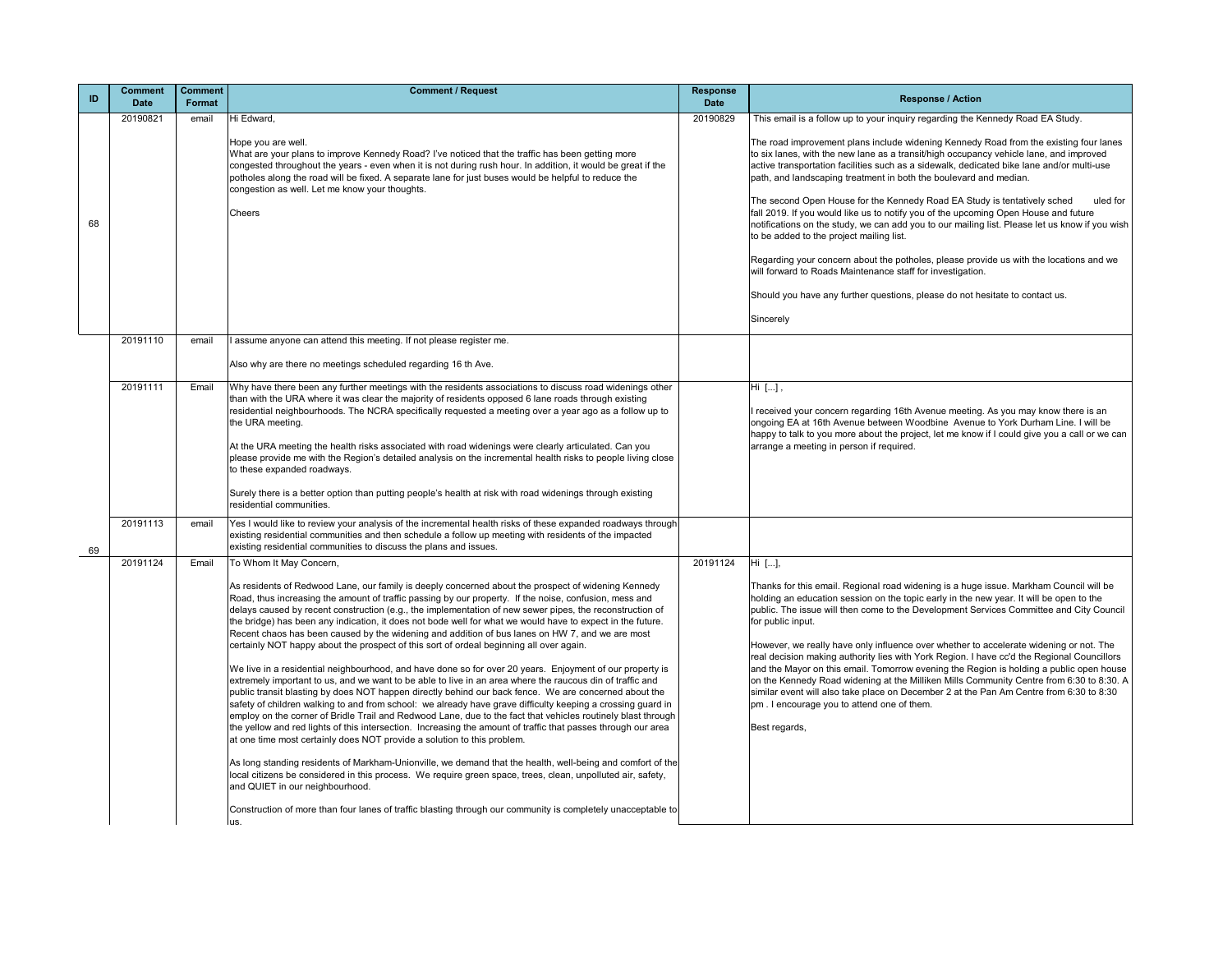Thank you for your email regarding proposed improvements to Kennedy Road, in the City of Markham.

Your concerns has been forwarded to York Region staff for review and we will provide a response once the review is complete.

For your reference, case number [...] has been created.

Good afternoon  $[...]$  and  $[...]$ ,

This email is a follow-up to your concerns regarding proposed improvements to Kennedy Road, in the City of Markham.

Improvements to Kennedy Road include an additional transit and high occupancy vehicle lane in each direction. The plan was approved by York Region Council in 2016 as part of the Transportation Master Plan.

With the expected growth in the City of Markham, improvements to Kennedy Road are necessary to accommodate future transportation needs of pedestrians, cyclists, transit users and motorists.

As part of the study, we will be reviewing the noise impact along Kennedy Road between Steeles Avenue and Major Mackenzie Drive. Locations currently without noise barrier will be reviewed based on our noise policy. If the noise level warrants a noise barrier, we will contact affected residents to provide further information.

Please note, this is only a conceptual plan to understand the requirements and impacts to the area and construction for this project is not currently included a part of York Region's 10-Year Roads and Transit Capital Construction Program.

We appreciate you taking the time to provide feedback.

Should you have any questions or concerns, please feel free to contact us.

| ID  | <b>Comment</b><br><b>Date</b> | <b>Comment</b><br>Format | <b>Comment / Request</b>                                                                                                                                                                                                                                                                                                                                                                                                                                                                                                                                                                           | <b>Response</b><br><b>Date</b> |  |
|-----|-------------------------------|--------------------------|----------------------------------------------------------------------------------------------------------------------------------------------------------------------------------------------------------------------------------------------------------------------------------------------------------------------------------------------------------------------------------------------------------------------------------------------------------------------------------------------------------------------------------------------------------------------------------------------------|--------------------------------|--|
|     |                               |                          |                                                                                                                                                                                                                                                                                                                                                                                                                                                                                                                                                                                                    | 20191126                       |  |
|     |                               |                          |                                                                                                                                                                                                                                                                                                                                                                                                                                                                                                                                                                                                    |                                |  |
|     |                               |                          |                                                                                                                                                                                                                                                                                                                                                                                                                                                                                                                                                                                                    |                                |  |
|     |                               |                          |                                                                                                                                                                                                                                                                                                                                                                                                                                                                                                                                                                                                    |                                |  |
|     |                               |                          |                                                                                                                                                                                                                                                                                                                                                                                                                                                                                                                                                                                                    |                                |  |
|     |                               |                          |                                                                                                                                                                                                                                                                                                                                                                                                                                                                                                                                                                                                    | 20191209                       |  |
|     |                               |                          |                                                                                                                                                                                                                                                                                                                                                                                                                                                                                                                                                                                                    |                                |  |
|     |                               |                          |                                                                                                                                                                                                                                                                                                                                                                                                                                                                                                                                                                                                    |                                |  |
|     |                               |                          |                                                                                                                                                                                                                                                                                                                                                                                                                                                                                                                                                                                                    |                                |  |
|     |                               |                          |                                                                                                                                                                                                                                                                                                                                                                                                                                                                                                                                                                                                    |                                |  |
|     |                               |                          |                                                                                                                                                                                                                                                                                                                                                                                                                                                                                                                                                                                                    |                                |  |
|     |                               |                          |                                                                                                                                                                                                                                                                                                                                                                                                                                                                                                                                                                                                    |                                |  |
|     |                               |                          |                                                                                                                                                                                                                                                                                                                                                                                                                                                                                                                                                                                                    |                                |  |
|     |                               |                          |                                                                                                                                                                                                                                                                                                                                                                                                                                                                                                                                                                                                    |                                |  |
|     |                               |                          |                                                                                                                                                                                                                                                                                                                                                                                                                                                                                                                                                                                                    |                                |  |
|     |                               |                          |                                                                                                                                                                                                                                                                                                                                                                                                                                                                                                                                                                                                    |                                |  |
|     |                               |                          |                                                                                                                                                                                                                                                                                                                                                                                                                                                                                                                                                                                                    |                                |  |
| 70  |                               |                          |                                                                                                                                                                                                                                                                                                                                                                                                                                                                                                                                                                                                    |                                |  |
|     | 20191127                      | email                    | Hello,                                                                                                                                                                                                                                                                                                                                                                                                                                                                                                                                                                                             |                                |  |
|     |                               |                          | I was at the Open House 2 Monday Nov 25 at Miliken Mills and was I have concerns about the proposed<br>blocking( Centre median) of Kennedy Road at Denby Court( just north of Hwy 7). I am a resident of Deny<br>Court.                                                                                                                                                                                                                                                                                                                                                                            |                                |  |
|     |                               |                          | If Kennedy Rd has a centre median put in, and when seconds count, how does EMS get onto Denby Court<br>if they can't turn onto the street? Not every ambulance, fire engine and police car only travel south on<br>Kennedy. There is an aging number of residents and an increase of EMS vehicles on the street in the last<br>few years.                                                                                                                                                                                                                                                          |                                |  |
|     |                               |                          | Also, this also does not allow the residents of Kennedy Rd to turn onto our street going north on Kennedy. I<br>don't understand the logic in this decision - we had the exact same issue about 10-12 years ago when this<br>same expansion was proposed. Why should every resident of Kennedy Rd have to go north and turn<br>around or around the block to enter the street? That is illogical. It also means that we can't turn north out of<br>our street, which is just as inconvenient and illogical. why should be be forced to go south to Hwy 7 then eat<br>or west in order to go north? |                                |  |
|     |                               |                          | Has a traffic study ever been done to review the traffic in and out of Denby Court and how many people<br>go/turn north on Kennedy Rd out of Denby Court and how many people turn into Denby Court from<br>northbound Kennedy Rd? If not, then how are these decisions made?                                                                                                                                                                                                                                                                                                                       |                                |  |
| -71 |                               |                          | I would like further discussion with the residents of the street and York Region on this proposed change and<br>it is dangerous for EMS when seconds count and inconvenient for residents who will now how to travel                                                                                                                                                                                                                                                                                                                                                                               |                                |  |

**Response / Action** 

Good afternoon [...] and [...],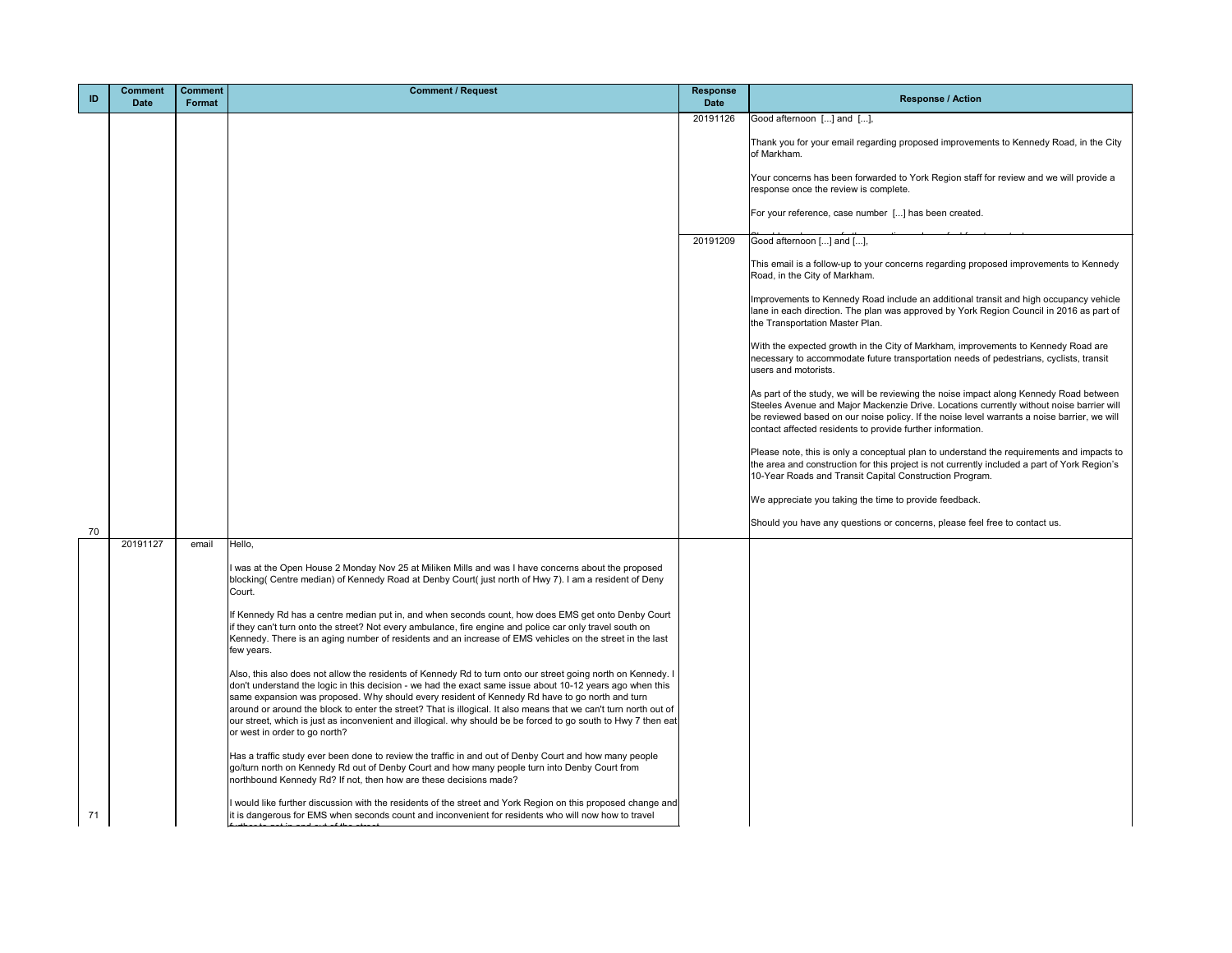I have asked our 16th Avenue Study Team to provide you the Open House information as well as the recommended plan, and I am doing the same for McCowan Road.

 $\left|$ Because of the size of the files I will put the information into a USB drive and drop it off at your office.

| ID | <b>Comment</b><br><b>Date</b> | <b>Comment</b><br><b>Format</b> | <b>Comment / Request</b>                                                                                                                                                                                                                                                                                                                                                                                                                                                                                                                                                                                                                                                                                                                                                                                                                                                                                                                                                                                                                     | <b>Response</b><br><b>Date</b> |  |
|----|-------------------------------|---------------------------------|----------------------------------------------------------------------------------------------------------------------------------------------------------------------------------------------------------------------------------------------------------------------------------------------------------------------------------------------------------------------------------------------------------------------------------------------------------------------------------------------------------------------------------------------------------------------------------------------------------------------------------------------------------------------------------------------------------------------------------------------------------------------------------------------------------------------------------------------------------------------------------------------------------------------------------------------------------------------------------------------------------------------------------------------|--------------------------------|--|
|    |                               |                                 | I suggest the alternatives are considered:<br>For this intersection, I suggest reduced lane width no centre median, with a narrow( 1 metre) multi use path<br>on both sides(not 3 metres as<br>proposed) as this would still accomodate a left turn lane northbound on<br>Kennedy- there is plenty of room on either side of Kennedy Rd to do this<br>1) No center median at Denby Court/Second St and Kennedy Rd intersection and leave left turn lane<br>2) partial median to allow left turns into Denby Court from northbound Kennedy Rd and leave left turn lane<br>3) lowered median that can be driven over to allow left turns into Denby Court from northbound Kennedy Rd<br>and leave left turn lane<br>Again, before any bad decisions are made for this intersection, I<br>request a meeting with Denby Court residents and York Region to discuss<br>these changes.<br>I will work to get Denby Court residents to attend this meeting as this<br>is a seriously flawed proposal for a median blocking Denby Court.<br>Regards, |                                |  |
| 72 | 20191203                      | email                           | Hi Edward,<br>Good to chat again last night. Thanks for coming to Unionville to consult with my residents. Sorry to<br>abandon you to that lawyer! $\square$<br>I wonder if you could provide to me files that illustrate the same sorts of things reviewed last night, but for<br>16th (from 404 east) and McCowan.<br>I am relatively new to all of this and I was not involved in the earlier public consultation processes for those<br>widenings.<br>Thanks for your help!                                                                                                                                                                                                                                                                                                                                                                                                                                                                                                                                                              | 20191204                       |  |
|    | 20191204                      | email                           | Thanks Edward! Also can you ensure I am on all related email lists. I only learned yesterday about the final<br>open house for the 16th EA that took place on November 11.<br>Cheers,<br>[]                                                                                                                                                                                                                                                                                                                                                                                                                                                                                                                                                                                                                                                                                                                                                                                                                                                  |                                |  |

**Response / Action** 

Good afternoon [...],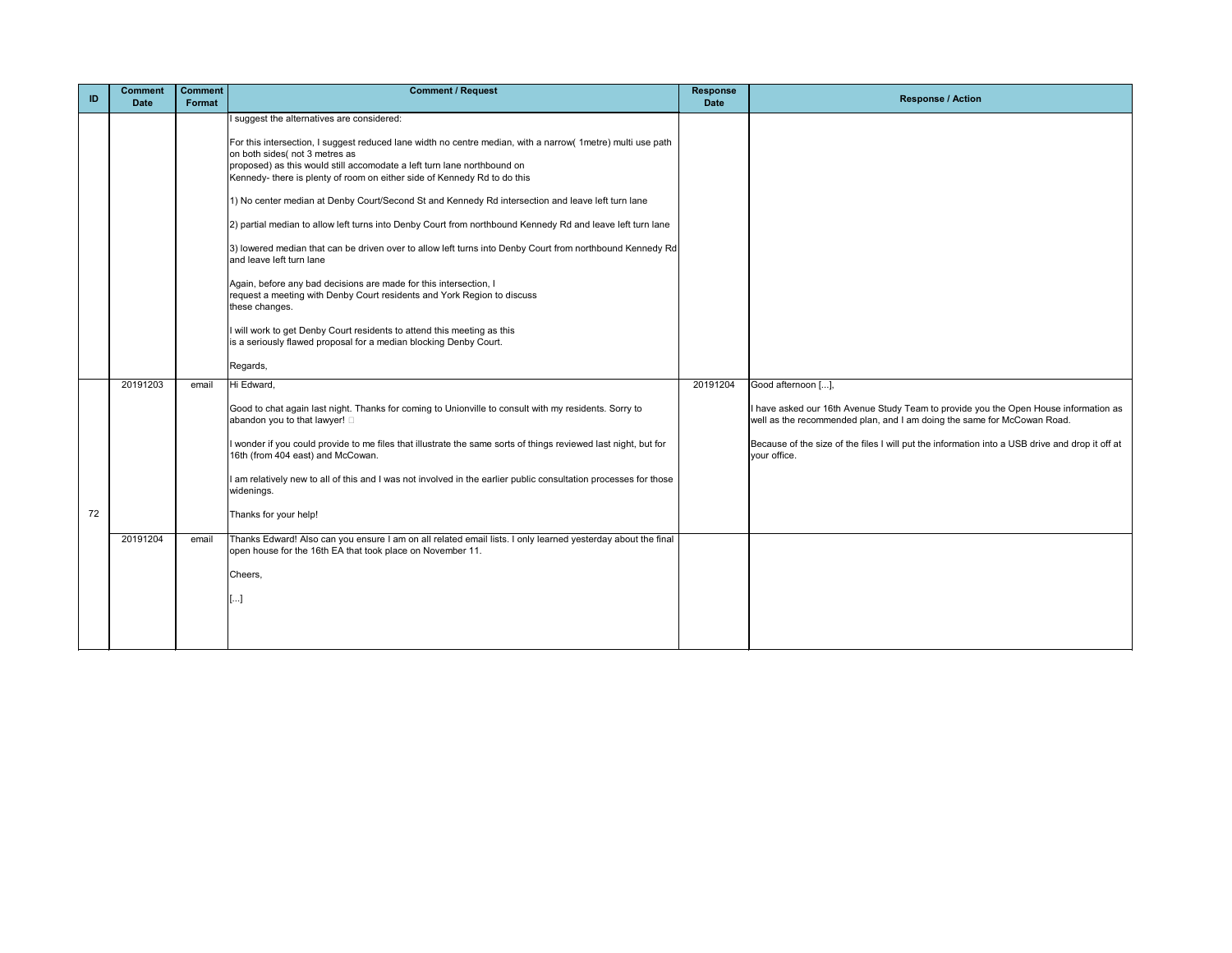| ID | <b>Comment</b><br><b>Date</b> | <b>Comment</b><br>Format | <b>Comment / Request</b>                                                                                                                                                                                                                                                                                                                                                                                                                                                                                                                                                                                                                                                                                                                                                                                                                                                                                                                                                                                                                                                                                                                                                                                                              | <b>Response</b><br><b>Date</b> |                                                  |
|----|-------------------------------|--------------------------|---------------------------------------------------------------------------------------------------------------------------------------------------------------------------------------------------------------------------------------------------------------------------------------------------------------------------------------------------------------------------------------------------------------------------------------------------------------------------------------------------------------------------------------------------------------------------------------------------------------------------------------------------------------------------------------------------------------------------------------------------------------------------------------------------------------------------------------------------------------------------------------------------------------------------------------------------------------------------------------------------------------------------------------------------------------------------------------------------------------------------------------------------------------------------------------------------------------------------------------|--------------------------------|--------------------------------------------------|
|    | 20191203                      | email                    | Hi Ms. [],                                                                                                                                                                                                                                                                                                                                                                                                                                                                                                                                                                                                                                                                                                                                                                                                                                                                                                                                                                                                                                                                                                                                                                                                                            | 20191206                       | Ms. [],                                          |
|    |                               |                          | I have received your contact information from my family member who attended the open house you hosted<br>last Monday, November 25th to discuss the planned development on Kennedy road. I have reviewed the<br>purposed development plans and information you provided to my family and neighbours and wanted to<br>share my thoughts.                                                                                                                                                                                                                                                                                                                                                                                                                                                                                                                                                                                                                                                                                                                                                                                                                                                                                                |                                | Thank y<br>We hav<br>commer<br>Please<br>Roads a |
|    |                               |                          | Overall, I feel that widening Kennedy road north of highway seven is nowhere near as important as<br>widening Kennedy road from south of highway seven. From my daily commuting I can tell you that getting<br>from the 407 ramp at Kennedy and going north to highway seven adds an additional 20 minutes to my<br>commute. Along Kennedy traffic is constantly slow moving and high volume and I often find that once traffic                                                                                                                                                                                                                                                                                                                                                                                                                                                                                                                                                                                                                                                                                                                                                                                                       |                                | $7,$ the re<br>If you ha                         |
|    |                               |                          | reaches highway seven does it actually begin to thin out. I feel that Kennedy north of highway seven is not<br>an issue and that efforts to improve traffic flow should solely be focused on Kennedy south of highway<br>seven.                                                                                                                                                                                                                                                                                                                                                                                                                                                                                                                                                                                                                                                                                                                                                                                                                                                                                                                                                                                                       |                                | Thank y                                          |
|    |                               |                          | Another concern I have is regarding the impact of widening Kennedy road. Right now I feel the width of the<br>road and the amount of sidewalk and green space on either side of the road provides privacy and safety to<br>those who live along Kennedy and pedestrians on the sidewalk. I also find it atheistically pleasing and<br>appreciate that it has always stayed the same in an ever-changing Markham. Widening the the road will<br>reduce the space between pedestrians and cars and will substantially increase the noise levels for<br>residences who back on to the road. These noise levels may come with health complications and can<br>reduce property value. Paramount to these concerns are the wellbeing of the trees along the road. I am<br>militantly against the destruction and removal of the still young trees that line Kennedy road. With so much<br>development already occurring in Markham removing trees that house wildlife and provide privacy to<br>residences that are already backed on to a noisy area is immoral and unnecessary. I truly feel Kennedy is<br>wide enough for the traffic that goes along it and that the real issue lies south of highway seven and<br>between 14th avenue. |                                |                                                  |
|    |                               |                          |                                                                                                                                                                                                                                                                                                                                                                                                                                                                                                                                                                                                                                                                                                                                                                                                                                                                                                                                                                                                                                                                                                                                                                                                                                       |                                |                                                  |
|    |                               |                          | l also feel that widening Kennedy road for the sake of bus and bike lanes is unneeded. I have lived at the<br>The current layout keeps them safely away from traffic with enough space for simultaneous walkers and<br>bikers. Ripping up land so that you can move bikers closer to the road itself is illogical and dangerous. I<br>whole-heartedly disagree with the decision to introduce multi-lanes to a street that has neither significant<br>bus or pedestrian traffic. Included in this opinion is the disagreement for multi-lane paths by Hagerman<br>Cemetery and St. Phillips Bethesda Cemeteries.                                                                                                                                                                                                                                                                                                                                                                                                                                                                                                                                                                                                                      |                                |                                                  |
| 73 |                               |                          | In regards to the plans to shift the Viva rapid-way I am not in agreement. I have never agreed with the<br>Ultimate Vision and the use Viva medians and separate bus lanes along highway seven. And as for the<br>idea of introducing multi-lane plans I am also not in agreement a per my previous thoughts.                                                                                                                                                                                                                                                                                                                                                                                                                                                                                                                                                                                                                                                                                                                                                                                                                                                                                                                         |                                |                                                  |
|    |                               |                          | My last and most serious concern is regarding the plans to build a median along Kennedy. In my honest<br>opinion I feel that not only is this idea completely unnecessary and waste of tax payer money, but is unsafe<br>and illogical for those that live along Kennedy, like my self and my family. I understand that we are only one<br>small street and that we do not compare to residential neighbourhoods in the surrounding area, but I<br>implore you to not build a median that forces us to drive needlessly around Unionville just to pull into our<br>driveways. This will add so much aggravation and nuisance to our daily lives and will impact our ability to<br>come and go as we please with our daily errands. I understand it helps stop people from using our street for<br>U turns but in all honesty this is not a pressing issue we encounter on a daily basis.<br>In terms of the purposed GO rail Underpass or Overpass near Austin Drive, I would like to hear more about                                                                                                                                                                                                                                 |                                |                                                  |
|    |                               |                          | these plans and would of course be against hem if they included the destruction of the land and<br>introduction of multi-lanes surrounding Kennedy road. Despite the various qualms I have with these<br>development plans I do agree with the idea of pedestrian lanes near the 407 ramps. There is a<br>considerable amount of foot traffic near the East and West 407 ramps and I think it would be beneficial for<br>the pedestrians that frequent those crossing to have more safety measures put in place.                                                                                                                                                                                                                                                                                                                                                                                                                                                                                                                                                                                                                                                                                                                      |                                |                                                  |

# **Response / Action**

Please note that the only segment of this plan that is currently in the Region's 10-year Roads and Transit Construction Program is the section between 14th Avenue and Highway , the remaining sections are beyond the next 10 years.

Thank you for your feedback regarding the Kennedy Road EA Study.

We have added you to the project contact list and the Project Team will respond to your comments.

If you have further questions please don't hesitate to contact us.

Thank you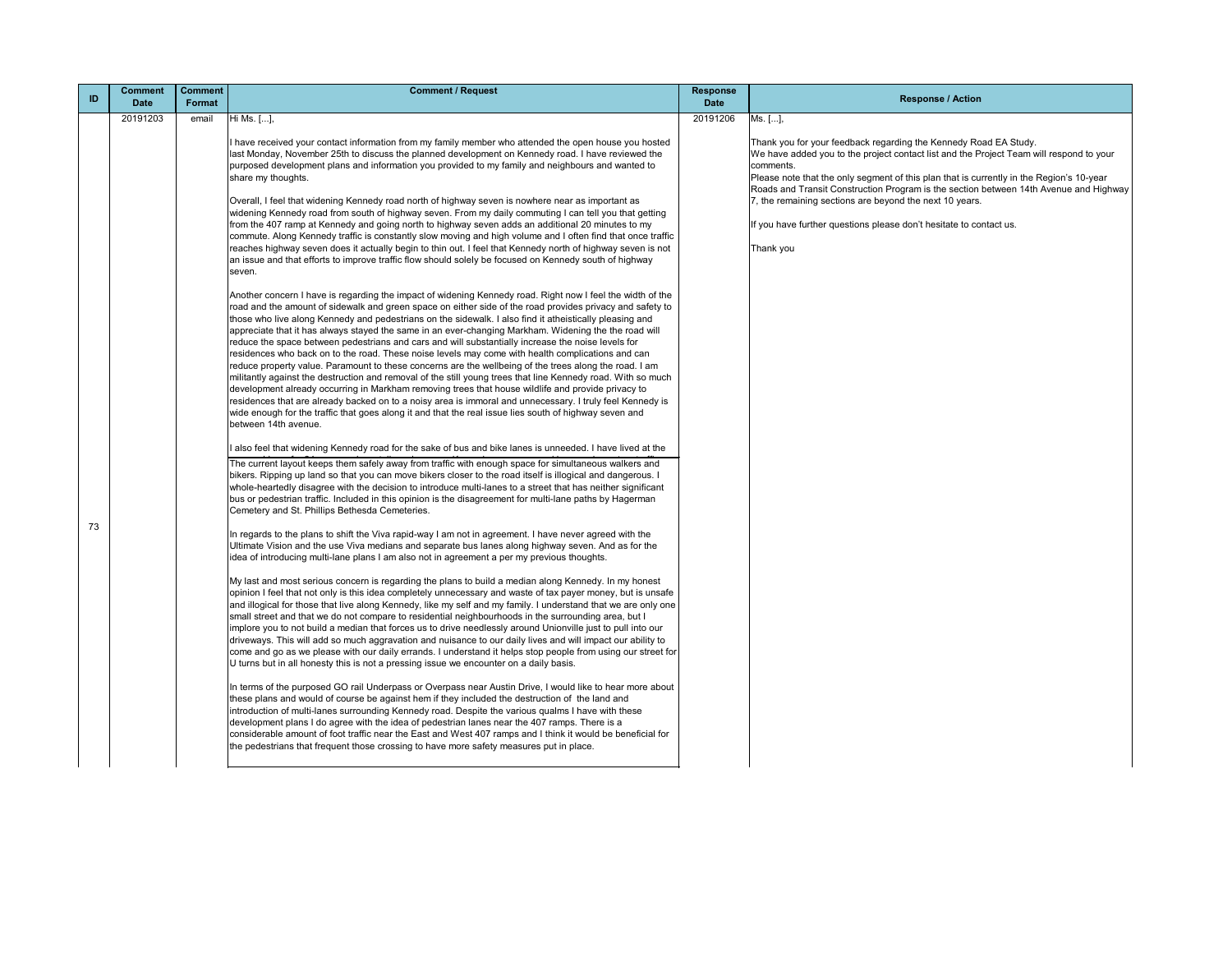|    | <b>Comment</b> | <b>Comment</b> | <b>Comment / Request</b>                                                                                                                                                                                                                                                                                                                                                                                                                                                                                                                                                                                                                                                                                                                                                                                                                                                                                                                                                                                                                                                                                                                                                                                                                                                                                                                                                                                                                                                                                                                                                                                                                                                                                                                                                                                                                                                                        | <b>Response</b> |                          |
|----|----------------|----------------|-------------------------------------------------------------------------------------------------------------------------------------------------------------------------------------------------------------------------------------------------------------------------------------------------------------------------------------------------------------------------------------------------------------------------------------------------------------------------------------------------------------------------------------------------------------------------------------------------------------------------------------------------------------------------------------------------------------------------------------------------------------------------------------------------------------------------------------------------------------------------------------------------------------------------------------------------------------------------------------------------------------------------------------------------------------------------------------------------------------------------------------------------------------------------------------------------------------------------------------------------------------------------------------------------------------------------------------------------------------------------------------------------------------------------------------------------------------------------------------------------------------------------------------------------------------------------------------------------------------------------------------------------------------------------------------------------------------------------------------------------------------------------------------------------------------------------------------------------------------------------------------------------|-----------------|--------------------------|
| ID | <b>Date</b>    | Format         |                                                                                                                                                                                                                                                                                                                                                                                                                                                                                                                                                                                                                                                                                                                                                                                                                                                                                                                                                                                                                                                                                                                                                                                                                                                                                                                                                                                                                                                                                                                                                                                                                                                                                                                                                                                                                                                                                                 | <b>Date</b>     | <b>Response / Action</b> |
|    |                |                | have lived along Kennedy road my whole life and have witness the surge in development in Unionville and<br>Markham as a whole and I feel strongly about the preservation of Kennedy north of Highway seven. It would<br>be extremely distressing to witness the avoidable destruction of a functional and natural environment for the<br>sake of superfluous and useless bus, bike and HOV lanes. I truly hope that these thoughts are taken into<br>serious consideration. If I am misunderstanding the purposed plans and their impacts please feel free to<br>provide more information about the them. I know I have other family members who feel similarly and would<br>like to also voice their opinion via email. I was told that there was the possibility of discussing these plans<br>as a street altogether with either yourself or another York Region representative. This sounds like it would<br>be very beneficial as I do not think a majority of my street is aware of these plans and their impact due to<br>potential language barriers.                                                                                                                                                                                                                                                                                                                                                                                                                                                                                                                                                                                                                                                                                                                                                                                                                                    |                 |                          |
|    |                |                | f you have any questions or would like to speak further I can be reached at this email. If you could please<br>confirm you received and read this email that would be greatly appreciated.                                                                                                                                                                                                                                                                                                                                                                                                                                                                                                                                                                                                                                                                                                                                                                                                                                                                                                                                                                                                                                                                                                                                                                                                                                                                                                                                                                                                                                                                                                                                                                                                                                                                                                      |                 |                          |
|    |                |                | Thanks,                                                                                                                                                                                                                                                                                                                                                                                                                                                                                                                                                                                                                                                                                                                                                                                                                                                                                                                                                                                                                                                                                                                                                                                                                                                                                                                                                                                                                                                                                                                                                                                                                                                                                                                                                                                                                                                                                         |                 |                          |
|    | 20200108       | email          | FYI                                                                                                                                                                                                                                                                                                                                                                                                                                                                                                                                                                                                                                                                                                                                                                                                                                                                                                                                                                                                                                                                                                                                                                                                                                                                                                                                                                                                                                                                                                                                                                                                                                                                                                                                                                                                                                                                                             |                 |                          |
|    |                |                | Induced Demand is taken into account by Car Centric Kelowna in their Transportation Master Plan:                                                                                                                                                                                                                                                                                                                                                                                                                                                                                                                                                                                                                                                                                                                                                                                                                                                                                                                                                                                                                                                                                                                                                                                                                                                                                                                                                                                                                                                                                                                                                                                                                                                                                                                                                                                                |                 |                          |
| 74 |                |                | https://nam05.safelinks.protection.outlook.com/?url=https%3A%2F%2Fwww.kelowna.ca%2Fsites%2Ffiles%<br>2F1%2Fdocs%2Frelated%2Ffacts in focus -<br>congestion paradox 20180708 .pdf&data=02%7C01%7CLaura.Chong%40hdrinc.com%7C635dacf848e5<br>4fd4e05708d7945ba9c2%7C3667e201cbdc48b39b425d2d3f16e2a9%7C0%7C1%7C63714099372683362<br>1&sdata=P1COw9sehKJmhhMgAyKxWQ6ZUQ981T%2B97orQRR1UPJg%3D&reserved=0                                                                                                                                                                                                                                                                                                                                                                                                                                                                                                                                                                                                                                                                                                                                                                                                                                                                                                                                                                                                                                                                                                                                                                                                                                                                                                                                                                                                                                                                                           |                 |                          |
|    | 20200130       | email          | Ms. []                                                                                                                                                                                                                                                                                                                                                                                                                                                                                                                                                                                                                                                                                                                                                                                                                                                                                                                                                                                                                                                                                                                                                                                                                                                                                                                                                                                                                                                                                                                                                                                                                                                                                                                                                                                                                                                                                          |                 |                          |
| 75 |                |                | Communications and Community Engagement Specialist<br>was not able to attend either the stakeholder or public meetings in late November for this EA. I have<br>reviewed the public information materials presented on the york.ca website and provide the following<br>comments for consideration of the project team:<br>Need for Mid-Block Pedestrian Signal North of Carlton Road<br>There is are two pathways that emerge from the adjacent neighbourhood subdivisions to the Kennedy Road<br>right-of-way north of the Carlton Road intersection (approx. Sta. 15+750). Large bus pads were constructed<br>in 2018 and YRT buses currently stop at this location in both directions. Pedestrians had routinely crossed<br>Kennedy Road from one subdivision to access the opposite one prior to the bus stops being installed. More<br>pedestrians are now crossing Kennedy Road to board the YRT buses. This increased active transportation<br>and transit interfacing warrants infrastructure support.<br>t is appropriate to install a pedestrian-activated mid-block crosswalk signal at this location (approximately<br>275m north of the Carlton Road intersection). Similar examples of such facilities are located on McCowan<br>Road at Milne Park and on Markham Road near the Rouge River Bridge. The signal would remain in green<br>mode unless activated by a pedestrian or dismounted cyclist intending to cross the roadway. As such, the<br>additional signal would typically increase throughput delay or affect transit times. The signal would also be<br>nighly visible from the north with approximately 240m of approaching sight distance.<br>n addition, it would also be appropriate to also install pedestrian-activated rectangular rapid flashing<br>beacons (RRFB) at this proposed mid-bock intersection location for enhanced pedestrian crossing safety. |                 |                          |
|    |                |                |                                                                                                                                                                                                                                                                                                                                                                                                                                                                                                                                                                                                                                                                                                                                                                                                                                                                                                                                                                                                                                                                                                                                                                                                                                                                                                                                                                                                                                                                                                                                                                                                                                                                                                                                                                                                                                                                                                 |                 |                          |
|    |                |                |                                                                                                                                                                                                                                                                                                                                                                                                                                                                                                                                                                                                                                                                                                                                                                                                                                                                                                                                                                                                                                                                                                                                                                                                                                                                                                                                                                                                                                                                                                                                                                                                                                                                                                                                                                                                                                                                                                 |                 |                          |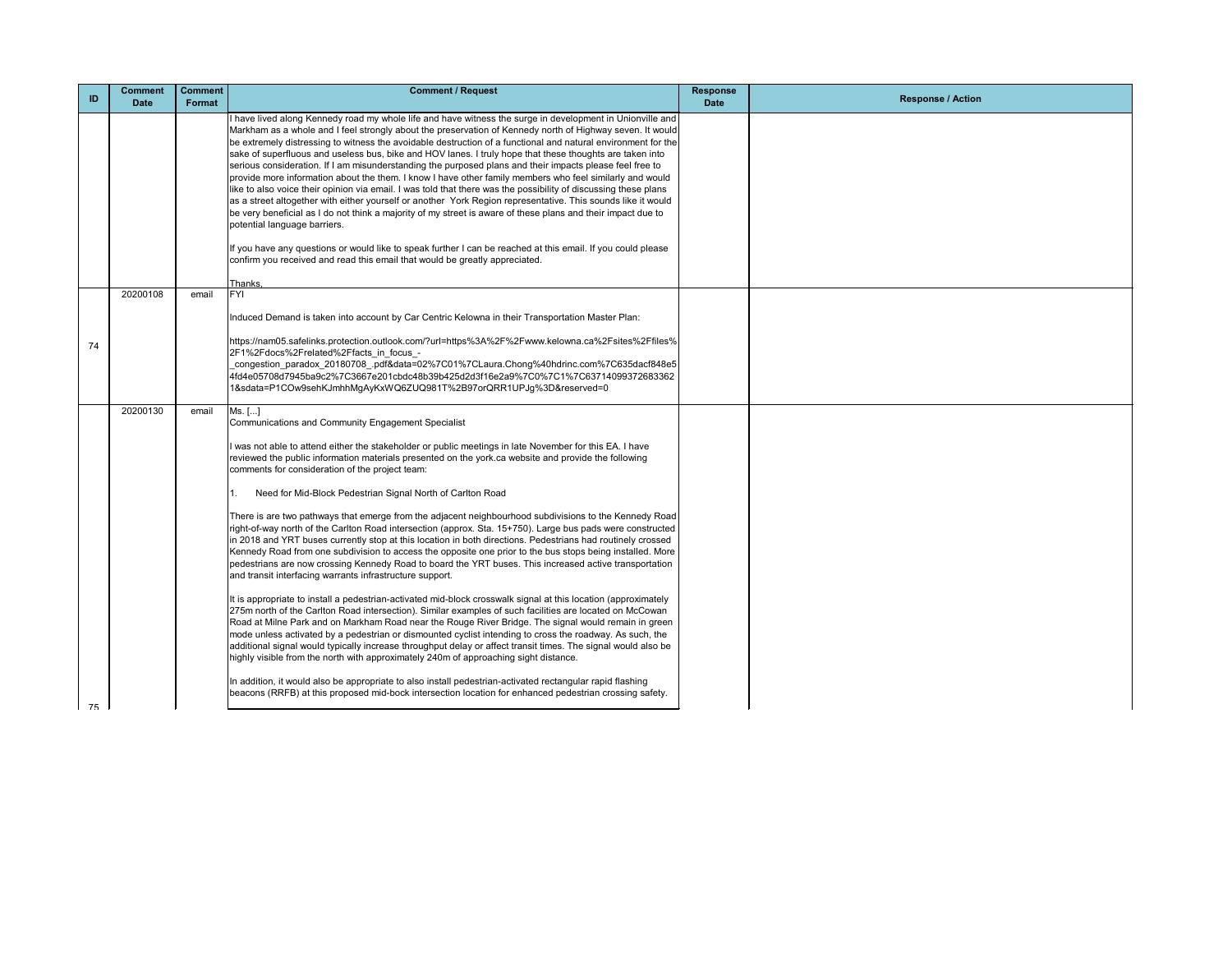| ID | <b>Comment</b><br><b>Date</b> | <b>Comment</b><br>Format | <b>Comment / Request</b>                                                                                                                                                                                                                                                                                                                                                                                                                                                                                                                                                                                                                                                                                                                                                                                                                                                                                                                                                                                                                                                                                                                                                                                                                                     | <b>Response</b><br><b>Date</b> |  |
|----|-------------------------------|--------------------------|--------------------------------------------------------------------------------------------------------------------------------------------------------------------------------------------------------------------------------------------------------------------------------------------------------------------------------------------------------------------------------------------------------------------------------------------------------------------------------------------------------------------------------------------------------------------------------------------------------------------------------------------------------------------------------------------------------------------------------------------------------------------------------------------------------------------------------------------------------------------------------------------------------------------------------------------------------------------------------------------------------------------------------------------------------------------------------------------------------------------------------------------------------------------------------------------------------------------------------------------------------------|--------------------------------|--|
|    |                               |                          | 2.<br>Eliminate Unnecessary Right-of-Way Widening                                                                                                                                                                                                                                                                                                                                                                                                                                                                                                                                                                                                                                                                                                                                                                                                                                                                                                                                                                                                                                                                                                                                                                                                            |                                |  |
|    |                               |                          | The roll plans indicate that many narrow slivers of property, typically of commercial land use, will be<br>acquired in many locations within the study area. Examples of this approach include, thin property takings<br>proposed across Pacific Mall, the PetroCanada station in the northeast quadrant of the Kennedy/Hwy 7<br>intersection and across the frontage of the Bridle Trail Plaza in the southeast quadrant of the<br>Kennedy/Bridle Trail intersection. These property acquisitions are poor-value propositions; they will be<br>relatively expensive, given commercial land values, and do not provide a meaningful benefit to the users of<br>the right-of-way. Design elements can easily be tightened/shifted and temporary grading easements<br>obtained to accomplish the proposed works without purchasing these parcels. The funding allocated for<br>these purchases would be better spent on other aspects of this project or reallocated to other projects.                                                                                                                                                                                                                                                                        |                                |  |
|    |                               |                          | 3.<br>Wider Pedestrian Crossing Bridges at Highway 407                                                                                                                                                                                                                                                                                                                                                                                                                                                                                                                                                                                                                                                                                                                                                                                                                                                                                                                                                                                                                                                                                                                                                                                                       |                                |  |
|    |                               |                          | Highway 407 serves as a manmade barrier to north-south transportation in Markham. The installation of<br>pedestrian bridges across the tollway, if approved, would be a once-in-multi-generation initiative. The<br>current trend is to provide wider and wider multiuse facilities, where possible. Given that there is likely only<br>one opportunity to gain approval to construct these bridges, consideration should be given to installing<br>wider, say 4m- or 5m-wide, bridges in anticipation of increased active transportation, unresolved micro-<br>mobility/conflict policies (i.e. will e-bikes, e-scooters, hoverboards be permitted on multiuse facilities?), and<br>anticipated winter maintenance practices (City may need to initially store snow on bridges after first<br>plowing).                                                                                                                                                                                                                                                                                                                                                                                                                                                     |                                |  |
|    |                               |                          | Thank you for the opportunity to provide comments on this project.                                                                                                                                                                                                                                                                                                                                                                                                                                                                                                                                                                                                                                                                                                                                                                                                                                                                                                                                                                                                                                                                                                                                                                                           |                                |  |
|    | 20200602                      | email                    | Thanks for your updates.                                                                                                                                                                                                                                                                                                                                                                                                                                                                                                                                                                                                                                                                                                                                                                                                                                                                                                                                                                                                                                                                                                                                                                                                                                     |                                |  |
| 76 |                               |                          | Please take the news as reference<br>https://www.yorkregion.com/news-story/10002478-female-cyclist-suffers-life-threatening-injuries-after-struck-<br>in-markham/                                                                                                                                                                                                                                                                                                                                                                                                                                                                                                                                                                                                                                                                                                                                                                                                                                                                                                                                                                                                                                                                                            |                                |  |
|    |                               |                          | Take care!                                                                                                                                                                                                                                                                                                                                                                                                                                                                                                                                                                                                                                                                                                                                                                                                                                                                                                                                                                                                                                                                                                                                                                                                                                                   |                                |  |
|    | 20200603                      | Email                    | As you are likely aware a number of issues were raised with respect to the EA that was submitted for 16th<br>Ave. These same issues and concerns apply to Kennedy Road. I think it would be inappropriate to proceed<br>with the EA filing without another stakeholders meeting to discuss these issues. From my point of view, I<br>don't believe you have adequately addressed the health issues of residents living adjacent to the expanded<br>roadways. Your decks below do not address the health issues and risks of the project on local residents<br>and with all due respect I don't believe HDR or anyone on this email stream is qualified to assess the<br>incremental health risks to residents. It would seem to me that before we proceed further and as regular<br>part of the EA process that we need to have the Chief Medical Officer of Health for York Region sign off on<br>the incremental health risks of the project on residents.<br>In addition to the above, in light of recent events, do you not think we need to reassess the project and<br>reconsider spending hundreds of millions of dollars on outdated solutions?<br>I have copied other interested groups and individuals on my response including the NCRA, URA, and | 20200603                       |  |
|    |                               |                          | elected representatives.<br>Best regards                                                                                                                                                                                                                                                                                                                                                                                                                                                                                                                                                                                                                                                                                                                                                                                                                                                                                                                                                                                                                                                                                                                                                                                                                     |                                |  |
|    |                               |                          |                                                                                                                                                                                                                                                                                                                                                                                                                                                                                                                                                                                                                                                                                                                                                                                                                                                                                                                                                                                                                                                                                                                                                                                                                                                              |                                |  |

**Response / Action** 

Good afternoon [...] and [...],

Thank you for your emails regarding the Kennedy Road EA.

Your concerns have been forwarded to the appropriate York Region staff for review, and we will provide you with a response once the review has been completed. For your reference, case number 2297057 has been created.

Should you have any further inquiries or concerns, please feel free to contact us.

Sincerely,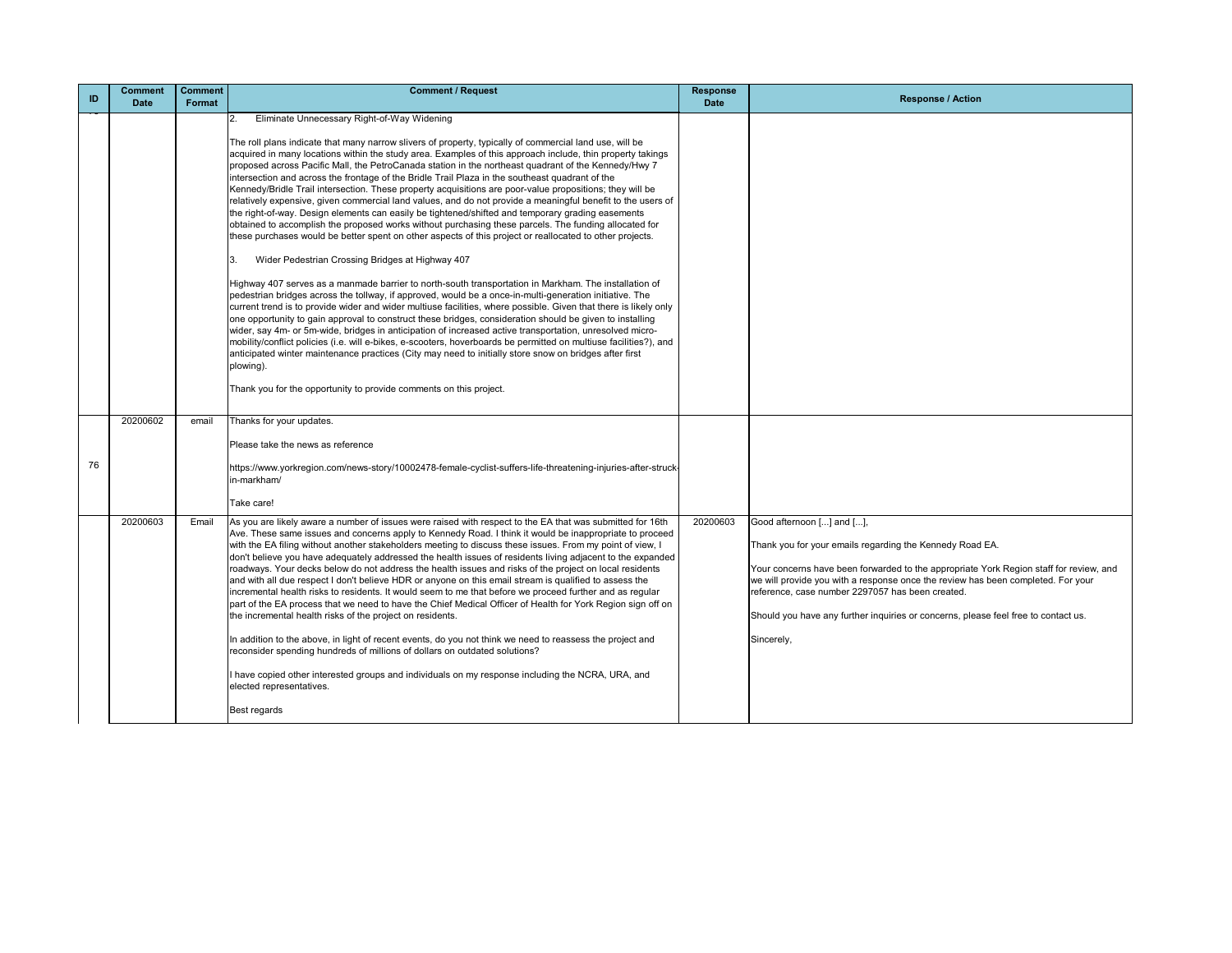This email is a follow-up to your concerns regarding the Kennedy Road Environmental Assessment (Kennedy Road EA).

As part of the Kennedy Road EA study, York Region staff enhanced our public consultation process beyond the minimum requirements as set out by the Ministry of Environment, Conservation and Parks (MECP). These enhancements included:

o Hosting three Technical Advisory meetings with various agencies at key points to ensure nput is received and incorporated into the study

Your concerns have been forwarded to the appropriate York Region staff for review, and we will provide you with a response once the review has been completed. For your reference, case number 2297057 has been created.

| ID | <b>Comment</b><br><b>Date</b> | <b>Comment</b><br>Format | <b>Comment / Request</b>                                                                                                                                                                                                                                                                                                                                                                                                                                                                                                                                                                                                                                                                                                                                                                                                                                                                                                                                                                                                                                                                                                                                                                                                                                                                                                                                                                                                                                                                                                                                                                                                                                                                                                                                                                                                                                                                                                                                               | <b>Response</b><br><b>Date</b> |                  |
|----|-------------------------------|--------------------------|------------------------------------------------------------------------------------------------------------------------------------------------------------------------------------------------------------------------------------------------------------------------------------------------------------------------------------------------------------------------------------------------------------------------------------------------------------------------------------------------------------------------------------------------------------------------------------------------------------------------------------------------------------------------------------------------------------------------------------------------------------------------------------------------------------------------------------------------------------------------------------------------------------------------------------------------------------------------------------------------------------------------------------------------------------------------------------------------------------------------------------------------------------------------------------------------------------------------------------------------------------------------------------------------------------------------------------------------------------------------------------------------------------------------------------------------------------------------------------------------------------------------------------------------------------------------------------------------------------------------------------------------------------------------------------------------------------------------------------------------------------------------------------------------------------------------------------------------------------------------------------------------------------------------------------------------------------------------|--------------------------------|------------------|
| 77 | 20200812                      | Email                    | Thanks for your response. I am not really interested in your tick the box approach to dealing with issues<br>and input from concerned residents. Nor am I comforted by the comment that the overall health risks to the<br>Region are expected to be negligible. My concern is the health risks to the people occupying the houses in<br>the established neighborhoods adjacent to the expanded roadways. This has not been adequately<br>addressed in the 16th Ave EA and I assume the same outdated data and widely optimistic assumptions<br>have been used in the EA study for Kennedy Road.<br>As previously stated, I don't believe anyone on this email or involved in the EA process has the ability or<br>background to adequately assess these risks. The ultimate accountability rests with the Region and its<br>officers and elected officials, so my request that the Chief Medical Officer sign off on the health risks to<br>residents living adjacent to the expanded roadways is not unreasonable and should be a required part of<br>the process in York Region. This is his job which he is paid over \$400k to do. Not having him involved is<br>unacceptable and a serious flaw in the process. I have attached my analysis on the 16th Ave EA which i<br>assume will be similar to the Kennedy Road EA. As outlined in the attached memo we already exceed the<br>maximum levels of pollutants (in some cases by 200%) so how do we rationalize increasing traffic by 50%<br>with no mitigation measures to protect those living adjacent to the expanded roadways? For residents living<br>adjacent to the expanded roadways the long term health risks are potentially greater than the impact of the<br>current pandemic. The Chief Medical Officer needs to be involved here and we need better<br>protection/mitigation measures for the residents living in the established neighborhoods adjacent to these<br>planned expanded roadways. |                                |                  |
|    | 20200603                      | Email                    | Good points [].                                                                                                                                                                                                                                                                                                                                                                                                                                                                                                                                                                                                                                                                                                                                                                                                                                                                                                                                                                                                                                                                                                                                                                                                                                                                                                                                                                                                                                                                                                                                                                                                                                                                                                                                                                                                                                                                                                                                                        | 20200603                       | G                |
|    |                               |                          | As this stage trying to predict future post-pandemic traffic patterns is impossible. Working from home seems<br>likely to remain a permanent feature of the new normal for many people. That will impact the need for road<br>capacity.                                                                                                                                                                                                                                                                                                                                                                                                                                                                                                                                                                                                                                                                                                                                                                                                                                                                                                                                                                                                                                                                                                                                                                                                                                                                                                                                                                                                                                                                                                                                                                                                                                                                                                                                |                                |                  |
|    |                               |                          | To say nothing of how we are going to handle the post-pandemic financial hangover. What will be able to                                                                                                                                                                                                                                                                                                                                                                                                                                                                                                                                                                                                                                                                                                                                                                                                                                                                                                                                                                                                                                                                                                                                                                                                                                                                                                                                                                                                                                                                                                                                                                                                                                                                                                                                                                                                                                                                |                                | W<br>$r\epsilon$ |
|    |                               |                          | afford?<br>And if many analysts are to believed (including in that very sober magazine "The Economist"), this may be                                                                                                                                                                                                                                                                                                                                                                                                                                                                                                                                                                                                                                                                                                                                                                                                                                                                                                                                                                                                                                                                                                                                                                                                                                                                                                                                                                                                                                                                                                                                                                                                                                                                                                                                                                                                                                                   |                                | ls               |
|    |                               |                          | a once-ever opportunity to shift our economy in a greener direction, with a focus on sustainable<br>infrastructure. I'm not sure how road widenings, even for transit only, would fit.                                                                                                                                                                                                                                                                                                                                                                                                                                                                                                                                                                                                                                                                                                                                                                                                                                                                                                                                                                                                                                                                                                                                                                                                                                                                                                                                                                                                                                                                                                                                                                                                                                                                                                                                                                                 |                                | IS               |
|    |                               |                          | All York Region road widening EAs should be put on hold until we have a better handle on the post-<br>pandemic world.                                                                                                                                                                                                                                                                                                                                                                                                                                                                                                                                                                                                                                                                                                                                                                                                                                                                                                                                                                                                                                                                                                                                                                                                                                                                                                                                                                                                                                                                                                                                                                                                                                                                                                                                                                                                                                                  | 20200619                       | <b>G</b><br>A    |
|    |                               |                          |                                                                                                                                                                                                                                                                                                                                                                                                                                                                                                                                                                                                                                                                                                                                                                                                                                                                                                                                                                                                                                                                                                                                                                                                                                                                                                                                                                                                                                                                                                                                                                                                                                                                                                                                                                                                                                                                                                                                                                        |                                | R                |
|    |                               |                          |                                                                                                                                                                                                                                                                                                                                                                                                                                                                                                                                                                                                                                                                                                                                                                                                                                                                                                                                                                                                                                                                                                                                                                                                                                                                                                                                                                                                                                                                                                                                                                                                                                                                                                                                                                                                                                                                                                                                                                        |                                | lc(<br>E         |
|    |                               |                          |                                                                                                                                                                                                                                                                                                                                                                                                                                                                                                                                                                                                                                                                                                                                                                                                                                                                                                                                                                                                                                                                                                                                                                                                                                                                                                                                                                                                                                                                                                                                                                                                                                                                                                                                                                                                                                                                                                                                                                        |                                | ΙO               |
|    |                               |                          |                                                                                                                                                                                                                                                                                                                                                                                                                                                                                                                                                                                                                                                                                                                                                                                                                                                                                                                                                                                                                                                                                                                                                                                                                                                                                                                                                                                                                                                                                                                                                                                                                                                                                                                                                                                                                                                                                                                                                                        |                                | IО<br>ID         |
|    |                               |                          |                                                                                                                                                                                                                                                                                                                                                                                                                                                                                                                                                                                                                                                                                                                                                                                                                                                                                                                                                                                                                                                                                                                                                                                                                                                                                                                                                                                                                                                                                                                                                                                                                                                                                                                                                                                                                                                                                                                                                                        |                                | ΙO<br> in        |
|    |                               |                          |                                                                                                                                                                                                                                                                                                                                                                                                                                                                                                                                                                                                                                                                                                                                                                                                                                                                                                                                                                                                                                                                                                                                                                                                                                                                                                                                                                                                                                                                                                                                                                                                                                                                                                                                                                                                                                                                                                                                                                        |                                | lo<br>p          |
|    |                               |                          |                                                                                                                                                                                                                                                                                                                                                                                                                                                                                                                                                                                                                                                                                                                                                                                                                                                                                                                                                                                                                                                                                                                                                                                                                                                                                                                                                                                                                                                                                                                                                                                                                                                                                                                                                                                                                                                                                                                                                                        |                                | lo<br>a<br>ΙO    |
|    |                               |                          |                                                                                                                                                                                                                                                                                                                                                                                                                                                                                                                                                                                                                                                                                                                                                                                                                                                                                                                                                                                                                                                                                                                                                                                                                                                                                                                                                                                                                                                                                                                                                                                                                                                                                                                                                                                                                                                                                                                                                                        |                                |                  |
|    |                               |                          |                                                                                                                                                                                                                                                                                                                                                                                                                                                                                                                                                                                                                                                                                                                                                                                                                                                                                                                                                                                                                                                                                                                                                                                                                                                                                                                                                                                                                                                                                                                                                                                                                                                                                                                                                                                                                                                                                                                                                                        |                                | Ib               |
|    |                               |                          |                                                                                                                                                                                                                                                                                                                                                                                                                                                                                                                                                                                                                                                                                                                                                                                                                                                                                                                                                                                                                                                                                                                                                                                                                                                                                                                                                                                                                                                                                                                                                                                                                                                                                                                                                                                                                                                                                                                                                                        |                                |                  |

**Response / Action** 

 $\mathsf B$ ood afternoon  $[\ldots]$  and  $[\ldots]$ ,

Thank you for your emails regarding the Kennedy Road EA.

Should you have any further inquiries or concerns, please feel free to contact us.

Sincerely,

Good afternoon [...] and [...],

Request for Additional Stakeholders Meeting

o Hosting two Open Houses to present the Preferred Alternative Solution on the approved 2016 Transportation Master Plan updated in February 2018

o Hosting two Open Houses to present the Preferred Design Concept in November and December 2019

o Hosting four Stakeholders Group meetings with interested members of the public at key points to ensure input is received and incorporated into the study

o Hosting meetings with the MECP, Metrolinx, Toronto and Region Conservation Authority, and City of Markham to obtain input on the study

o Hosting over 25 meetings with adjacent property owners to obtain input on the study • Hosting an additional meeting would not address the concerns outlined in your emails to us as they relate to Region-wide planning (with the exception of health risks addressed below)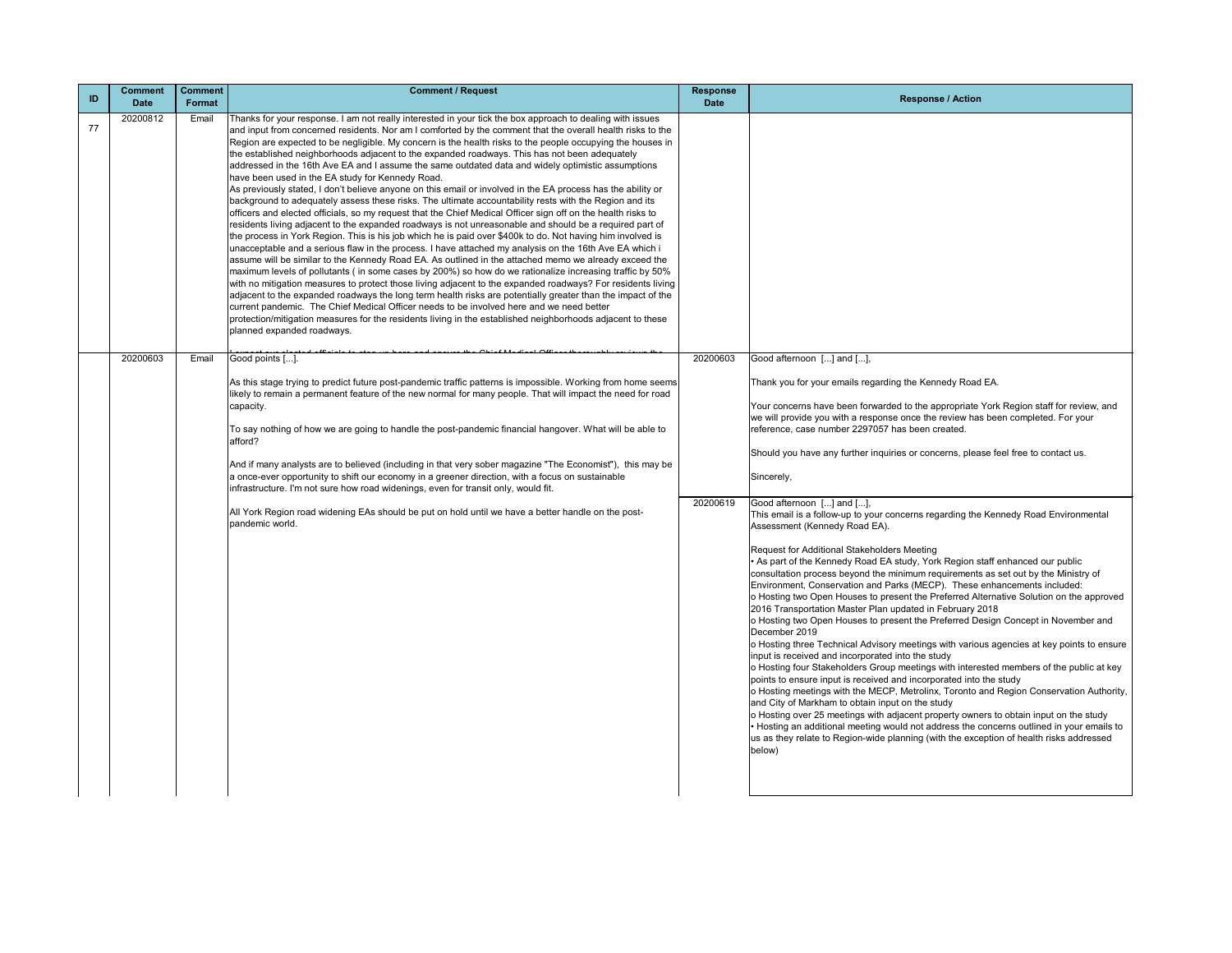Health issues of residents living adjacent to the expanded roadways • The Region, through its Transportation Master Plan seeks to address adverse effects of raffic congestion by developing a range of more sustainable travel options including ransit, walking, cycling, and targeted road widening that prioritizes moving more people with fewer cars through the use of High Occupancy Vehicle lanes, all of which are included with the planned Kennedy Road improvements.

• The Kennedy Road EA study included detailed specialist studies that focused on the corridor and impacts that could be considered as 'health risks'. The studies were conducted by environmental specialists and the general approach included establishing a baseline of existing and future "do-nothing" scenarios (i.e. that recognized future growth, improvements on all other roads, while "doing-nothing" on Kennedy Road) and comparing them with cenarios that included the proposed improvements on Kennedy Road.

• Travel demand will continue to grow as a result of approved population growth, respective of whether or not the Kennedy Road improvements are implemented. It is hrough the development of a balanced and efficient transportation network that adverse effects of increased travel demand can best be mitigated.

The AQIA focused on locations where more sensitive users may be present such as chools, nursing homes, and children's playgrounds, to understand the impacts widening Kennedy Road may have on more vulnerable people.

• Overall the proposed project is anticipated to be a relatively minor source of emissions, and the impact on the overall air quality in the Region is expected to be negligible. • Detailed information of this assessment will be included in the Environmental Study Report which will be available for public review.

• During the first few months of the pandemic, weekday traffic volumes on Regional roads lecreased by almost 50% as a result of health and safety measures implemented by all evels of government to mitigate the spread COVID-19.

• One of the specialist studies that may be of interest to you is the Air Quality Impact Assessment (AQIA), completed in consultation with the MECP.

Sincerely 1i […],

...] has now been added to the mailing list and will be invited to any future meetings.

| ID | <b>Comment</b><br><b>Date</b> | <b>Comment</b><br>Format | <b>Comment / Request</b>                                                                                                               | Response<br><b>Date</b> |                                      |
|----|-------------------------------|--------------------------|----------------------------------------------------------------------------------------------------------------------------------------|-------------------------|--------------------------------------|
|    |                               |                          |                                                                                                                                        |                         | ΙH<br>l۰.                            |
|    |                               |                          |                                                                                                                                        |                         | tr                                   |
|    |                               |                          |                                                                                                                                        |                         | tr<br> W                             |
|    |                               |                          |                                                                                                                                        |                         | l۸<br>l.                             |
|    |                               |                          |                                                                                                                                        |                         | ir<br> tr                            |
| 78 |                               |                          |                                                                                                                                        |                         | $\cdot$                              |
|    |                               |                          |                                                                                                                                        |                         | c<br>o<br>o<br>o<br>o<br>o<br>o      |
|    |                               |                          |                                                                                                                                        |                         |                                      |
|    |                               |                          |                                                                                                                                        |                         | l.                                   |
|    |                               |                          |                                                                                                                                        |                         | A<br>l.                              |
|    |                               |                          |                                                                                                                                        |                         | ls<br>İΚ                             |
|    |                               |                          |                                                                                                                                        |                         | l.<br> a                             |
|    |                               |                          |                                                                                                                                        |                         | l.<br> R                             |
|    |                               |                          |                                                                                                                                        |                         |                                      |
|    |                               |                          |                                                                                                                                        |                         |                                      |
|    |                               |                          |                                                                                                                                        |                         | I٢<br>l۰.                            |
|    |                               |                          |                                                                                                                                        |                         | P<br> a                              |
|    |                               |                          |                                                                                                                                        |                         | I۰                                   |
|    |                               |                          |                                                                                                                                        |                         | $\overline{\mathsf{N}}$<br>$\bullet$ |
|    |                               |                          |                                                                                                                                        |                         | ld<br> le                            |
|    |                               |                          |                                                                                                                                        |                         | l.<br>١o                             |
|    |                               |                          |                                                                                                                                        |                         | I۸<br>l.                             |
|    |                               |                          |                                                                                                                                        |                         | ir<br>l۰.                            |
|    |                               |                          |                                                                                                                                        |                         | n<br>l۰.                             |
|    |                               |                          |                                                                                                                                        |                         | ir<br>la                             |
|    |                               |                          |                                                                                                                                        |                         | l.<br> a                             |
|    |                               |                          |                                                                                                                                        |                         | b<br>l.                              |
|    |                               |                          |                                                                                                                                        |                         | b<br>l.                              |
|    |                               |                          |                                                                                                                                        |                         | I٧<br>ls                             |
|    |                               |                          |                                                                                                                                        |                         |                                      |
|    | 20200617                      | email                    | My I ask that [] of Poulos and Chung, the traffic consultants for the Milliken Landowners Group, he invited<br>to all future meetings? | 20200629                | $\frac{1}{1}$<br>II                  |
| 79 |                               |                          | Thank you for your consideration of this request.                                                                                      |                         | ļΚ                                   |

#### **Response / Action**

York Region's Chief Medical Officer of Health sign off on the incremental health risks • The Kennedy Road EA follows the approved Municipal Class Environmental Assessment Process that is approved by the MECP, and includes the appropriate environmental study and mitigations to meet Provincial requirements. • No other approvals are required.

Need to reassess this project due to COVID-19

• In early May, as the Province began easing restrictions and moving into Stage 1 of repening the Ontario economy, a 12% increase in daily traffic was observed. We expect with Stage 2 opening today, traffic volumes will further increase.

• Regional staff continue to collect and assess travel data to understand the long-term mpacts of the pandemic on travel patterns and the transportation network. Identified trends will be incorporated into the planning of the future transportation network.

• The Kennedy Road EA provides the concept of how Kennedy Road can be widened, ncluding a multi-use path, road widening for transit priority lanes/high occupancy vehicle lanes to provide better connections for pedestrians, cyclists, transit users and vehicles. • York Region Council reviews the 10-Year Roads and Transit Construction Program on an annual basis as part of the Region's annual budget cycle and and projects are programmed ased on the Council-endorsed prioritization process, including Kennedy Road. • The current (2020) approved capital program identifies the segment of Kennedy Road between 14th Avenue and Highway 7, which is scheduled to begin reconstruction in 2023. • Construction on the remaining segments of Kennedy Road has not been programmed within the current 2020 10-Year Roads and Transit Construction Program. Should you have any further inquiries or concerns, please feel free to contact us.

Kind regards,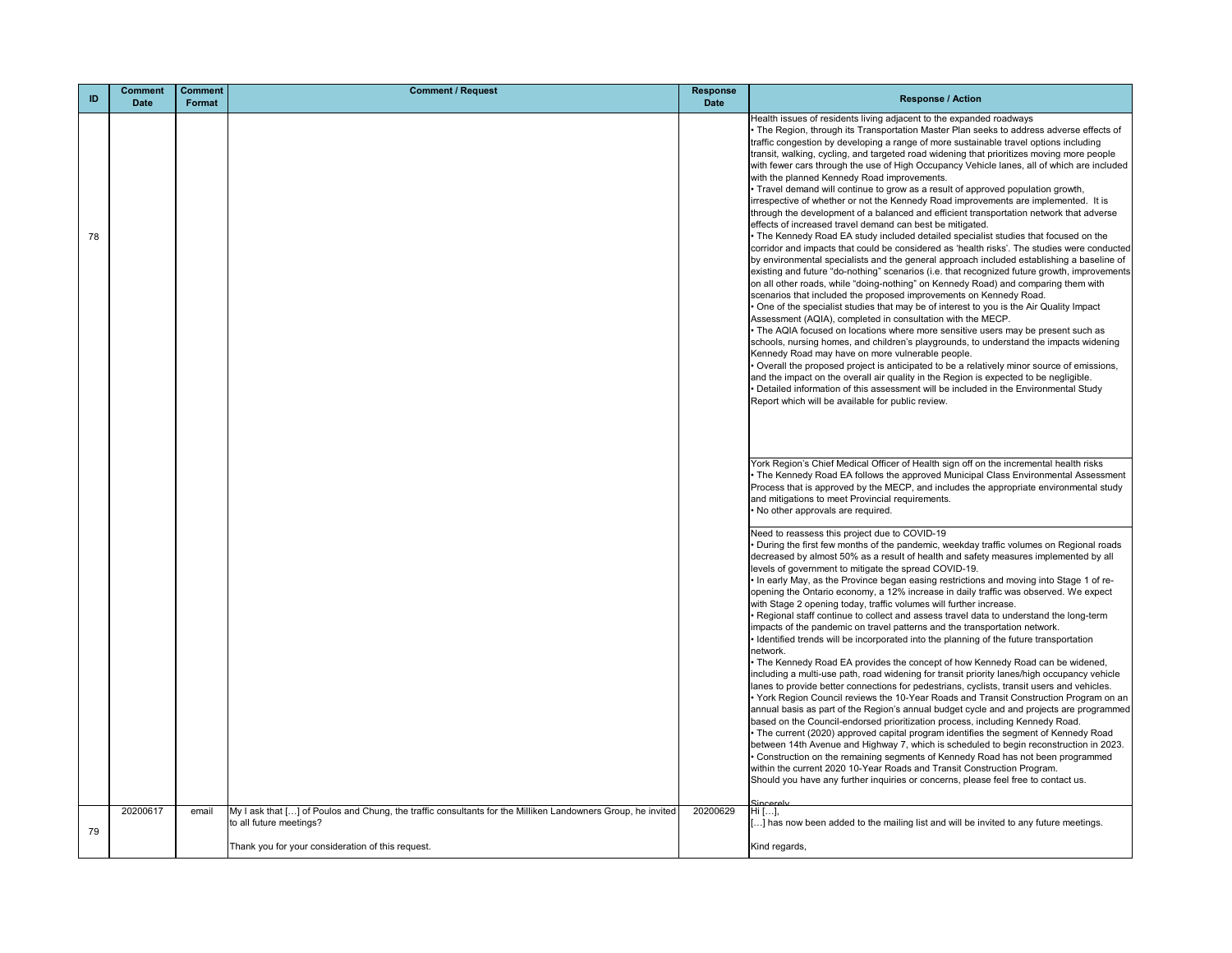Your concerns has been forwarded to the appropriate York Region staff for review, and you $\vert$ will receive a response once the review has been completed. For your reference, case number 2318006 has been created.

Please find attached the requested traffic forecasts for Kennedy Road, in the City of Markham.

You have now been added to the mailing list and will be invited to any future meetings. Kind regards,

Thank you for your email requesting traffic forecasts for Kennedy Road, in the City of Markham.

Thank you for your interest in the Kennedy Road Environmental Assessment. Based on our records, our project team had sent you a letter on January 24, 2020 by egistered mail to attend a property owner meeting to discuss the impacts of the proposed mprovements. However the letter was returned with "moved" written on the envelope.

I general I don't think there are plans to expropriate property for widening along your part f Kennedy Rd. However close to the 16th/Kennedy intersection that may not be entirely rue. I have cc'd Edward Chiu at the Region. He is the EA project manager and should be able to answer your question.

| ID | <b>Comment</b>          | <b>Comment</b>  | <b>Comment / Request</b>                                                                                                                                                                                                                                                                                     | <b>Response</b>         | <b>Response / Action</b>                                                                                                                                                                                                                                                                                                        |
|----|-------------------------|-----------------|--------------------------------------------------------------------------------------------------------------------------------------------------------------------------------------------------------------------------------------------------------------------------------------------------------------|-------------------------|---------------------------------------------------------------------------------------------------------------------------------------------------------------------------------------------------------------------------------------------------------------------------------------------------------------------------------|
|    | <b>Date</b><br>20200618 | Format<br>email | Hi []                                                                                                                                                                                                                                                                                                        | <b>Date</b><br>20200629 | $Hi$ [],                                                                                                                                                                                                                                                                                                                        |
|    |                         |                 | The Milliken Main St. Landowners Group Inc. is grateful that you have reached out to them to provide input<br>to the Kennedy Road EA.                                                                                                                                                                        |                         | You have now been added to the mailing list and will be invited to any future m<br>Kind regards,                                                                                                                                                                                                                                |
|    |                         |                 | Poulos & Chung Limited has been providing transportation services to the Group for over 10 years.                                                                                                                                                                                                            |                         |                                                                                                                                                                                                                                                                                                                                 |
| 80 |                         |                 | The Group has asked that we be available to provide any information we have as well as attend meetings<br>as requested.                                                                                                                                                                                      |                         |                                                                                                                                                                                                                                                                                                                                 |
|    |                         |                 | Please add us to your contact list.                                                                                                                                                                                                                                                                          |                         |                                                                                                                                                                                                                                                                                                                                 |
|    |                         |                 | We have significant traffic data and forecasts for the entire roadway network from south of Denison Street<br>to Steeles Avenue and from Kennedy Road to Midland Road.                                                                                                                                       |                         |                                                                                                                                                                                                                                                                                                                                 |
|    |                         |                 | We would be happy to share this sat and provide any input we can.                                                                                                                                                                                                                                            |                         |                                                                                                                                                                                                                                                                                                                                 |
|    | 20200627                | email           | Hi there, can you please provide me with you forecast and models for traffic volumes on Kennedy. Thanks                                                                                                                                                                                                      | 20200629                | Good morning [],                                                                                                                                                                                                                                                                                                                |
|    |                         |                 |                                                                                                                                                                                                                                                                                                              |                         | Thank you for your email requesting traffic forecasts for Kennedy Road, in the<br>Markham.                                                                                                                                                                                                                                      |
|    |                         |                 |                                                                                                                                                                                                                                                                                                              |                         | Your concerns has been forwarded to the appropriate York Region staff for rev<br>will receive a response once the review has been completed. For your referend<br>number 2318006 has been created.                                                                                                                              |
|    |                         |                 |                                                                                                                                                                                                                                                                                                              |                         | Should you have any further inquiries or concerns, please feel free to contact u                                                                                                                                                                                                                                                |
| 81 |                         |                 |                                                                                                                                                                                                                                                                                                              | 20200715                | Good afternoon [],                                                                                                                                                                                                                                                                                                              |
|    |                         |                 |                                                                                                                                                                                                                                                                                                              |                         | Please find attached the requested traffic forecasts for Kennedy Road, in the C<br>Markham.                                                                                                                                                                                                                                     |
|    |                         |                 |                                                                                                                                                                                                                                                                                                              |                         | Should you have any further inquiries or concerns, please feel free to contact u                                                                                                                                                                                                                                                |
|    |                         |                 |                                                                                                                                                                                                                                                                                                              |                         | Sincerely,                                                                                                                                                                                                                                                                                                                      |
|    | 20200630                | email           | Good Afternoon,                                                                                                                                                                                                                                                                                              |                         |                                                                                                                                                                                                                                                                                                                                 |
|    |                         |                 | Hope, you are all well.                                                                                                                                                                                                                                                                                      |                         |                                                                                                                                                                                                                                                                                                                                 |
|    |                         |                 | We have been breathing cleaner air since the global lockdown. We would like also to challenge the<br>statement that widening a road to 6 lanes is improving our air quality. Especially, if we include Induced<br>Demand in the calculations.                                                                |                         |                                                                                                                                                                                                                                                                                                                                 |
| 82 |                         |                 | Air quality standards are certainly changing.                                                                                                                                                                                                                                                                |                         |                                                                                                                                                                                                                                                                                                                                 |
|    |                         |                 | Please, read below and include the very latest papers regarding health risks in the EAs:                                                                                                                                                                                                                     |                         |                                                                                                                                                                                                                                                                                                                                 |
|    |                         |                 | https://www.hsph.harvard.edu/news/press-releases/more-evidence-of-causal-link-between-air-pollution-and-<br>early-death/                                                                                                                                                                                     |                         |                                                                                                                                                                                                                                                                                                                                 |
| 83 | 20200815                | email           | Recently I was made aware that there had been some development in the kennedy road plans. Could you<br>forward me any information available so I can get better informed and give feedback.<br>Any changes will affect us as we own [] Kennedy road.<br>Thank you,                                           | 20200909                | Thank you for your interest in the Kennedy Road Environmental Assessment.<br>Based on our records, our project team had sent you a letter on January 24, 20<br>registered mail to attend a property owner meeting to discuss the impacts of th<br>improvements. However the letter was returned with "moved" written on the ent |
|    | 20210105                | email           | Good morning, Happy New Year!                                                                                                                                                                                                                                                                                | 20210105                | $Hi$ [],                                                                                                                                                                                                                                                                                                                        |
|    |                         |                 | Thank you for your most recent update.<br>My husband [] and I live on Aitken Circle, with our backyard backing onto Kennedy Road, just north of<br>Birchview.<br>We are obviously concerned about the road widening proposal, and the ensuing extra noise and proximity<br>of traffic, etc. to our backyard. |                         | In general I don't think there are plans to expropriate property for widening alor<br>of Kennedy Rd. However close to the 16th/Kennedy intersection that may not b<br>true. I have cc'd Edward Chiu at the Region. He is the EA project manager and<br>able to answer your question.                                            |
|    |                         |                 | Do you know if the City has plane to everepriate the land behind our hemen? We're at [1]                                                                                                                                                                                                                     |                         |                                                                                                                                                                                                                                                                                                                                 |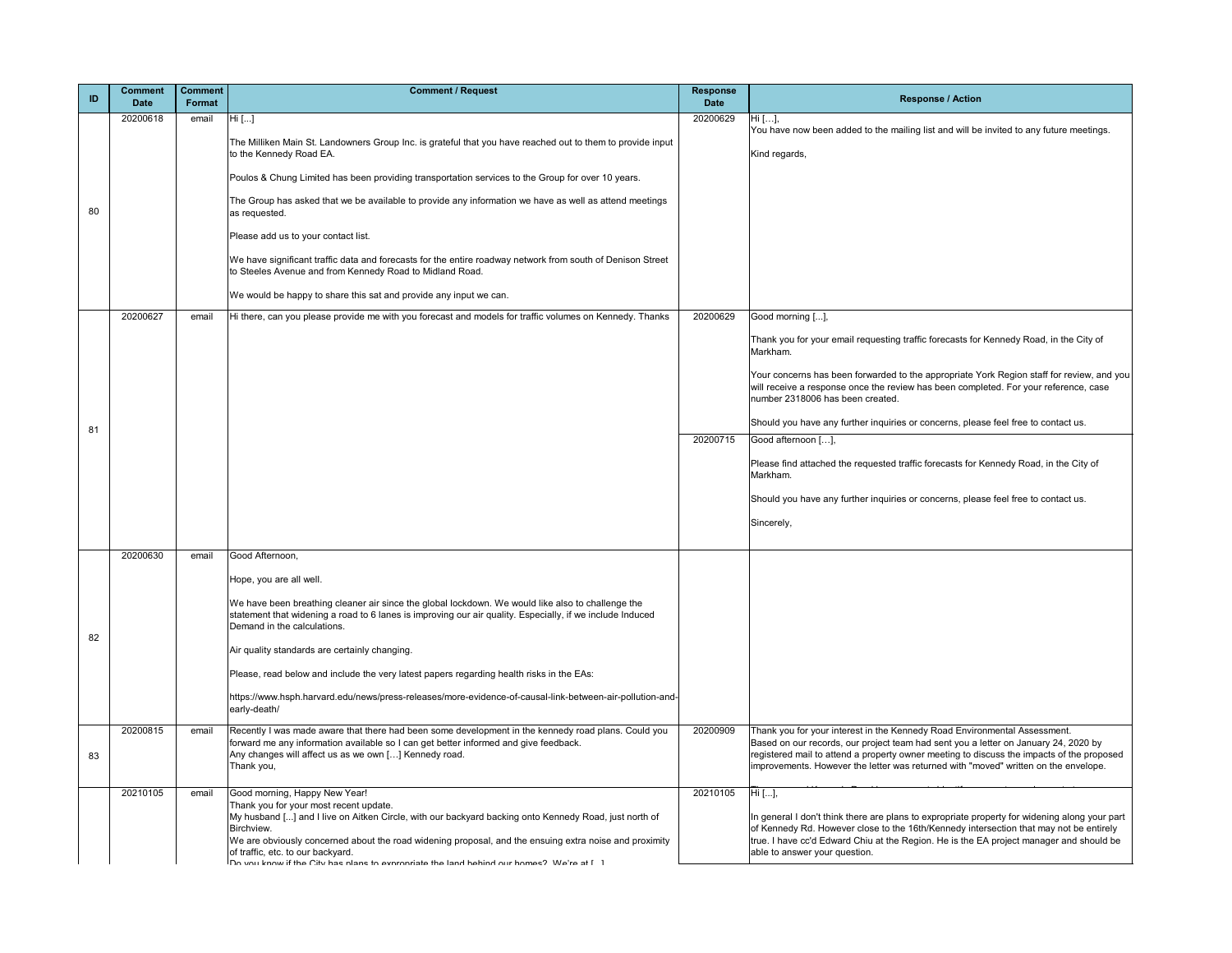Your email regarding road improvements in the 16th Avenue and Kennedy Road area, in he City of Markham, was shared with us by Councillor Reid McAlpine's office. Thank you or your email.

Your concerns have been forwarded to the appropriate York Region staff for review, and ou will receive a response once the review has been completed. For your reference, case umber 2498461 has been created.

3ood afternoon [...],

This email is a follow-up to your concerns regarding the future Kennedy Road mprovements, in the City of Markham.

York Region staff reviewed your concerns and determined that any work on Kennedy Road behind your home is beyond the Region's 10-year Roads and Transit Capital Construction Program. The Kennedy Road Class Environmental Assessment (Kennedy Road EA), which expected to be completed within the next several months, has identified that future work will be within the Regional right-of-way and will not impact your property. Information on the Kennedy Road EA can be found at www.york.ca/kennedyroad, including the pending final Environmental Study Report.

Sood afternoon [...] and [...],

hank you for your inquiry.

The proposed widening of Kennedy Road behind your property would include widening both sides (northbound and southbound) of Kennedy Road from four to six lanes, with the west side of the road being widened approximately three meters. Included in the new lanes would be Transit/High Occupancy Vehicle lanes. Additionally, existing sidewalks on both ides of Kennedy Road will be replaced with wider (2.4m) multi-use paths (MUP), with the outer edge of the MUP being approximately at the same location as the current sidewalk.

With regards to the timeline of this project, the Environmental Assessment study is anticipated to be filed in Spring 2021, but the current 10-year Roads and Transit Capital Construction Program does not identify this section of Kennedy Road for widening in the next 10 years. A two kilometer road construction project such as this would generally take wo years.

Cennedy Road EA is currently being undertaking by the Region of York. The EA takes into consideration existing and approved subdivisions along Kennedy Road.

By way of this email, I am forwarding your question to the project manager responsible at he Region. He should be able to provide you with more information regarding what was considered in the EA.

Should you have questions regarding details of the York Downs Redevelopment, please ree to contact me and I can redirect your question to the appropriate City Staff

| ID | <b>Comment</b><br><b>Date</b> | <b>Comment</b><br>Format | <b>Comment / Request</b>                                                                                                                                                                                                                                                                                                                                                                                                                                                                                                                                                                                                                                                                                                                                                                                                                                                                                                | <b>Response</b><br><b>Date</b> |                                                                |
|----|-------------------------------|--------------------------|-------------------------------------------------------------------------------------------------------------------------------------------------------------------------------------------------------------------------------------------------------------------------------------------------------------------------------------------------------------------------------------------------------------------------------------------------------------------------------------------------------------------------------------------------------------------------------------------------------------------------------------------------------------------------------------------------------------------------------------------------------------------------------------------------------------------------------------------------------------------------------------------------------------------------|--------------------------------|----------------------------------------------------------------|
| 84 |                               |                          | Thank you for any information you can provide, as well as any timelines of construction we need to be<br>aware of.<br>We're only one of hundreds of homes along Kennedy, and perhaps a future meeting just for us<br>homeowners would be prudent.<br>Looking forward to your response.                                                                                                                                                                                                                                                                                                                                                                                                                                                                                                                                                                                                                                  | 20210107<br>20210114           | lG<br>fc<br>In<br>G<br>lin<br>۱b<br> P<br> is<br>W<br>ļΚ<br>İΕ |
| 85 | 1/17/2021                     | email                    | Thanks for your response to my wife [] and I below<br>As mentioned before we live at [] and our property backs onto Kennedy road.<br>While we understand the that future work will be within the Regional right-of-way and will not impact our<br>property, we are specifically interested in the following:<br>1. understanding what work will be done directly behind our property, 2. if there will be any changes to the<br>sidewalk that is behind our property, 3. and how close the road will be at the completion of any work.<br>4. Finally, what is the timeline for this work to start and for completion<br>We have had some water drainage issues in the last 2 years in our backyard that led us to do a substantial<br>amount of remedial work to our pool and landscaping and want to understand what is being done.<br>We appreciate your attention to this and thank you in advance for your response | 1/25/2021                      | lG<br>١w<br> W<br> si<br>lo<br>I٧<br>lal<br>IС<br>۱n<br> tv    |
|    | 20210111                      | email                    | To whom it may concern,<br>am reaching out to the City of Markham in regards to the Proposed York Downs Golf Course<br>Redevelopment. I am hoping to get clarification and additional information on this particular project.<br>As I understand a number of Documents, Reports and Proposed Plans have been submitted to the City of<br>Markham currently for review on April 12, 2018. One of my concerns is with noise impact from the nearby<br>Kennedy Road EA on the proposed development.<br>II am wondering if a noise imnact study is available for the proposed redevelopment and if it had considered                                                                                                                                                                                                                                                                                                        | 20210113                       | ļΚ<br> C<br>IВ<br><sup>th</sup><br>lC(<br>lS<br>lfr            |

#### **Response / Action**

3ood afternoon [...],